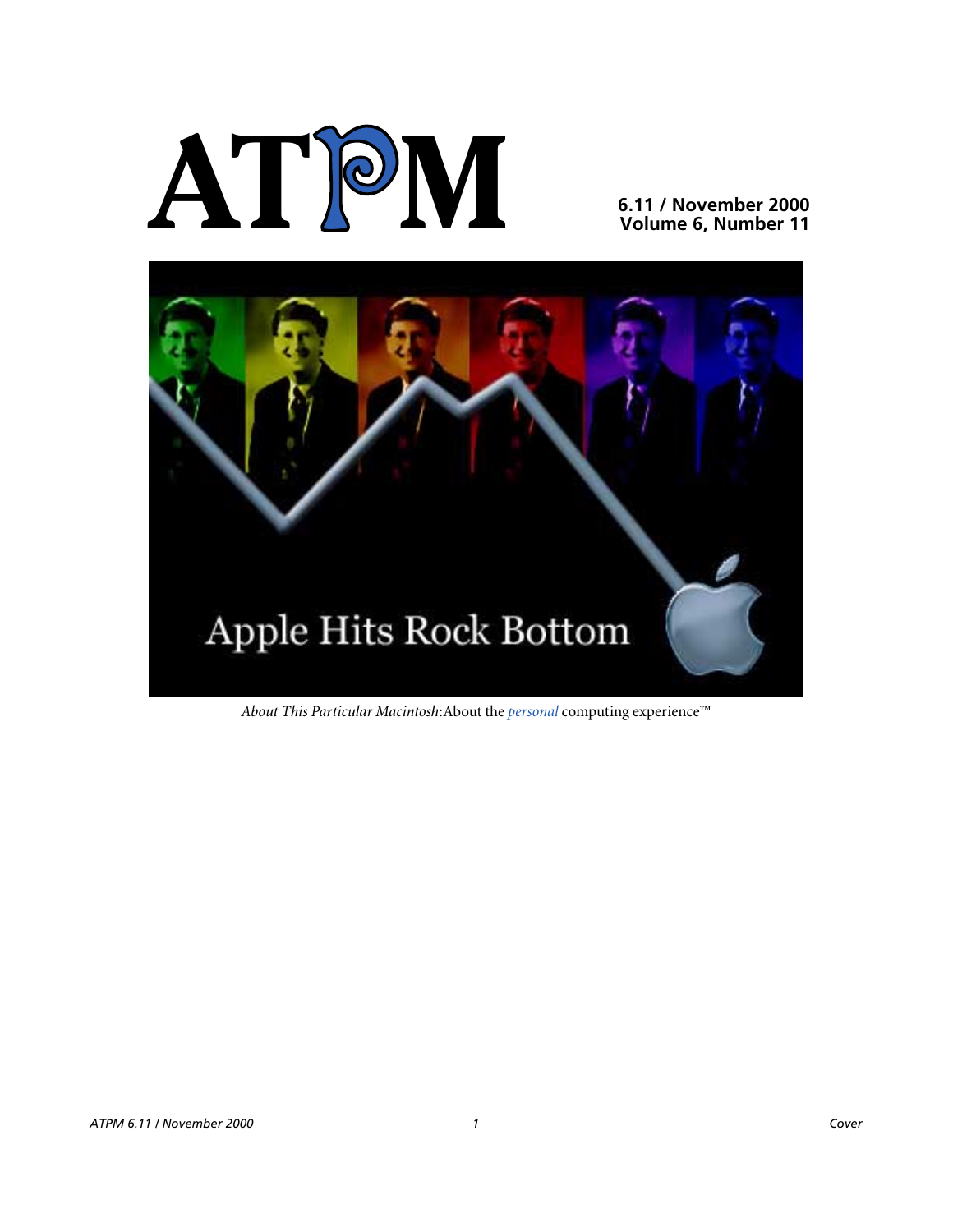### **Cover Art**

Copyright © 2000 by [Jamal Ghandour](mailto:jghandour@atpm.com)<sup>1</sup> We need new cover art each month. [Write to us!](mailto:cover-art@atpm.com)<sup>2</sup>

### **Editorial Staff**

Publisher/Editor-in-Chief [Michael Tsai](mailto:mtsai@atpm.com) Managing Editor [Daniel Chvatik](mailto:dchvatik@atpm.com) Associate Editor/Reviews [Paul Fatula](mailto:pfatula@atpm.com)

> Publicity Manager *Vacant* Webmaster [Michael Tsai](mailto:mtsai@atpm.com) Assistant Webmaster [A. Lee Bennett](mailto:lbennett@atpm.com) List Server Host [Evan Trent](mailto:etrent@atpm.com) Beta Testers [The Staff](mailto:editor@atpm.com)

Copy Editors [Raena Armitage](mailto:rarmitage@atpm.com) [Johann Campbell](mailto:jcampbell@atpm.com) [Ellyn Ritterskamp](mailto:eritterskamp@atpm.com) [Brooke Smith](mailto:bsmith@atpm.com) [Ron Stewart](mailto:rstewart@atpm.com) [Adam Zaner](mailto:azaner@atpm.com) *Vacant*

### **Contributing Editors**

Interviews *Vacant* Shareware *Vacant*

At Large Robert Paul Leitao Games *Vacant* Graphics [Grant Osborne](mailto:gosborne@atpm.com) How To's & Reviews [Christopher Turner](mailto:cturner@atpm.com) Music [David Ozab](mailto:dozab@atpm.com) Networking [Matthew Glidden](mailto:mglidden@atpm.com) Opinion [Tom Iovino](mailto:tiovino@atpm.com) [Mike Shields](mailto:mshields@atpm.com) *Vacant* Reviews [Eric Blair](mailto:eblair@atpm.com) [Jamie McCornack](mailto:jmccornack@atpm.com) **[Gregory Tetrault](mailto:gtetrault@atpm.com)** [Evan Trent](mailto:etrent@atpm.com) *Vacant* Technical [Evan Trent](mailto:etrent@atpm.com) Trivia [Edward Goss](mailto:egoss@atpm.com) Web [David Spencer](mailto:dspencer@atpm.com)

#### **Artwork & Design**

Graphics Director [Grant Osborne](mailto:gosborne@atpm.com) Graphic Design Consultant [Jamal Ghandour](mailto:jghandour@atpm.com) Layout and Design [Michael Tsai](mailto:mtsai@atpm.com) Blue Apple Icon Designs Mark Robinson Other Art RD Novo

Cartoonist [Michael Morgan](mailto:mmorgan@atpm.com)

### **Editors Emeritus**

RD Novo Robert Madill Belinda Wagner

#### **Contributors**

Raena Armitage Eric Blair Daniel Chvatik H.M. Fog Edward Goss Tom Iovino Robert Paul Leitao Janet Mobley Michael Morgan Katarina Neef Grant Osborne David Ozab Mike Shields Brooke Smith Gregory Tetrault Evan Trent *Macintosh users like you*

### **Subscriptions**

Sign up for free subscriptions using the [Web form](http://www.atpm.com/subscribe/)<sup>3</sup> or [by e-mail](mailto:subscriptions@atpm.com)<sup>4</sup>.

### **Where to Find ATPM**

Online and downloadable issues are available at [http://www.atpm.com.](http://www.atpm.com)

ATPM is a product of ATPM, Inc. © 1995–2000, All Rights Reserved ISSN: 1093-2909

### **The Tools**

Acrobat AppleScript BBEdit FileMaker Pro FrameMaker+SGML iCab **ImageReady** Interarchy LetterRip Pro MacPerl Mailsmith Mesh ShrinkWrap StuffIt

3. http://www.atpm.com/subscribe/

*ATPM 6.11 / November 2000 2 Cover*

1. jghandour@atpm.com 2. cover-art@atpm.com

<sup>4.</sup> subscriptions@atpm.com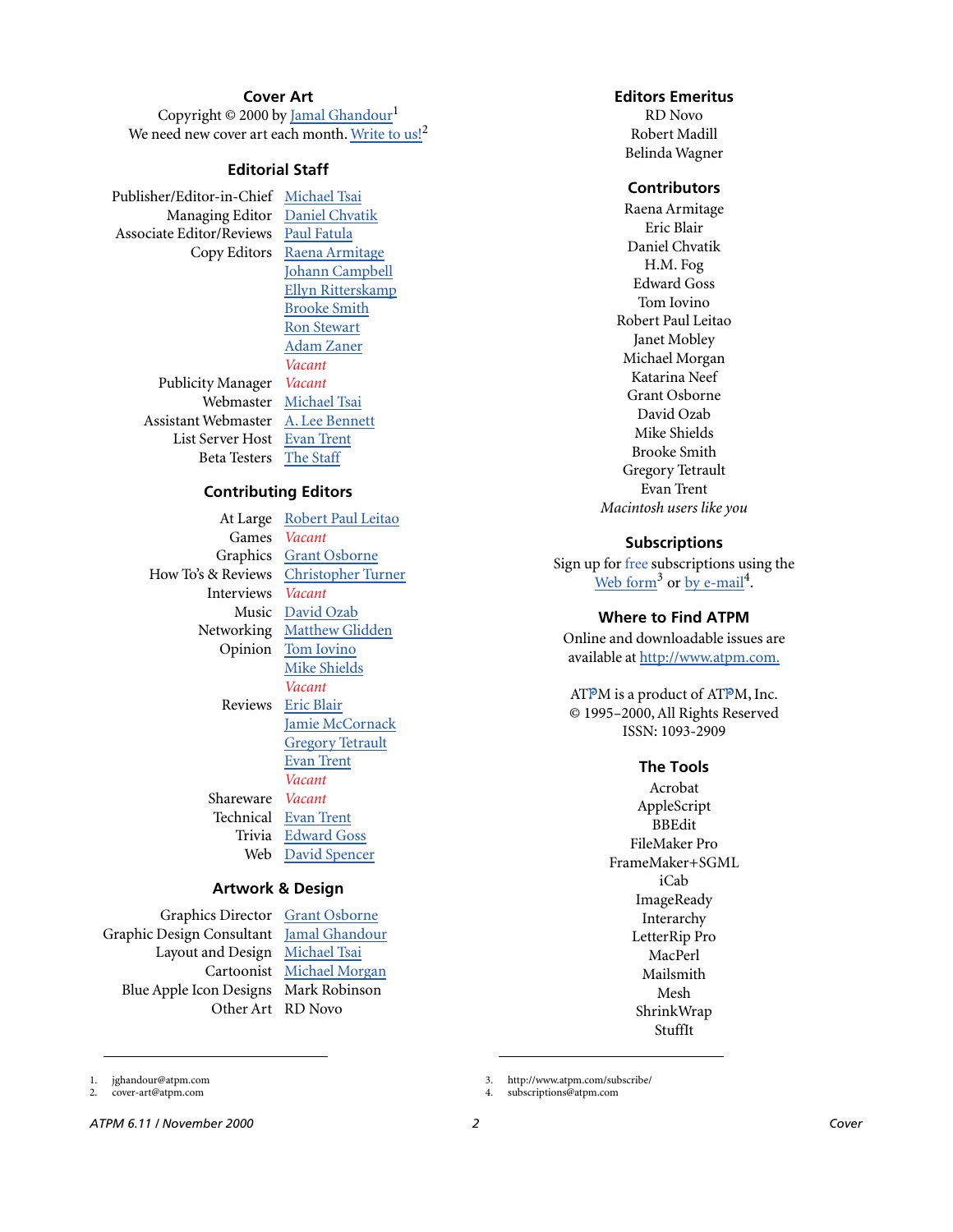### **The Fonts**

Cheltenham Frutiger Isla Bella Marydale Minion

### **Reprints**

Articles and original art cannot be reproduced without the express permission of ATPM, unless otherwise noted. You may, however, print copies of ATPM provided that it is not modified in any way. Authors may be contacted through ATPM's editorial staff, or at their e-mail addresses, when provided.

### **Legal Stuff**

About This Particular Macintosh may be uploaded to any online area or BBS, so long as the file remains intact and unaltered, but all other rights are reserved. All information contained in this issue is correct to the best of our knowledge. The opinions expressed in ATPM are not necessarily those of this particular Macintosh. Product and company names and logos may be registered trademarks of their respective companies. Thank you for reading this far, and we hope that the rest of the magazine is more interesting than this.

Thanks for reading ATPM.

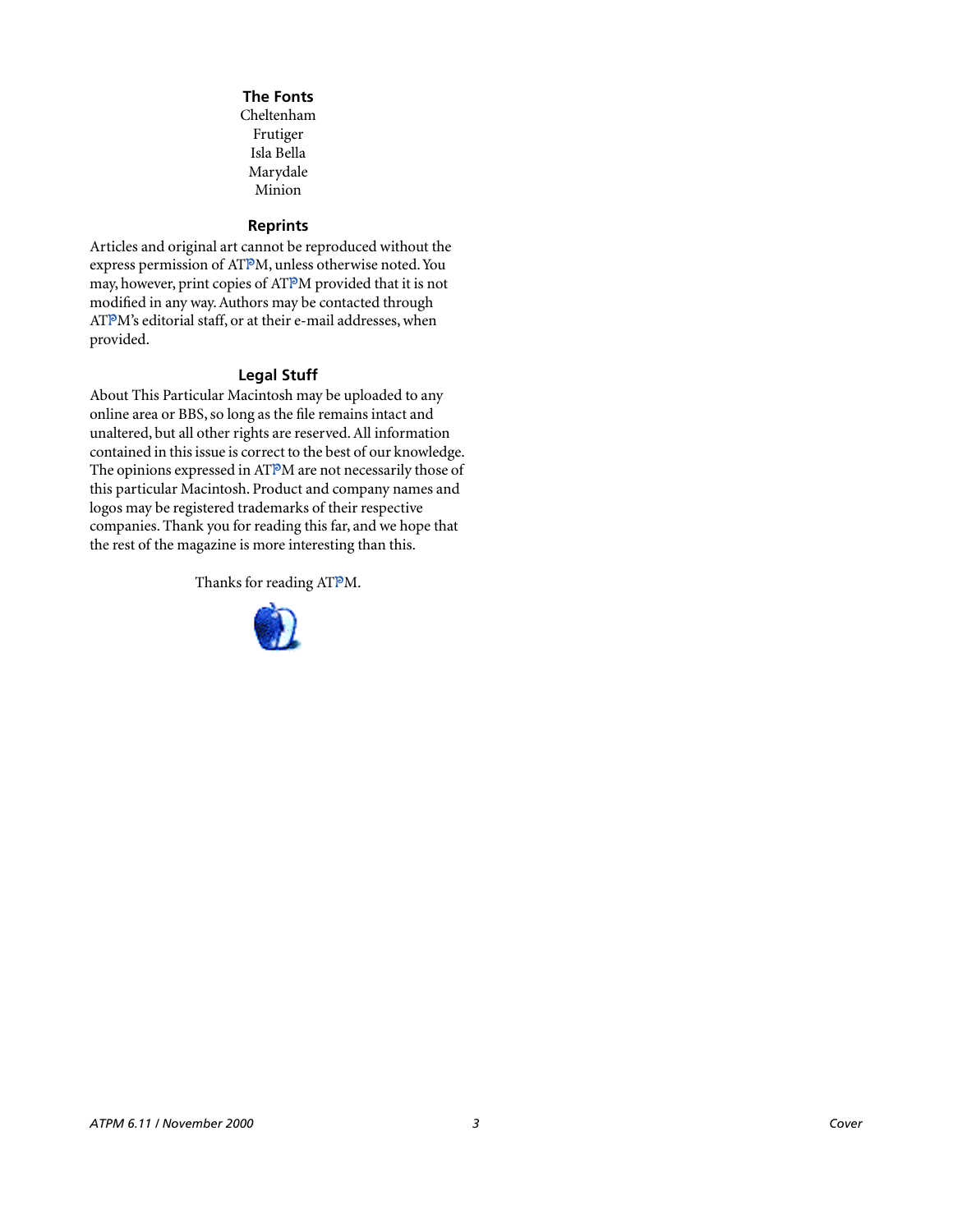# **Sponsors**

*About This Particular Macintosh* is free, and we intend to keep it that way. Our editors and staff are volunteers with "real" jobs who believe in the Macintosh way of computing. We don't make a profit, nor do we plan to. As such, we rely on advertisers to help us pay for our Web site and other expenses.

We would like to thank our exclusive sponsor, Small Dog Electronics, for its generous support of ATPM, the Macintosh, and all things cool. Sponsorship does not imply endorsement, and endorsement does not imply sponsorship. Thank you for your support.



You can help support ATPM by buying from online retailers using the following links: Amazon.com<sup>1</sup>, [MacConnection](http://service.bfast.com/bfast/click/mid9452939?siteid=13311227&bfpage=machomepage)<sup>2</sup>, [MacMall](http://www.commission-junction.com/track/track.dll?AID=53427&PID=297078&URL=http%3A%2F%2Fwww%2Emacmall%2Ecom%2Fmacaffiliate)<sup>3</sup>, [MacZone](http://service.bfast.com/bfast/click?bfmid=1942029&siteid=26240435&bfpage=mac_zone)<sup>4</sup>, and Outpost.com<sup>5</sup>.



1. http://www.amazon.com/exec/obidos/redirect-home/aboutthisparticu

2. http://service.bfast.com/bfast/click/mid9452939?siteid=13311227&bfpage=machom epage

3. http://www.commissionjunction.com/track/track.dll?AID=53427&PID=297078&URL=http%3A%2F%2 Fwww%2Emacmall%2Ecom%2Fmacaffiliate

4. http://service.bfast.com/bfast/click?bfmid=1942029&siteid=26240435&bfpage=mac \_zone

5. http://www.linksynergy.com/fsbin/stat?id=N00D3BtDeo0&offerid=2161&type=3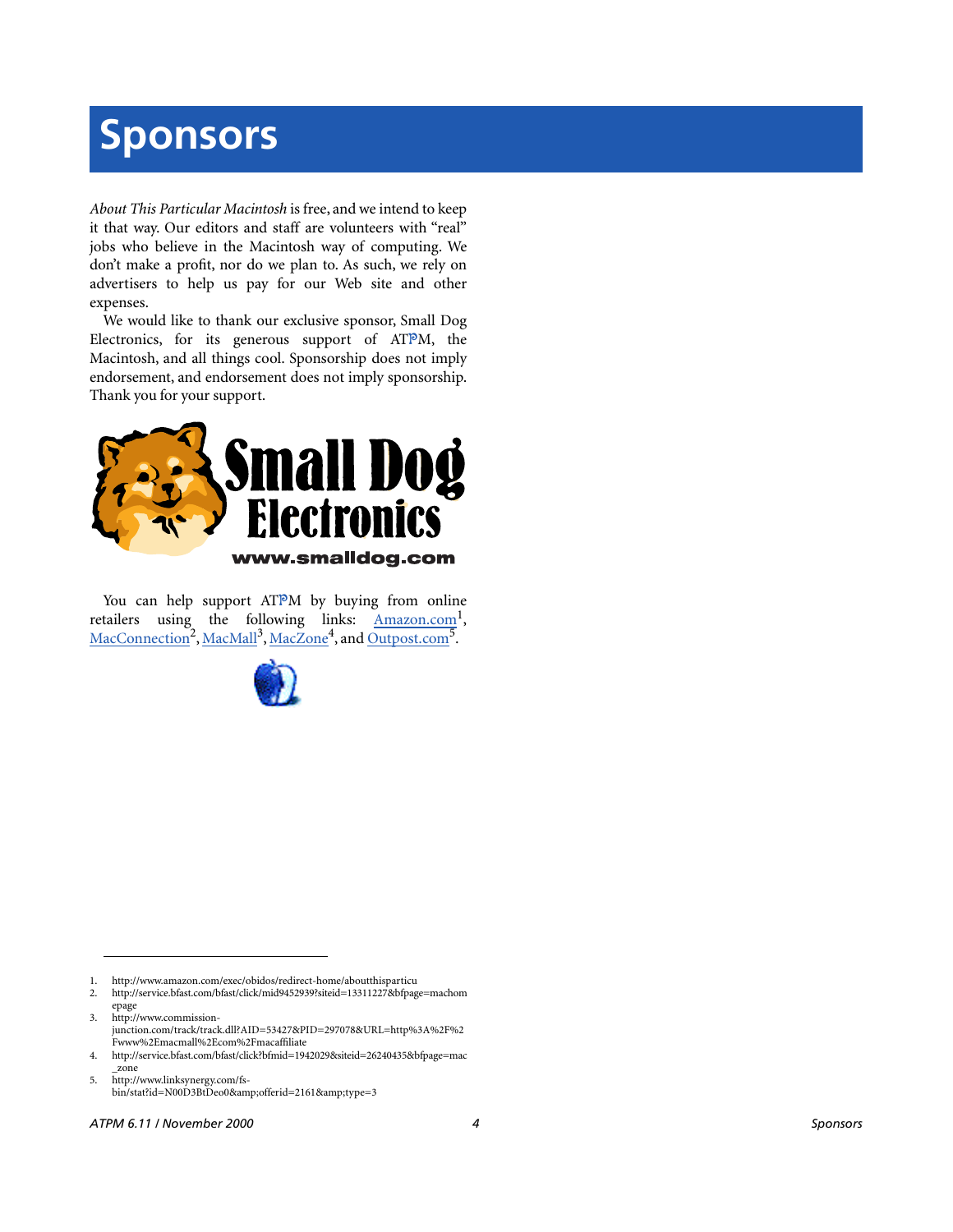# **Welcome**

Welcome to the November issue of ATPM. Issue 6.11 contains the following articles and reviews—but first a look at the most important news items of the past month:

### **Mac News**

- Connectix released a [demo version](http://www.connectix.com/redirect/cvgs_mactrial_a04.html)<sup>1</sup> of its widely popular Virtual Game Station<sup>2</sup>, featuring unlimited play time and thus making the demo almost as good as the full version.
- Motorola introduced a 1 GHz version<sup>3</sup> of the PowerPC G4 processor.
- Apple released a *preview of QuickTime 5<sup>4</sup>*.
- Microsoft released the long-awaited [Office 2001 for](http://www.apple.com/hotnews/articles/2000/10/microsoft/) Mac<sup>5</sup>.
- Napster introduced Napster beta 1 for the Mac<sup>6</sup>, building on the success of Blackhole Media's Macster client.

### **ATPM Polls**

Last month's reader poll asked for the operating system you are using. The [results](http://www.atpm.com/polls/mainos.shtml)<sup>7</sup> found 54% using Mac OS 9.x, 36% using Mac OS 8.x, and 5% using some version of Mac OS X. This month we want to know whether you own stock in Apple Computer. Go cast your vote<sup>8</sup>!

### **Columns**

### *Apple Cider: Cast Off Your Vote*

In honor of the upcoming US presidential election, Tom Iovino's unusual *Cider* this month takes us into the arena of politics and the strange things politicians sometimes say.

"'It's no exaggeration to say that the undecideds could go one way or another.' —George Bush"

### *Beyond the Barline: My Summer at Camp—Part Three*

David Ozab covers the third part of his experiences at the MetaCamp. This month he explains how to separate pitch from time and notes the introduction of Videodellic, a new video editing program fitting between iMovie 2 and Final Cut Pro.

"As anyone who's ever played with the playback speed of a tape deck or record player will recall, pitch and duration are intimately linked in a recorded medium. As speed increases, pitch rises and duration shortens, while as speed decreases, pitch lowers and duration lengthens. This same principal governs the keymapping of hardware and software samplers, but loops generally cover the duration changes. But what if you want to change pitch without changing duration, or duration without changing pitch?"

#### *Graphics and the Internet: 7 New Deadly Internet Graphic Sins*

Grant Osborne continues his series on *Graphics and the Internet* with seven more deadly sins that should be avoided in Web site creation, ranging from intrusive Web music to endless pages.

"3. Not Finding the Spel Chekker. Just about evry HMTL creaytor has a spel chekker. Find it and yooz it. Unsure about a spelling? Visit Dictionary.com."

#### *Segments: Apple's Results Revisited*

H. M. Fog shares his views on Apple's recent disappointing quarter. Did the market overreact? Are Apple's financials better than they appear?

"Still, Apple is in much better shape than the share price suggests. Only time (and a coherent strategy) will improve the price. There is so much value behind each share I'm surprised new shareholders aren't arrested for stealing shares at the current price. Wall Street is betting against Steve Jobs and Apple. Personally, I'd rather wager on the side of innovation and technology leadership than stock charts and hearsay."

#### *Segments: Response to "A Worm in the Apple"*

Robert Paul Leitao and reader Bob Zemeski respond to David Hewson's article in the London *Sunday Times*.

"You say that Apple needs a miracle to survive, but weren't you one of those who had Apple written off a few years ago? Yet it seems you were strangely

<sup>1.</sup> http://www.connectix.com/redirect/cvgs\_mactrial\_a04.html

<sup>2.</sup> http://www.atpm.com/5.03/vgs.shtml

<sup>3.</sup> http://yahoo.cnet.com/news/0–1006–200–3154333.html

<sup>4.</sup> http://www.apple.com/quicktime/preview/

<sup>5.</sup> http://www.apple.com/hotnews/articles/2000/10/microsoft/

<sup>6.</sup> http://www.napster.com/mac/download/

<sup>7.</sup> http://www.atpm.com/polls/mainos.shtml 8. http://www.atpm.com/index.shtml#poll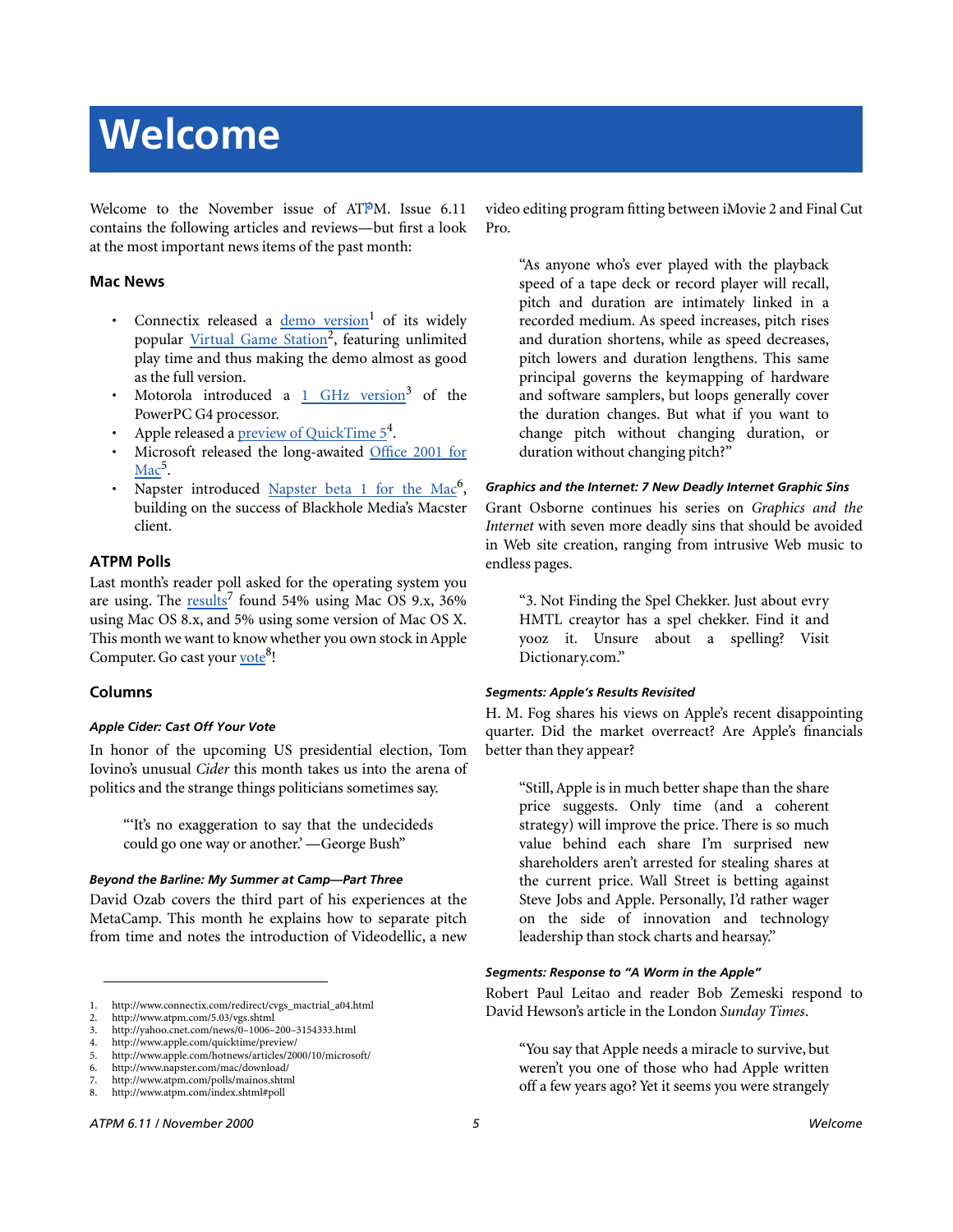quiet about Apple's subsequent recovery! For the last four years Apple has been one of the most profitable personal computer makers. That's more than can be said for IBM or Compaq."

### **Reviews**

### *Updates*

Eric Blair keeps us updated on changes in Web Devil 5.0 and ConceptDraw 1.55.

### *Backyard Baseball 2001*

Mike Shields takes a look at the newest baseball game from Humongous' popular children's software series. And although it's aimed at kids, it can keep "adults" quite busy.

"Admittedly, this game is made for elementary school age kids; however, I was having so much fun, my playtesters almost didn't get a turn, and I almost didn't get this review in on time!"

#### *Intrigo Lapstation*

Daniel Chvatik evaluates the merits of the innovative Lapstation as a "portable workspace." Does it work as well as it looks?

"I think the Lapstation is a great idea. I wanted to love it and tried hard to do so, but I just couldn't find more than one comfortable way to use it. It's quite a bit to carry around (though you can get a special carrying bag as an accessory), and the price tag seems to be too high to justify the limited functionality."

### *Monsoon iM-700 Ice Flat Panel Speakers*

Daniel Chvatik explains the appeal of this popular series of flat panel speakers. It's a round world, but some things just look and sound better when they are flat.

"Choosing speakers is a bit like choosing a car: there's no clear best choice. It depends on what kind of car you want, what color you like, and how much you want to pay. But of all the flat panels I have seen and tried, the Monsoon iM-700 is simply the coolest pair at an attractive price."

### *Outlook Email Archive 1.9*

Gregory Tetrault explains why this e-mail archiving system may be a solution to some problems created by Outlook Express 5's single e-mail database.

"Outlook Express (OE) allows you to organize your e-mail into folders on the OE 'desktop.' Default folders include Inbox, Outbox, Sent Items, Drafts, and Deleted Items. You can create more folders as necessary, and you can use rules to direct e-mail into specified folders. This organizational scheme seems to meet the needs of most users, except for one fact: your e-mail files exist in one large database. Even the folders are 'virtual<sup>"</sup>

### *Sensiva 1.1*

Raena Armitage explains why the Sensiva macro software, a new program that lets you execute commands by drawings symbols on the screen, may be the solution to your stylus cravings.

"A lot of shortcut and macro programs exist to make life on your Mac just a little bit easier, but Sensiva is the only one I've seen that doesn't require you to learn big strings of keystrokes or leave menus and floating windows everywhere. It's been theorized that people are better at remembering symbols and pictures than strings of text and numbers, and if this is the case then Sensiva is ahead of the pack in terms of an easy and intuitive interface."

### *Kodak Smart Picture Frame*

Daniel Chvatik completes his review of the digital picture frame and explains why he likes what he sees.

"The frame makes a great gift for a family member who lives far away and is not quite tech-savvy enough to check the Internet for your images. You can upload the images to their frame remotely, and they can enjoy new family pictures without ever having to do a thing. I rarely have time to watch the news or get a weather report, so the frame's channels actually proved quite helpful to me. All it takes to get the information is a glance at your frame at the right time."

#### *Space Bug*

Brooke Smith introduces Space Bug, a little arcade-like action game with a simply goal: save the Earth!

"For all those who pretended to be X-Wing fighter pilots after seeing Star Wars, Space Bug is for you—smash and crash those bad guys to protect the Earth from doom."

### *Web Confidential for Mac 2.1 / for Palm 1.1*

Eric Blair explores whether Web Confidential is the solution to today's information overflow. Allowing you to store passwords, Web sites, credit cards, and much more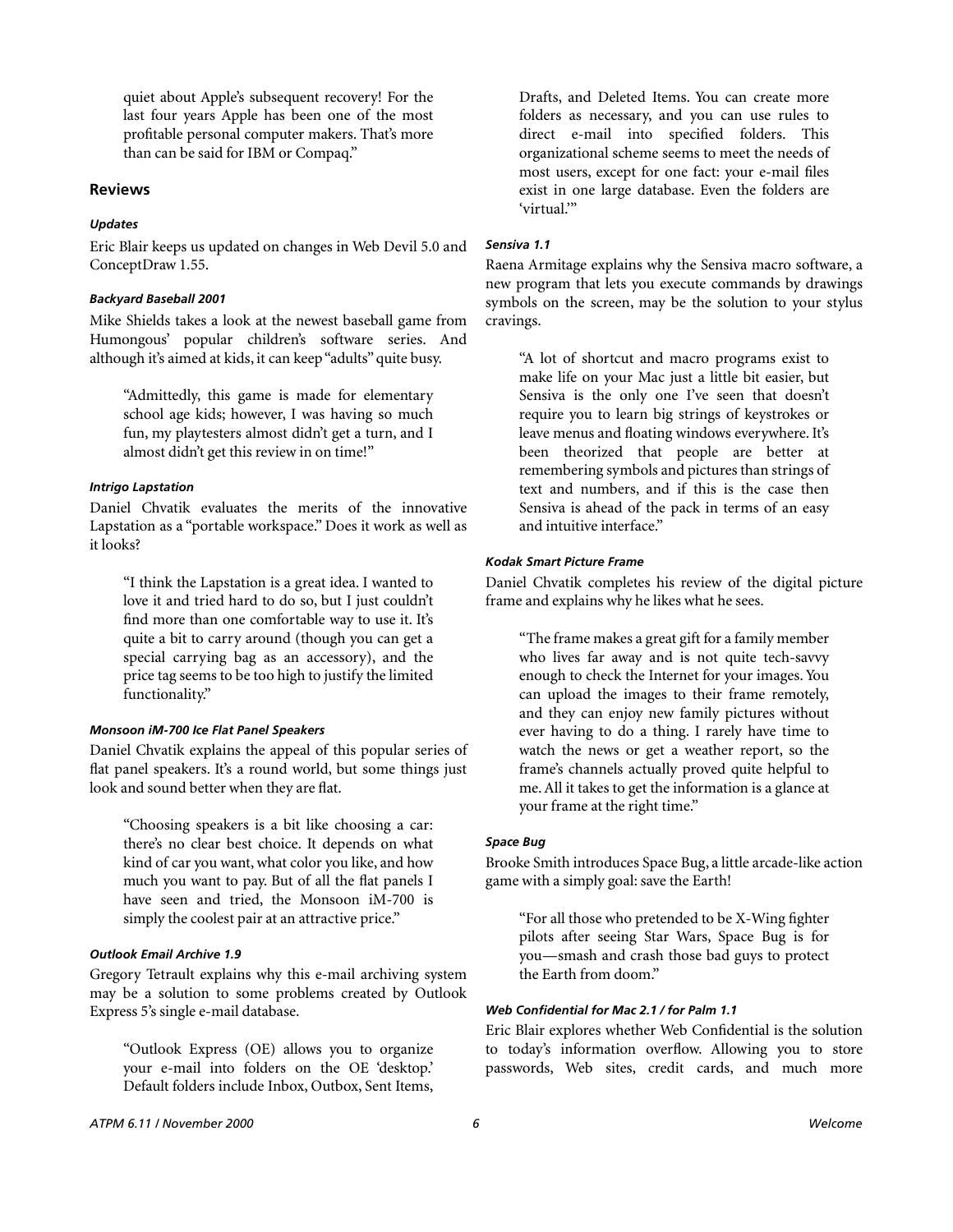information, it promises to act as a gateway to the outside world.

"Like its predecessor, Web Confidential 2.1 provides a central location for storing Web passwords, e-mail contacts, PIN numbers, and the like. It still features strong security features to protect this information. Furthermore, by making one-button submission accessible to all major Web browsers, Web Confidential has eliminated one of its major flaws from the previous version. However, some of the interface problems remain from the previous version, and they keep Web Confidential from getting an Excellent rating."

### **Extras**

### *Cartoon: Questionnaire*

Are you a Macoholic? Fill out Michael Morgan's questionnaire and you will find out!

### *Desktop Pictures: France*

ATPM reader Janet Mobley takes us with her on a trip to Montpellier, Chambery, and Paris.

### *Desktop Pictures: Maine*

Katarina Neef shows us how beautiful a fall day in Maine can really be.

### *Trivia Challenge: VPs if You Please*

This month, Edward Goss challenges you to match US Vice Presidents with the Presidents they served under.

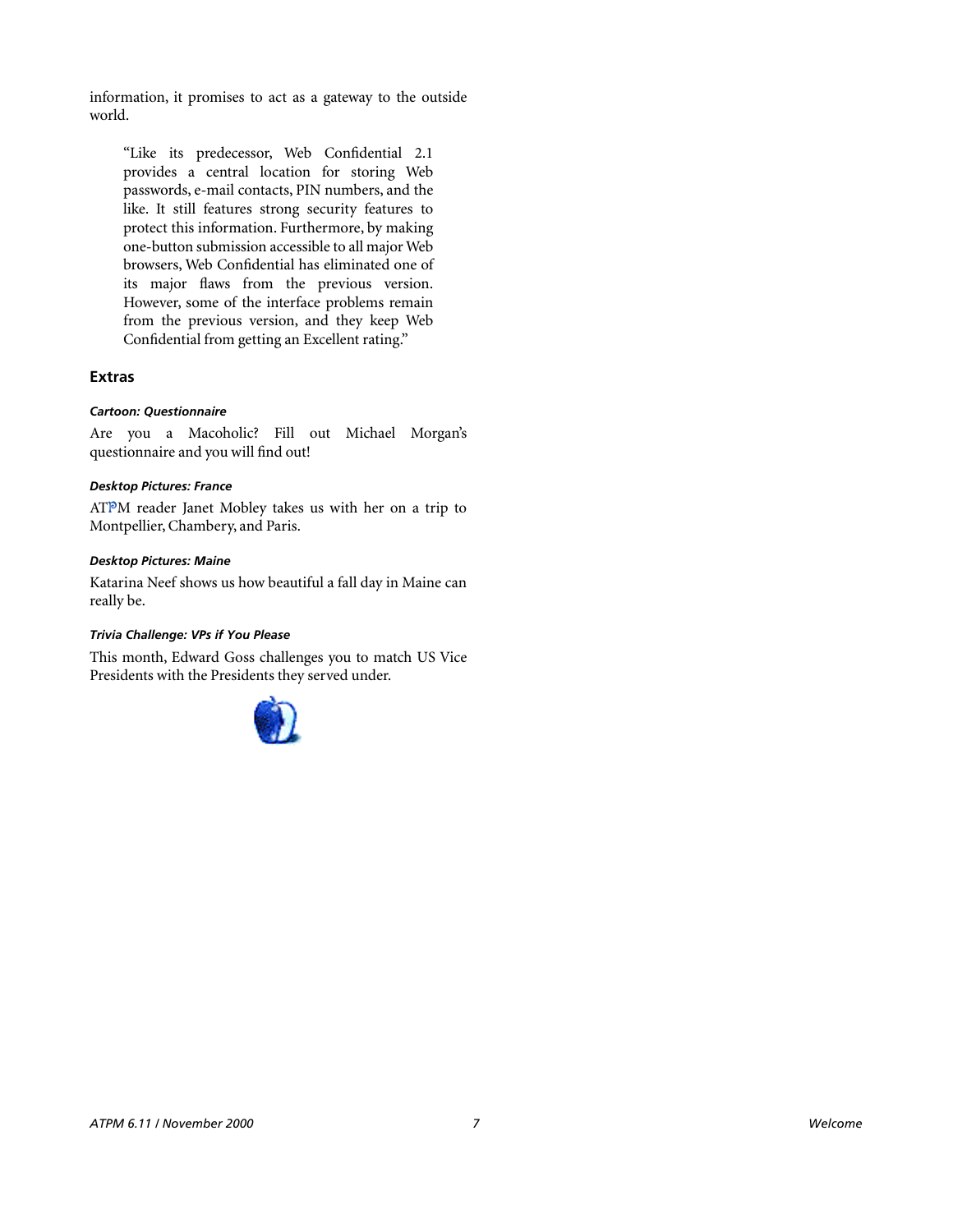## **E-Mail**

### **MP3 Player Plug-Ins**

I'm looking for an MP3 player or a plug-in that does time stretching without pitch shifting and/or pitch shifting without time stretching. I know that hard disk recording sequencers (Cubase, Logic, Digital Performer etc.) can do this and that there are even these kinds of plug-ins for the WinAmp MP3 Player. On my G3 PowerBook with Virtual PC I naturally can use WinAmp with one of these plug-ins, but this solution is slow and changing platforms isn't comfortable. So if you've ever heard about real time stretching and/or pitch shifting with Mac MP3 software I would be happy to get a hint. I'm a teacher of music and would like to work with MP3 files in music lessons and rehearsals at school.

*—Ekkehard Hüffmeier*

As far as I know, there are no Mac MP3 plug-ins as of yet to accomplish this task, though new ones are always being written. I have an old freeware program called [Sound Hack](http://shoko.calarts.edu/%7Etre/)<sup>1</sup> that can independently change the pitch and duration of an AIFF file through phase vocoding. I describe this process within another program (Metasynth) in this month's issue, but the basic points apply. I hope this helps for now. *—David Ozab, Contributing Editor/Music*

### **iBook Batteries**

I read in *MacFormat* magazine's review of iBook, from a year ago:

The batteries are lithium-ion-based, which means you can charge them whenever you like without the risks associated with some other types of battery, where charging before the battery was run down could limit the battery's duration.

However my reseller said that it was still best to plug it into the mains only when it was empty, which is really quite a drag sometimes—if you're travelling, you need to be able to plug it in when you get to a power point, not when it's empty!

Can someone give an authoritative comment on this? *—David Kettlewell*

Your question makes reference to the infamous "memory effect" exhibited by Nickel Cadmium and, albeit to a lesser degree, Nickel Metal Hydride (NiCad and NiMH) batteries. Essentially if these types of batteries are used and charged regularly without being totally depleted, they will get confused and think they are empty when they are not (admittedly this is a bit of an oversimplification, but it will suffice as an explanation for the time being)…

Cordless phones are a great example. People use them for ten or fifteen minutes, and then throw them back into the charger. Doing this regularly conditions the battery to "think" that it is empty when it is at, say, 75% of its charge. Sometimes you can fix this by draining the battery completely, and then recharging it (called a deep discharge) but unless there is some built in provision for doing so, often you must throw the battery out and buy a new one.

Lead acid batteries (used in cars, uninterruptable power supplies, etc.) do not suffer from this problem at all. However, unlike NiCad and NiMH batteries, which thrive on deep discharges, if you drain a lead acid battery fully, you may ruin it and might not hold a charge ever again. I just wanted to mention that because some folks don't realize how lead acid batteries differ.

Lithium ion batteries are the latest attempt to overcome the memory effect without resorting to the big, heavy lead acid batteries which are too cumbersome for laptops and other portable devices. Li-ions seem to combine the advantages of both technologies. They hold more charge than a NiCad or NiMH, yet they do not suffer from the memory effect. In this sense they are like lead acid batteries. However they are no heavier or bulkier than NiCad or NiMH, and they do not mind being deep discharged.

As laptops evolved and became more and more ridiculous (bigger screens, faster CPUs, lots of power hungry accessories, etc.) NiCad/NiMH were not providing enough juice to get usage durations whereas Li-ion provides a very nice block of time for even the most power hungry laptops.

In my experience the Li-ion batteries do not suffer from the memory effect at all. I plug and unplug mine with no regard for its relative charge—and I do not think you should concern yourself with this matter either. Your reseller is probably just offering you advice he was trained to give based on earlier battery technologies. I certainly wouldn't encourage the practice of recklessly plugging and unplugging your PowerBook…keep it plugged in when you can, and use the battery when necessary. If you charge the batteries, do so for uninterrupted blocks of time if possible. But don't concern yourself too much with these details…particularly if you are on the run.

Lithium Ion batteries are really fabulous—they are the best batteries we've seen yet, and everybody is jumping on the bandwagon: cordless phones, and all sorts of other battery powered gadgets are all switching over because the advantages are clear. Li-ion is still pricier than NiCad or NiMH—but that should change as they become more widely used. *—Evan Trent*

### **Real Audio**

Does anyone have experience of trying to work with files in Real Audio format?

There's a radio program here in Sweden about old customs and traditions, which you can download every week to listen to at home. That's very nice…but they've gone for Real Audio format, and the friend who wants to archive them isn't a computer user at all, and needs them on audio cassette.

<sup>1.</sup> http://shoko.calarts.edu/%7Etre/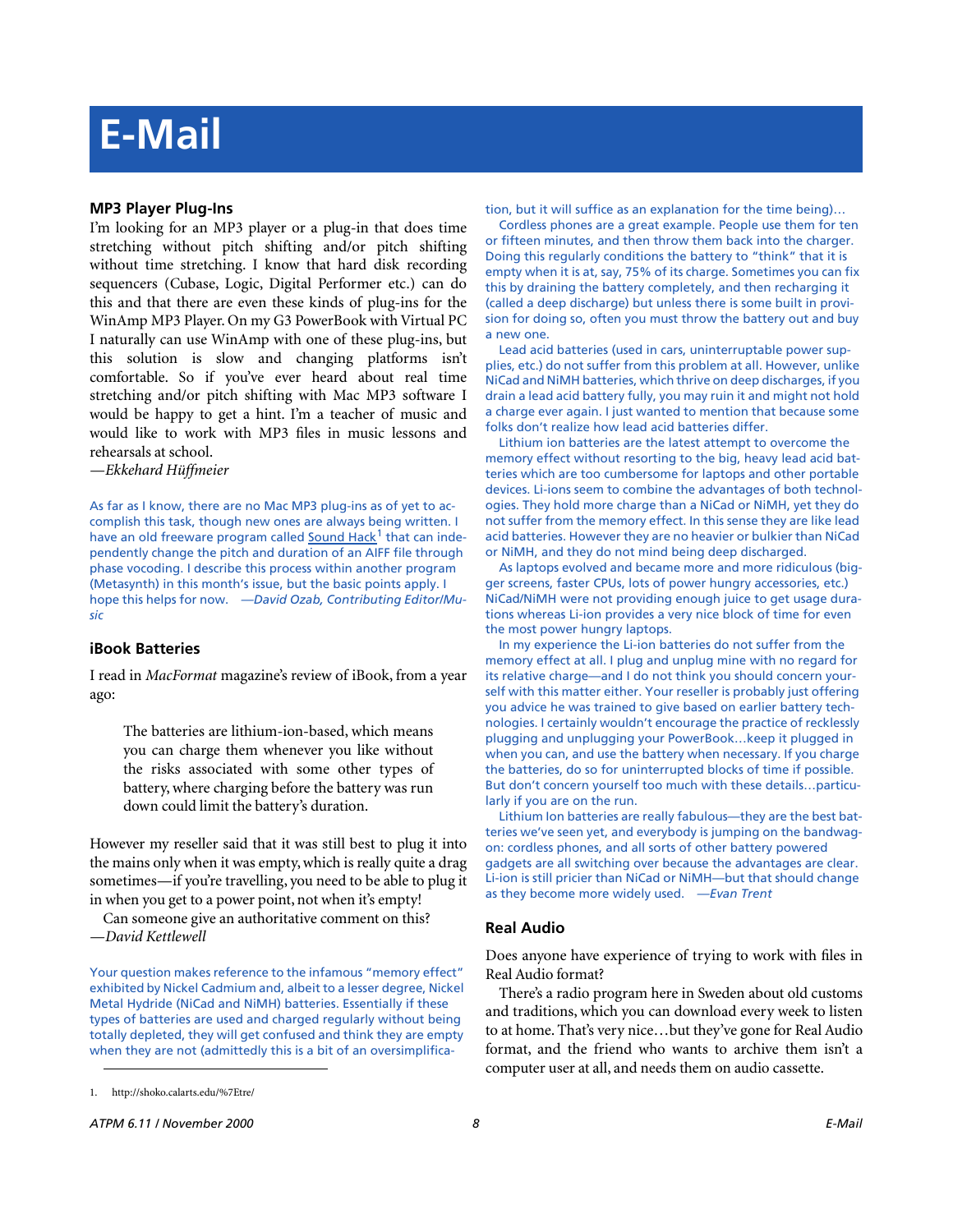The files are a bit quiet and I would have liked to normalize them in my sound editor, SoundMaker, but I can't see any way of converting the .ra format to anything else—neither by exporting from the RealAudio player or producer, nor by importing into QuickTime Player, SoundMaker, or SoundApp.

Even just playing the files and recording them in the background direct in the cassette recorder doesn't seem to work, I think, because the Real Audio player is constantly trying to connect to the Internet—which I don't want since I have a modem/phone connection. And when the dialog box is on the screen the playback gets interrupted.

So it boils down to two questions, I guess. Can I convert from .ra format to something more flexible? Can I run the Real Player without it trying to connect to the Internet all the time?

*—David Kettlewell*

This is an interesting question. I have come across a handful of plug-ins for sound editing suites which will export to the Real Audio format, but I have not found any that will import the .ra filetype.

One program to try is [RealProducer Basic](http://www.realnetworks.com/products/producer/info.html)<sup>1</sup>. This is a free program from Real that lets you create and edit .ra files. I have never used it and I have no idea if it will allow you to export to another format, but it's worth a shot. They have a commercial version, RealProducer Plus, that provides considerably more in terms of functionality. But before plopping down cash I would ask them about the program to see if it can export to AIFF, for example.

It is possible that as Apple and Real.com become more closely

1. http://www.realnetworks.com/products/producer/info.html

intertwined that a RealAudio codec for QuickTime will show up, and then in theory any QuickTime capable audio or video editing suite should be able to do what you want. But I wouldn't hold your breath on that one.

With respect to your question regarding recording .ra files as they are playing, keep in mind that there are two types of Real-Player streaming files. Some files contain the audio data, just like an AIFF or System 7 Sound (double-clickable sound) file. These files tend to be on the larger side. However more often than not RealPlayer downloads a tiny little file which is, essentially, a bookmark to the RealAudio media server that hosts the audio or video stream. When you open or double-click that file RealPlayer will attempt to connect to the Net and retrieve the data, just as if you double-clicked on a URL bookmark file in the Finder.

The easiest way to determine which type of file you are dealing with is to get info on it in the Finder and determine its size. If it is very small, it is merely a bookmark; if it is larger, it is the actual audio/video data. In the case that it is a bookmark you will have to record the music out to a cassette recorder while connected to the Internet and listening to the audio in realtime.

The best way to do this is to connect your tape recorder to your Mac's headphone or AV outputs (depending on the particular model Mac you have) and then set the audio output appropriately in your Sound (or Monitors and Sound) control panel.

If you need to amplify the output beyond RealPlayer's maximum volume level, you may need to get an outboard amplifier from a local electronics/audio store for a few bucks. Here in the States I can get them at Radio Shack for about \$10—\$15. They go in between the computer and the cassette recorder and have a little volume knob so you can amplify the signal. The quality is usually quite poor, but it's a cheap fix.

There may be some options on the PC, and if you are willing to run Virtual PC and ask the Real.com folks about PC options, then perhaps that will prove to be a worthwhile solution. *—Evan Trent*

*Copyright © 2000 the ATPM Staff,* [editor@atpm.com](mailto:editor@atpm.com)*. We'd love to hear your thoughts about our publication. We always welcome your comments, criticisms, suggestions, and praise. Or, if you have an opinion or announcement about the Macintosh platform in general, that's OK too. Send your e-mail to* [editor@atpm.com](mailto:editor@atpm.com)*. All mail becomes the property of ATPM.*

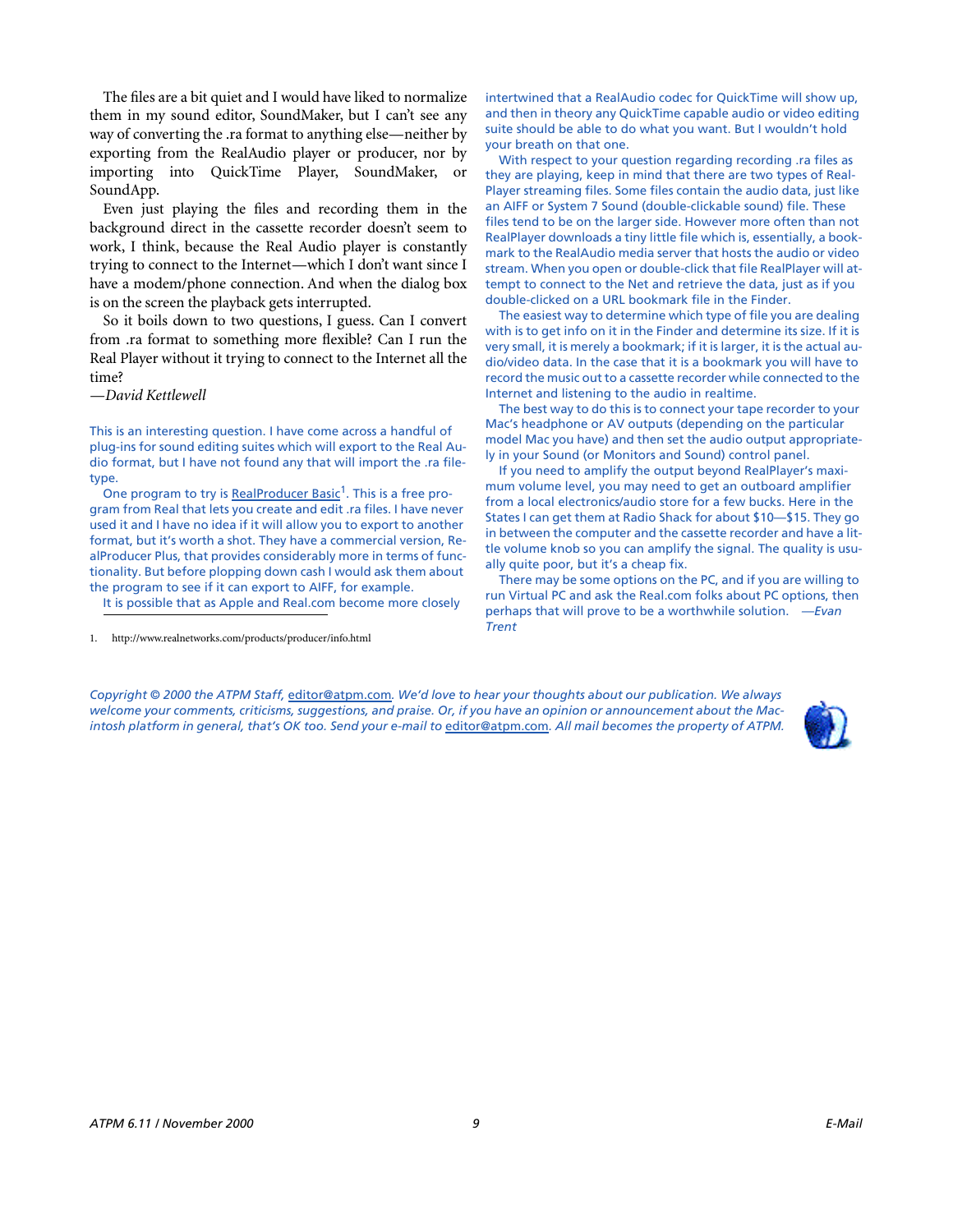### **Apple Cider: Random Squeezings From a Mac User**

**by Tom Iovino, [tiovino@atpm.com](mailto:tiovino@atpm.com)**

### **Cast Off Your Vote**

Part of the fun of working for the government is that every few years all semblance of order is thrown into the air. That's what we in the United States call Election Day.

So, rather than write my typical rambling *Apple Cider* column, I will instead turn to the morsels of wisdom that have fallen from the lips of our most honorable leaders and other notable pundits. Enjoy!

"I want to make sure everybody who has a job wants a job." *—George Bush, during his first Presidential campaign*

"This is a great day for France!" *—Richard Nixon, while attending Charles de Gaulle's funeral*

"Now, like, I'm President. It would be pretty hard for some drug guy to come into the White House and start offering it up, you know?…I bet if they did, I hope I would say, 'Hey, get lost. We don't want any of that.'" *—George Bush, talking about drug abuse to a group of students*

"I believe we are on an irreversible trend toward more freedom and democracy. But that could change." *—Dan Quayle*

"Hawaii has always been a very pivotal role in the Pacific. It is in the Pacific. It is a part of the United States that is an island that is right here." *—Dan Quayle, during a visit to Hawaii in 1989*

"What a waste it is to lose one's mind, or not to have a mind. How true that is." *—Dan Quayle, addressing the United Negro College Fund*

"I am honored today to begin my first term as the Governor of Baltimore—that is, Maryland." *—William Donald Schaefer, first inaugural address*

"The caribou love it. They rub against it and they have babies. There are more caribou in Alaska than you can shake a stick at." *—George Bush, on the Alaska pipeline*

"Mars is essentially in the same orbit. Mars is somewhat the same distance from the sun, which is very important. We have seen pictures where there are canals, we believe, and

*Copyright © 2000 Tom Iovino,* [tiovino@atpm.com](mailto:tiovino@atpm.com)*.*

water. If there is water, that means there is oxygen. If oxygen, that means we can breathe." *—Dan Quayle*

Walter Mondale: "George Bush doesn't have the manhood to apologize."

Bush: "Well, on the manhood thing, I'll put mine up against his any time."

"Outside of the killings, Washington has one of the lowest crime rates in the country." *—Former Washington, DC Mayor Marion Barry*

"I'm not going to have some reporters pawing through our papers. We are the president." *—First Lady Hillary Rodham Clinton*

"Politics is supposed be the second oldest profession. I have come to realize that it bears a very close resemblance to the first." *—Ronald Reagan*

"I have often wanted to drown my troubles, but I can't get my wife to go swimming." *—Jimmy Carter*

"Things are more like they are now than they ever were before." *—Dwight D. Eisenhower*

"During my service in the United States Congress, I took the initiative in creating the Internet." *—Vice President Al Gore*

"The President has kept all the promises he intended to keep." *—Clinton aide George Stephanopolous*

"That lowdown scoundrel deserves to be kicked to death by a jackass, and I'm just the one to do it." *—A congressional candidate in Texas*

"It's no exaggeration to say that the undecideds could go one way or another." *—George Bush*

"The Holocaust was an obscene period in our nation's history. I mean in this century's history. But we all lived in this century. I didn't live in this century." *—Dan Quayle*

And, this one has got to be the best:

"A fool and his money are soon elected." *—Will Rogers*

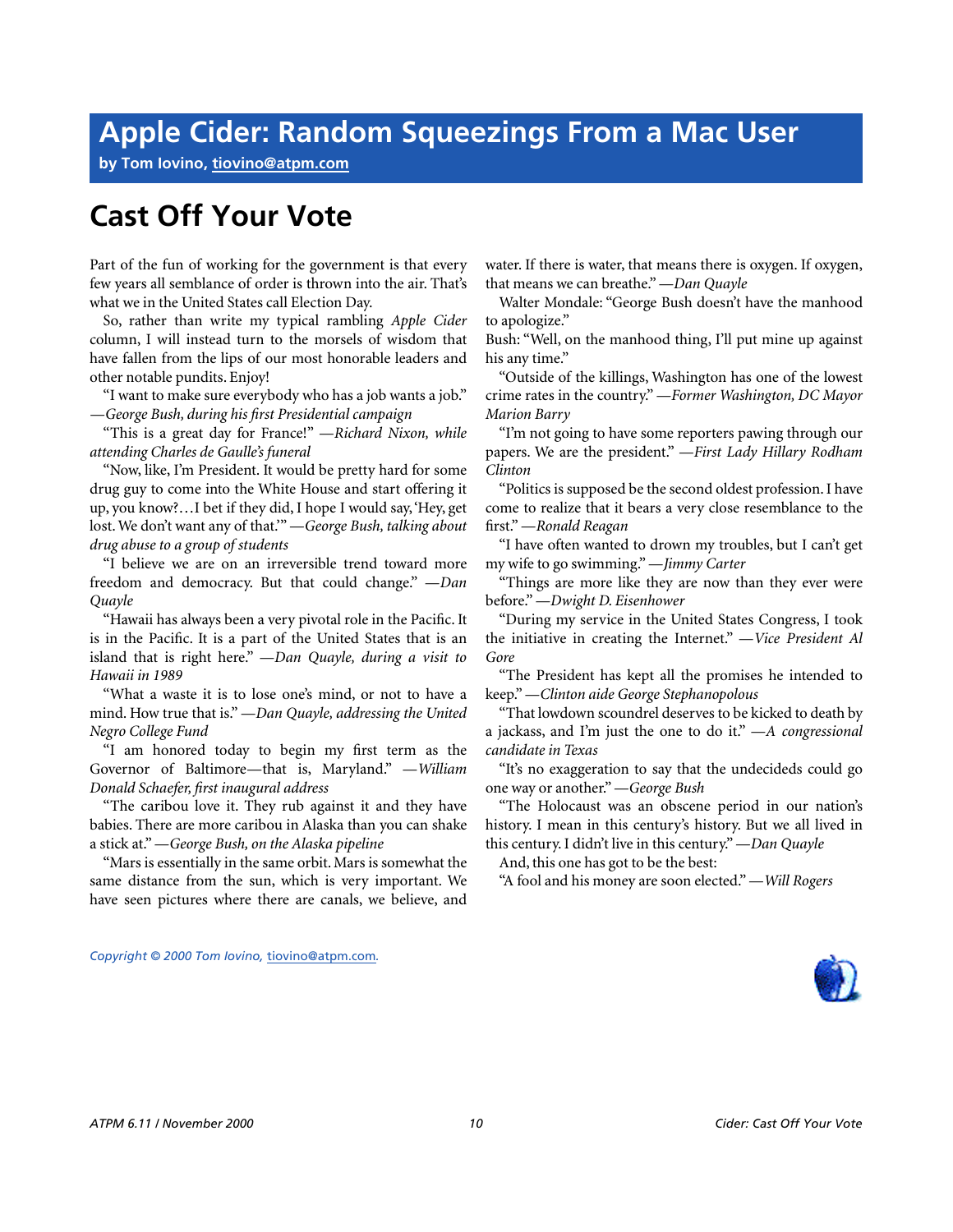**by David Ozab, [dozab@atpm.com](mailto:dozab@atpm.com)**

### **My Summer at Camp—Part Three**

### **Fading Memories**

When I originally planned this column (sometime in May, when the MetaCamp was first planned), I had no idea that I would end up with so much material. Now, as I finish this series, the 100-degree heat of early August has given way to the inevitable autumn rain (not to be confused with the winter or spring rain) of late October. My impressions of the MetaCamp linger, and my notes are still at my side, but the details have faded somewhat. So, instead of attempting to report the specifics, I will cover the two topics of Sunday morning's session: Metasynth's phase vocoder and the Videodellic demo.

### **Separating Pitch from Time**

As anyone who's ever played with the playback speed of a tape deck or record player will recall, pitch and duration are intimately linked in a recorded medium. As speed increases, pitch rises and duration shortens, while as speed decreases, pitch lowers and duration lengthens. This same principal governs the keymapping of hardware and software samplers, but loops generally cover the duration changes.

But what if you want to change pitch without changing duration, or duration without changing pitch? Through analysis/resynthesis techniques, you can break any sound down into a set of frequencies (this is called Fourier Analysis, after the French mathematician Jean Baptiste Fourier who first theorized this in 1822), then resynthesize the sound with a bank of oscillators equal in number to the total number of frequencies (Additive or Fourier Synthesis).

Since the frequencies and durations of the oscillators can be changed independently, so can the overall pitch and duration. Metasynth achieves this through its phase vocoder. An in-depth discussion of phase vocoders, along with the related topic of fast Fourier transforms, is far beyond this column. Instead, I will cover some basic tips for applying the phase vocoder within Metasynth and refer the interested reader to *The Computer Music Tutorial* by Curtis Roads (MIT Press, 1996).

### **The Basics of Phase Vocoding**

In the last issue, we used the image synth to analyze our [Welcome to Metasynth](http://www.atpm.com/6.11/mp3/voice.mp3)<sup>1</sup> sample and resynthesize it based on a custom scale derived from the [Guitar Reverb](http://www.atpm.com/6.11/mp3/guitar_rev.mp3)<sup>2</sup> sample. The analysis/resynthesis in the phase vocoder works in a similar fashion, but with a far larger—and therefore more accurate—oscillator bank. To apply the phase vocoder, open a sample, then select Osc Bank Phase Vocoder in the Morph menu. In this menu, you can change the fundamental (important for pitched samples), the length (either by percentage or number of samples), the pitch, and the window size. You can also apply a filter. In general, [small](http://www.atpm.com/6.11/mp3/subtle.mp3)<sup>3</sup> changes sound the most realistic, while [larger](http://www.atpm.com/6.11/mp3/extreme.mp3)<sup>4</sup> ones are progressively more bizarre.

| $Fundamental$ $A = 1$ |                                                |  |
|-----------------------|------------------------------------------------|--|
|                       | Time Stretch $100 \times 100$ 2972 new 2972 ms |  |
|                       | <b>Pitch shift</b> 0 tenths of a semitone      |  |
| Filter/effect<br>none |                                                |  |
|                       | Fourier Hindow 1024                            |  |
|                       |                                                |  |

The Oscillator Bank Phase Vocoder

#### **The Filter/Effect Option**

With this option you can filter out certain frequencies or apply inertia effects to your sample. "None," of course, means no filtering, which is best for realistic results. The Noise Filter removes low amplitude data, which the system deems less important, often reducing noise but sometimes producing a slightly metallic result as well. The [Harmonic Filter](http://www.atpm.com/6.11/mp3/harmonic.mp3)<sup>5</sup> removes all frequencies that don't correspond to the harmonic series of the fundamental. In this case, the choice of fundamental is critical. The <u>[Odd Harmonic Filter](http://www.atpm.com/6.11/mp3/oddharmonic.mp3)</u><sup>6</sup> leaves only odd harmonics, producing a result similar in quality to a square wave, and the [Octave Filter](http://www.atpm.com/6.11/mp3/octaves.mp3)<sup>7</sup> leaves only the fundamental and its octaves.

In addition to the filters, there are three inertia effects. [FFT](http://www.atpm.com/6.11/mp3/fftamp.mp3) Amp Inertia<sup>8</sup> averages original and resynthesized amplitudes, producing a pseudo-reverb. FFT Pitch Inertia<sup>9</sup>

<sup>1.</sup> http://www.atpm.com/6.11/mp3/voice.mp3

<sup>2.</sup> http://www.atpm.com/6.11/mp3/guitar\_rev.mp3

<sup>3.</sup> http://www.atpm.com/6.11/mp3/subtle.mp3

<sup>4.</sup> http://www.atpm.com/6.11/mp3/extreme.mp3<br>5. http://www.atpm.com/6.11/mp3/harmonic.mp

<sup>5.</sup> http://www.atpm.com/6.11/mp3/harmonic.mp3

<sup>6.</sup> http://www.atpm.com/6.11/mp3/oddharmonic.mp3

<sup>7.</sup> http://www.atpm.com/6.11/mp3/octaves.mp3 8. http://www.atpm.com/6.11/mp3/fftamp.mp3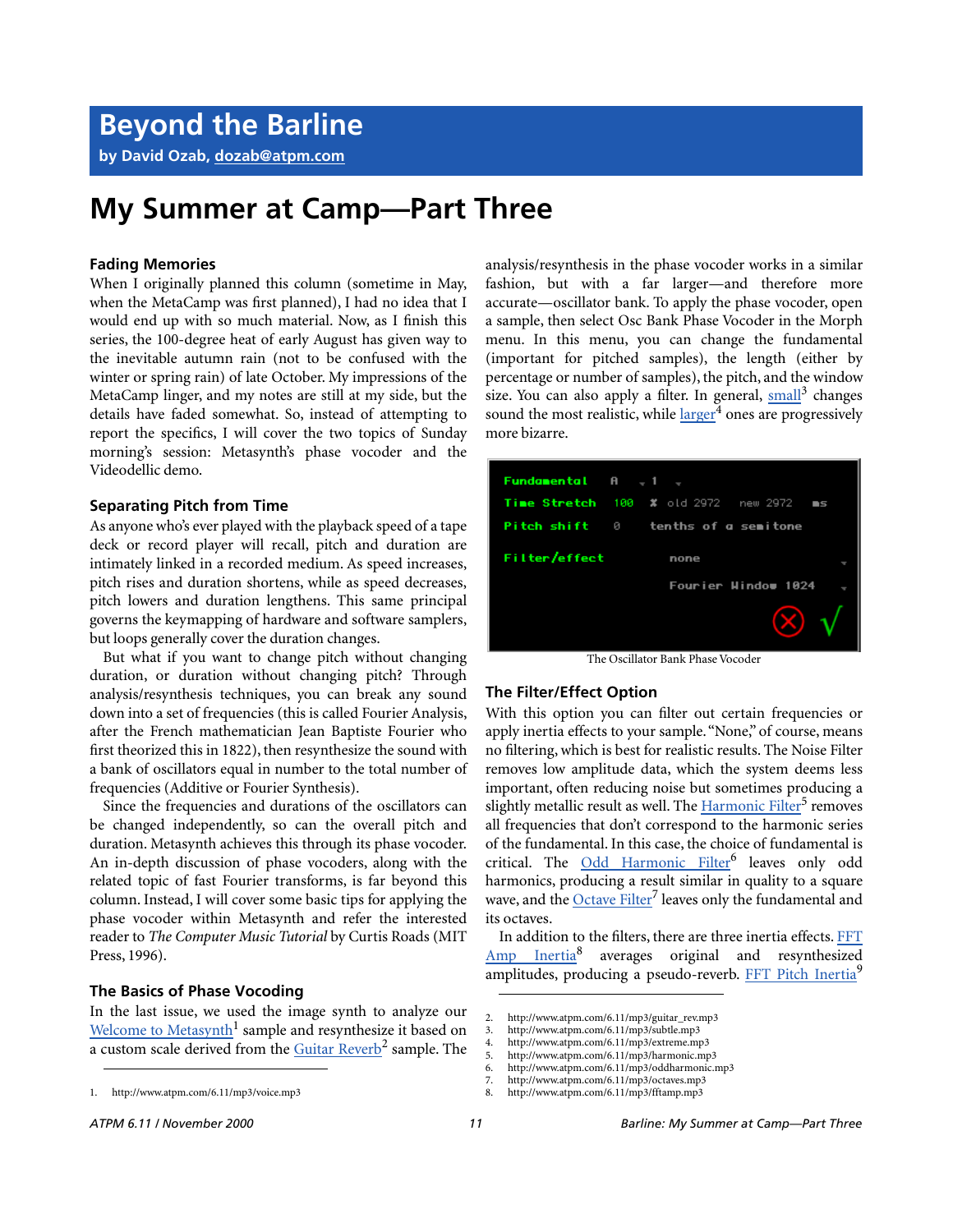averages original and resynthesized frequencies, producing a drone and micro-glissandi on attacks. FFT Inertia<sup>1</sup> combines the two.

### **Window Size**

Perhaps the most critical setting in any phase vocoder is the window size. This is due to the central paradox of analysis/resynthesis. Smaller windows are better at placing attack times, yet cannot capture enough cycles to track frequency; larger windows work well for frequency, but cannot accurately place attacks. In other words, the better the timing the worse the pitch, and vice-versa. In Metasynth, the default size of 1024 samples seems to work best, but I recommend adjustment if the sound just won't come out right.

### **Videodellic**

After a short break, Eric gave us a demo of Videodellic, which is now available on the U & I Web site. My initial impressions were quite good. Videodellic is a video editing program that seems to fill a void between iMovie 2 on the low end and Final Cut Pro on the high end. It has very sophisticated video synthesis functions and complex video effects and, most intriguingly, can operate in real-time mode synchronized to either MIDI or audio input. The interface is similar to Metatrack's, with video tracks in place of audio tracks, and tracks can be overlapped or intercut in numerous ways. The result can be bounced down to QuickTime, or played fullscreen in "overdrive" mode.

What separates Videodellic from other video editing programs, though, is its potential as a real-time multimedia instrument. This characteristic places it in the same category as Imaga's <u>Bliss Paint</u><sup>2</sup>, but with far greater control over all the parameters.

### **Final Thoughts**

I remember leaving Ashland that afternoon filled with enthusiasm. I had met some interesting artists and musicians, learned a lot about Metasynth (and finally got the encouragement to buy it for myself), and had completed my first composition since May. Since my return, I've kept in touch with everyone through the U & I mailing list, and I've contributed to the growing collection of Single Preset Compositions (though I've been a bit busy lately to work on any more of them). Meanwhile, the premiere of *The Blue Hole* has been scheduled as part of the Future Music Oregon Concert, November 11th, in Eugene, Oregon.

### **Metasynth Resources**

- U & I Software<sup>3</sup>
- [Metasynthia](http://homepage.mac.com/metasynthia)<sup>4</sup>
- [MetaScape](http://artists.mp3s.com/artists/139/metascape.html)<sup>5</sup>
- [MetaStation](http://stations.mp3s.com/stations/78/metastation.html)<sup>6</sup>
- [Single Preset Compositions](http://www.mind.net/music/onepage.html)<sup>7</sup>
- 2. http://www.imaja.com
- 3. http://uisoftware.com
- 4. http://homepage.mac.com/metasynthia<br>5. http://artists.mp3s.com/artists/139/met
- 5. http://artists.mp3s.com/artists/139/metascape.html 6. http://stations.mp3s.com/stations/78/metastation.html
- 7. http://www.mind.net/music/onepage.html

*Copyright © 2000 David Ozab,* [dozab@atpm.com](mailto:dozab@atpm.com)*.* [David Ozab](http://darkwing.uoregon.edu/%7Edlo)*8 is a Ph.D student at the University of Oregon, where he teaches electronic music courses and assists in the day-to-day operation of The Future Music Oregon Studios.*



<sup>9.</sup> http://www.atpm.com/6.11/mp3/fftpitch.mp3

<sup>1.</sup> http://www.atpm.com/6.11/mp3/fft.mp3

<sup>8.</sup> http://darkwing.uoregon.edu/%7Edlo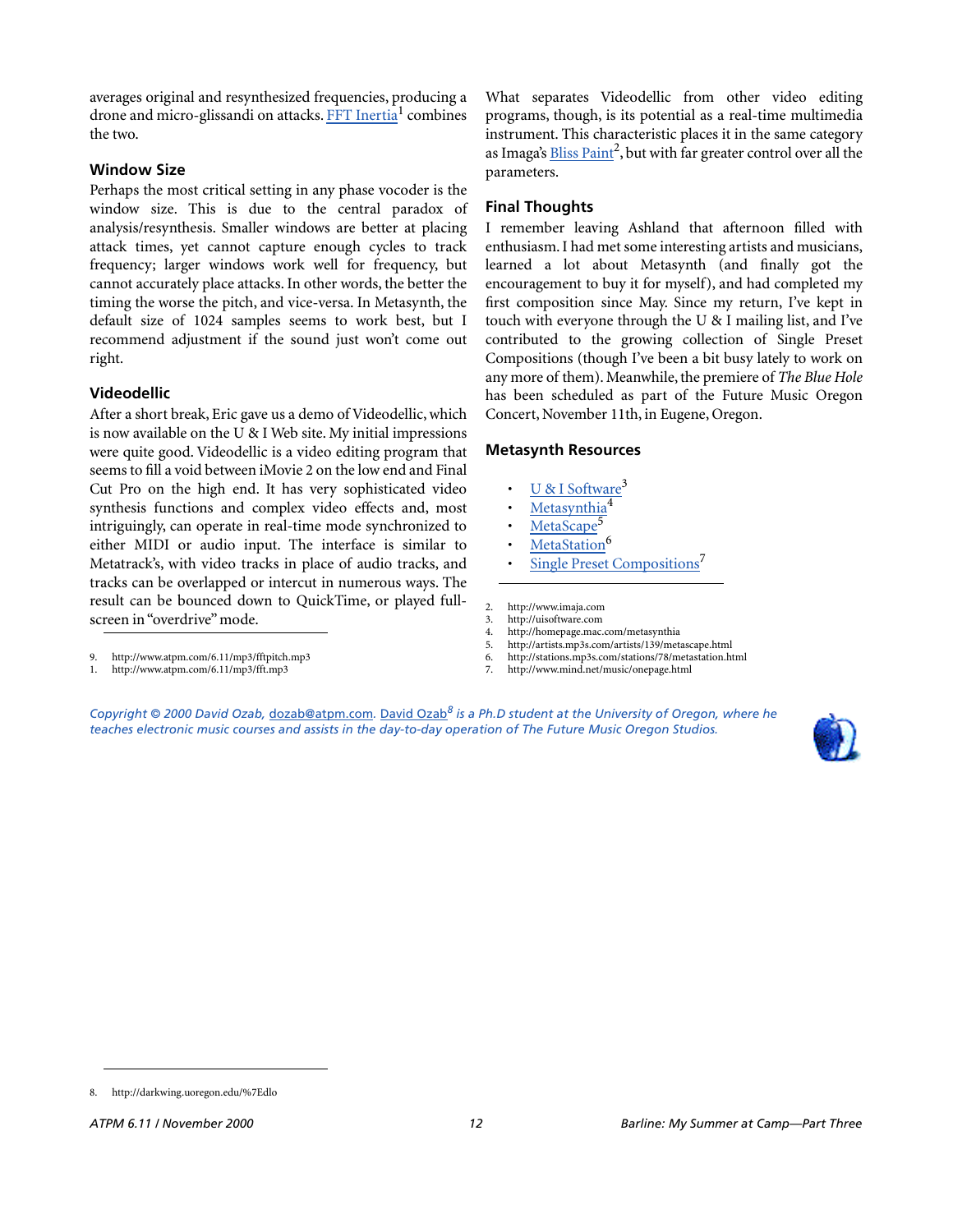### **Graphics and the Internet**

**by Grant Osborne, [gosborne@atpm.com](mailto:gosborne@atpm.com)**

### **Part VIII: Seven New Deadly Internet Graphic Sins**

Thanks to the response to last month's column, we're doing it all again. Here are seven *more* Web design sins!

### **1. Mailbox Images**

I don't know why I don't like these, but I especially don't like the animated ones. If you want people to contact you, just write "E-mail me at yourname@yourwebsite.com." It's much neater.



### **2. Looney Tunes**

"Music on Web sites is the Internet equivalent of pan-pipe elevator Muzak." That was a quote, by me, just now, on what I think about music on Web sites. I couldn't find a real quote—sorry!

This isn't strictly a graphic sin, but lots of people e-mailed me to tell me of their hatred for people who make you listen to badly composed MIDI music while browsing their Web sites. Put simply, MIDI is a way of storing tunes using a very small amount of space. The small size makes it ideal for use on the Internet. The trouble is that it makes any tune sound like it's being played on a cheap Casio keyboard. So what are my objections? First, the tunes take too long to download. Second, they rarely add anything of value to the page. (Yes, I agree that the Internet could be a wonderful multimedia experience incorporating graphics, video and sound—but please wait until the technology catches up and we can enjoy these things without any speed loss.) Third, there's never any warning. Imagine surfing away in the dead of night. Everything is quiet. Shhhhhh! Very quiet. Then, all of a sudden, blasting through your speakers comes a MIDI version of "Stairway to Heaven."

If you absolutely have to have music on your Web site, please give us the choice to turn it *on* rather than make us hunt around for the option (if any) to turn it *off*.

My final point on this subject has to do with copyright. (We covered copyright in part one<sup>1</sup> of this series.) Remember, if you use other people's songs on your Web site without their permission you are technically breaking the law. Remember Napster? Metallica and their industry friends took Napster to

court for violating their copyright. If that's what happens for infringing copyrights, what would they do to you for not only copying their songs but also making them sound like bloody rubbish?

If you want, you can find out  $\overline{\mathrm{more}}$  about  $\overline{\mathrm{MIDI}}^2$  and listen to some  $\overline{\text{music}}^3$  that doesn't sound too bad. I won't pick out a Web site containing bad music, as I don't want to make an example of a single case. I'm sure if you run a search on Google for "really bad MIDI music on home pages" something will turn up.

### **3. Not Finding the Spel Chekker**

Just about evry HMTL creaytor has a spel chekker. Find it and yooz it. Unsure about a spelling? Visit [Dictionary.com](http://www.dictionary.com)<sup>4</sup>.

### **4. Using an Image for a Lot of Text**

Some Web sites use graphics in place of text. Now, I'm not talking about headings and small items of text here, I'm talking great big passages of text.



Using a graphical image as a header is fine—it livens the page up. If no one used graphics for this type of text then most Web sites would look like they were designed in 1996. What annoys me is when a large passage of text is entered on the page as a graphic. For example:

soverives a vebpage vill use a graphic like this to display some text. Normally this is so that they can use sove horrible non-standard font that looks unreadable. This font is called "chilada". It works well for headers and titles but doesn't work particularly well for body text!

Text loads in an instant and uses very little memory. Pictures, on the other hand, can take up considerable room. Furthermore, you cannot use a computer to search text stored as an image. If, for instance, you were going to try to search for an occurrence of "Woman Weeping" in a piece about Picasso, well that's just tough! You can forget about search engines spidering your site effectively, too.

<sup>2.</sup> http://www.midi.com/questions/default.asp

<sup>3.</sup> http://www.pennyblack.co.uk/

<sup>4.</sup> http://www.dictionary.com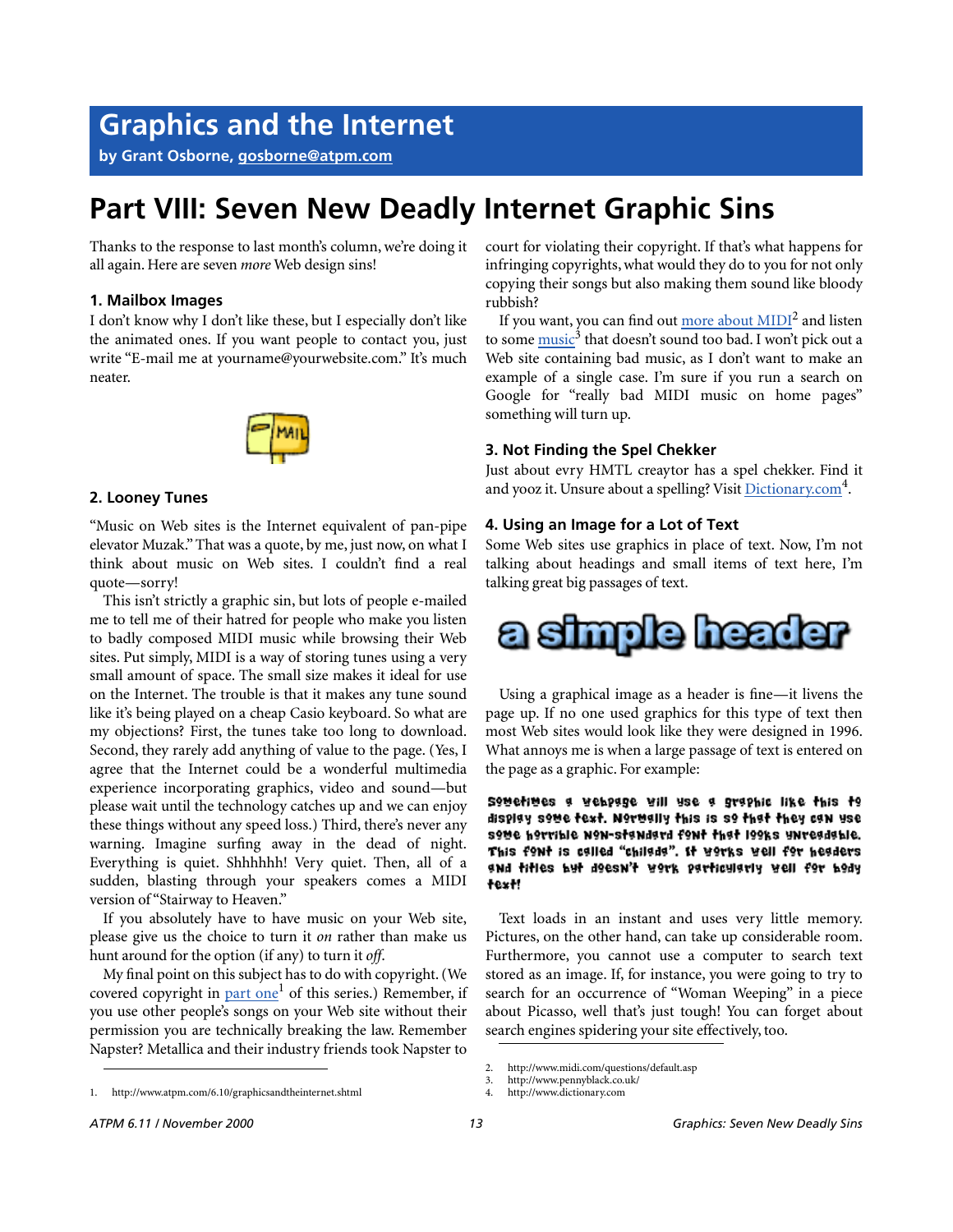### **5. Pages that Go On and On and On and On**

If you have a lot of text on your Web site then split it up over several pages. Text is difficult to read on monitors as it is; if you break it down in manageable chunks, visitors will be more inclined to read it.

On a similar note, If you have lots of pictures to show, don't stick them all on the same page, as it will take ages to load. One option is to make thumbnails of the images (i.e., smaller versions of the pictures), presented such that when a visitor clicks the image he will be taken to the bigger picture. Make sure that your thumbnail is a physical reduction in size of the image rather than a reduction using HTML, or it won't make any difference in the load time. If you don't like thumbnails, you could make a slide show. Take a look at the example below.

### **My Slideshow**



*Copyright © 2000 Grant Osborne,* [gosborne@atpm.com](mailto:gosborne@atpm.com)*.*

### **6. How do I Get in?**

Sometimes I'll visit a site on, let's say, shoes. I'll type the address into my browser of choice and await a load of information on shoes. The page loads up. What do I see?

- A big logo: "Steve's Shoe Web Site."
- Lots of banner ads: about twelve for some banner exchange and a couple for some other shoe sites.
- An affiliate link to Amazon.com, for books about shoes.
- A big mailbox, next to the words: "E-mail me today, sign my guestbook, and join my mailing list!"

The problem is that the entrance into the main site is through a small text link down at the foot of the page. You might be able to find it, but that'd be because you're the one who put it there. Get some other people to check your site. Make sure that navigation is easy, and make sure that you can get to all the main pages from every page on your site. Remember that your visitors won't always enter your site from the main index page. Think of every page as a possible entry point.

### **7. Tiny Text**

We touched on this last month, and it remains a big bone of contention among our readers. This is also a "sin" of which even we at ATPM are a little bit guilty. So, starting with this issue, we've changed the way we specify fonts in our style sheet. The best advice here is to check your Web site on as many different browsers and platforms as possible. Good luck!

**• • •** Next month we'll be looking at the PNG graphic file format.

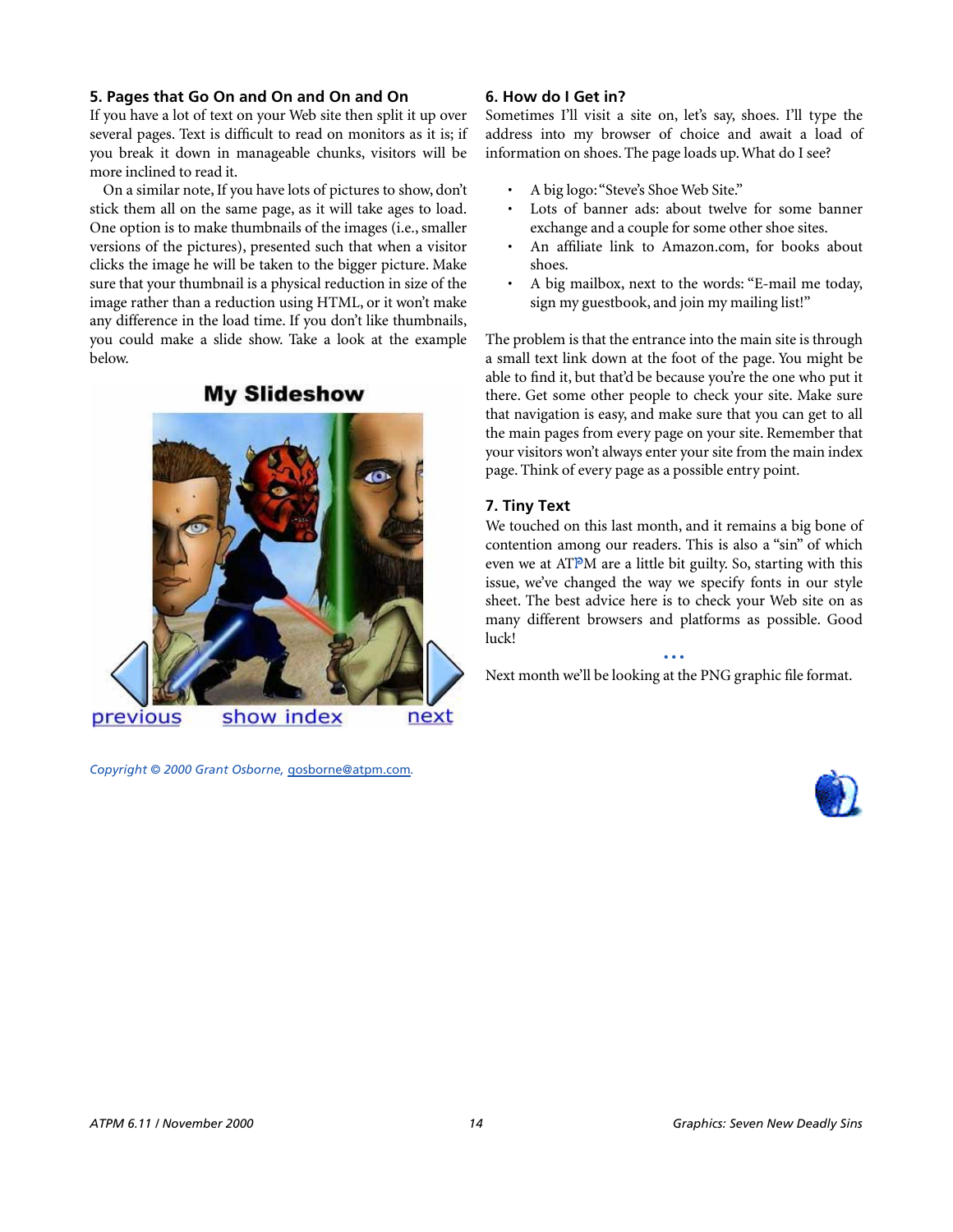UESTIONNAIR! Have you experienced a recent<br>1. Have you experienced a recent<br>1. Have you of the buttocks and 1. Have you experienced a receive<br>1. Have you experienced a receive<br>enlargement of the buttocks and<br>enlargement stronger eyeglasses? 1. Have you experient the buttocks and<br>enlargement of the buttocks and<br>a need for stronger eyeglasses? reed for sure,<br>
YES \_\_ NO (check one)  $\begin{array}{c} \mathcal{L}^{ES} \rightarrow \mathbb{R}^{N} \\ \text{2. Do you know the exact value} \\ \text{of your preference} \\ \text{of your number} \\ \text{or } \mathcal{L}^{C} \end{array}$ 

reed for such the exact contents<br>
The with the exact contents<br>
2. Do you know the exact contents<br>
2. Do you know the exact contents  $\frac{1}{2}$  your preference) of your preference)<br>
YES We kneck one)<br>
Then you turn out the lights at<br>
3. When you turn out the lights at<br>
3. When does your face still glow?  $\frac{1}{2}$  yES We kneck one the lights at  $\frac{1}{3}$ . When you turn out the lights at  $\frac{3}{3}$ . When  $\frac{1}{3}$  you face still glow?  $MES$  M  $(Check \ one)$ <br> $YES$  M  $(Check \ one)$ yes W check one)<br>The W check one)<br>4. Do you run Norton Utilites<br>4. Do you run Norton Utilites 4. Do you run Norton<br>just to feel productive? ust to  $\frac{1}{100}$  (check one)  $YES = \nW$  (check one)<br>5. Has your wife and children ever<br>5. Has your wife and period of time  $Y^{ES}$  -  $Y^{E}$ <br>5. Has your wife and children ever<br>1eft you for a long period of time<br>1eft you never noticed? 5. Has I for a long by<br>left you for noticed?<br>and you never noticed? YES \_\_ NO (check one)  $YES$  W check one?<br>If you answered "YES" to 2 or more<br>If you answered "YES" to 2 or more If you answered "YES" to 2 or more a<br>questions it is possible you are a MACAHOLIC

*Copyright © 2000 Michael Morgan,* [mrspiffy@earthlink.net](mailto:mrspiffy@earthlink.net)*.*

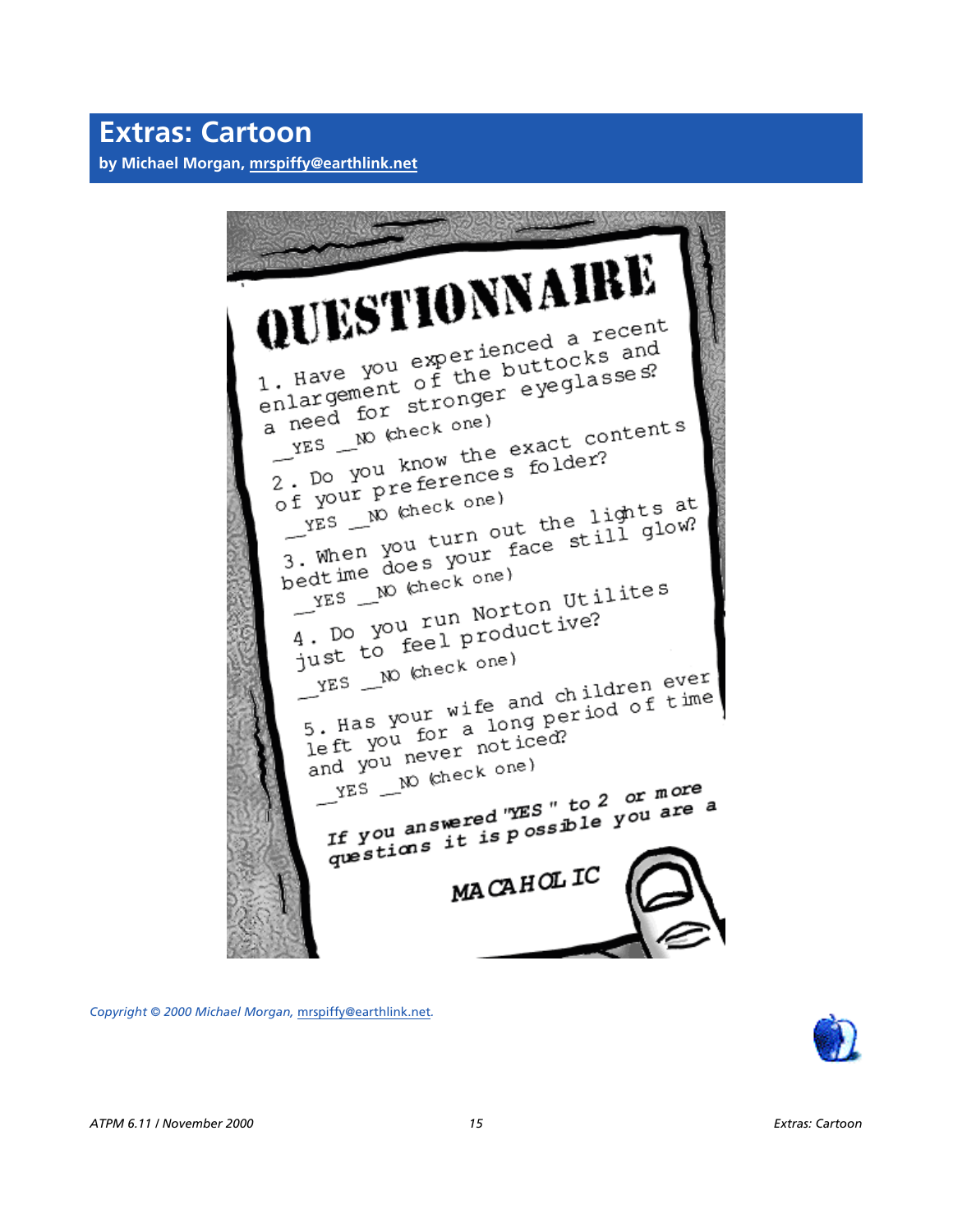#### **France**

This month's reader pictures are from <u>[Janet Mobley](mailto:janmobley@home.com)</u><sup>1</sup>, editor for the North Coast Mac Users Group. Janet lives in Sonoma County, California. The pictures were taken on her [trip to](http://members.home.net/janmobley/) France<sup>2</sup> this May, and are from Montpellier, Chambery and Paris. She used an Olympus D-620L to take the pictures (at the lowest resolution to fit 99 shots on one flash card) and a little Photoshop to lighten them.

### **Northeast**

These pictures were taken by <u>[Katarina Neef](mailto:katarina@callypso.com)</u><sup>3</sup> on a beautiful fall day in Maine, around "Indian Summer." She used an Olympus C-2000Z and slightly edited the images using Cameraid and Adobe Photoshop.

### **Previous Months' Desktop Pictures**

If you haven't seen the rest of the series, it includes: <u>[Yellowstone National Park](http://www.atpm.com/5.03/yellowstone.shtml)<sup>4</sup>, [Drops](http://www.atpm.com/5.05/drops/)<sup>5</sup>, Toronto<sup>6</sup>, [Niagara](http://www.atpm.com/5.08/niagara/)</u> [Falls](http://www.atpm.com/5.08/niagara/)<sup>7</sup>, [Monaco](http://www.atpm.com/5.09/monaco/)<sup>8</sup>, [Montréal](http://www.atpm.com/5.10/montreal/)<sup>9</sup>, [Bahamas](http://www.atpm.com/5.11/bahamas/)<sup>10</sup>, [Clouds](http://www.atpm.com/5.12/clouds/)<sup>11</sup>, [Aerial](http://www.atpm.com/6.01/aerial/)<sup>12</sup>, [Made with Macs](http://www.atpm.com/6.02/madewithmacs/)<sup>13</sup>, [Landscapes](http://www.atpm.com/6.03/landscapes)<sup>14</sup>, [Northwest](http://www.atpm.com/6.04/northwest/)<sup>15</sup>, [Animals](http://www.atpm.com/6.05/animals/)<sup>16</sup>, [Spring Flora](http://www.atpm.com/6.06/spring-flora/)<sup>17</sup>, National Parks<sup>18</sup>, [Insects](http://www.atpm.com/6.08/insects/)<sup>19</sup>, Konstanz<sup>20</sup>, [Mark](http://www.atpm.com/6.09/montgomery/) [Montgomery's Desktop Pictures](http://www.atpm.com/6.09/montgomery/)<sup>21</sup>, Konstanz Part II<sup>22</sup>, [British Columbia](http://www.atpm.com/6.10/british-columbia/)<sup>23</sup>, New York<sup>24</sup>, [France](http://www.atpm.com/6.11/france/)<sup>25</sup>, and [Northeast](http://www.atpm.com/6.11/northeast/)<sup>26</sup>.

### **Downloading all the Pictures at Once**

iCab and Interarchy (formerly Anarchie) can download an entire set of desktop pictures at once. In iCab, use the Download command to download "Get all files in same path." In Interarchy, use HTTP Mirror feature.

- 1. janmobley@home.com
- 2. http://members.home.net/janmobley/
- 3. katarina@callypso.com
- 4. http://www.atpm.com/5.03/yellowstone.shtml
- 5. http://www.atpm.com/5.05/drops/
- 6. http://www.atpm.com/5.07/toronto/
- 7. http://www.atpm.com/5.08/niagara/
- 8. http://www.atpm.com/5.09/monaco/
- http://www.atpm.com/5.10/montreal/
- 10. http://www.atpm.com/5.11/bahamas/ 11. http://www.atpm.com/5.12/clouds/
- 12. http://www.atpm.com/6.01/aerial/
- 13. http://www.atpm.com/6.02/madewithmacs/
- 14. http://www.atpm.com/6.03/landscapes/
- 15. http://www.atpm.com/6.04/northwest/
- 16. http://www.atpm.com/6.05/animals/
- 17. http://www.atpm.com/6.06/spring-flora/
- 18. http://www.atpm.com/6.07/national-parks/
- 19. http://www.atpm.com/6.08/insects/
- 20. http://www.atpm.com/6.08/konstanz/
- 21. http://www.atpm.com/6.09/montgomery/
- 22. http://www.atpm.com/6.09/konstanz2 23. http://www.atpm.com/6.10/british-columbia/
- 24. http://www.atpm.com/6.10/new-york/
- 25. http://www.atpm.com/6.11/france/
- 26. http://www.atpm.com/6.11/northeast/

### **Contributing Your Own Desktop Pictures**

If you have a picture, whether a small series or just one fabulous or funny shot, feel free to send it to [editor@atpm.com](mailto:editor@atpm.com) and we'll publish it in next month's issue. Have a regular print but no scanner? Don't worry. E-mail us, and we tell you where to send it so we can scan it for you. Note that we cannot return the original print, so send us a copy.

### **Placing Desktop Pictures**

#### *Mac OS 8.5 and Newer*

Go to the "Appearance" control panel. Click on the "Desktop" tab at the top of the window. Press the "Place Picture..." button in the bottom right corner, then select the desired image. By default, it will show you the images in the "Desktop Pictures" subfolder of your "Appearance" folder in the System Folder, however you can select images from anywhere on your hard disk.

After you select the desired image file and press "Choose," a preview will appear in the Appearance window. The "Position Automatically" selection is usually fine. You can play with the settings to see if you like the others better. You will see the result in the little preview screen.

Once you are satisfied with the selection, click on "Set Desktop" in the lower right corner of the window. That's it! Should you ever want to get rid of it, just go to the desktop settings again and press "Remove Picture."

#### *Mac OS 8.0 and 8.1*

Go to the "Desktop Patterns" control panel. Click on "Desktop Pictures" in the list on the left of the window, and follow steps similar to the ones above.

#### *Random Desktop Pictures*

If you drag a folder of pictures onto the miniature desktop in the Appearance or Desktop Pictures control panel, your Mac will choose one from the folder at random when it starts up.

#### *DeskPicture*

[An alternative to Mac OS's Appearance control panel is Pierce](http://www.atpm.com/5.10/roundup.shtml) [Software's DeskPicture, reviewed](http://www.atpm.com/5.10/roundup.shtml)<sup>27</sup> in issue 5.10 and available for download<sup>28</sup>.



[27. http://www.atpm.com/5.10/roundup.shtml](http://www.peircesw.com/DeskPicture.html)

<sup>28.</sup> http://www.peircesw.com/DeskPicture.html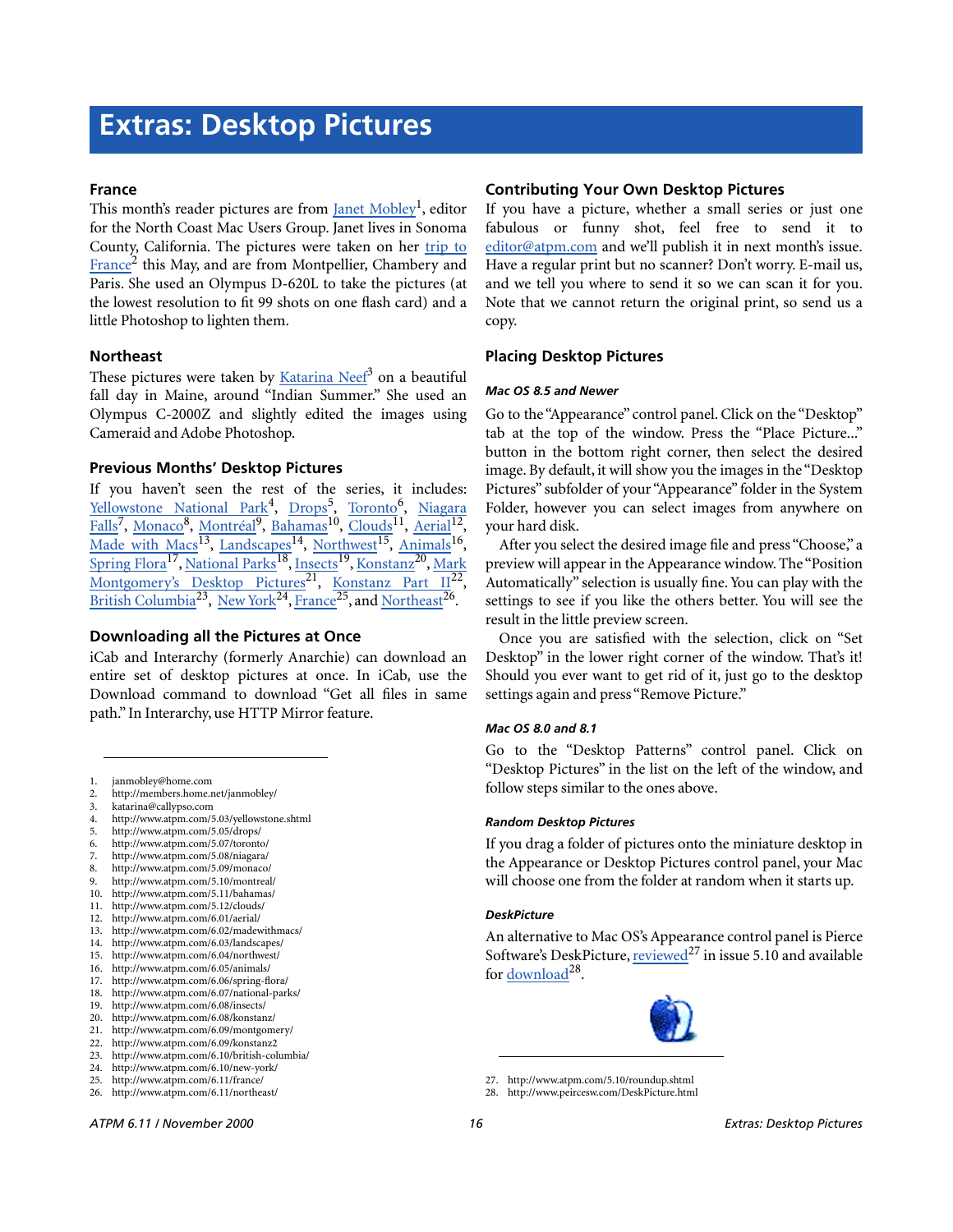**by H. M. Fog, [hmfog@atpm.com](mailto:hmfog@atpm.com)**

### **Apple's Results Revisited**

I've reviewed the numbers for Apple's fourth quarter and the fiscal year. Aside from how clean the balance sheet appears (it really is impressive) the problem is revealed within the sales data.

The iMac continues to be Apple's unit sales engine. It accounted for roughly 50% of unit sales, but only a third of revenue; and it continues to make impressive sales gains both sequentially (compared to the previous quarter) and yearover-year.

There was, however, a dramatic drop in G4 and PowerBook sales compared with the third quarter. I'm assuming the drop in G4 sales is due, in part, to poor product transition. In the case of the PowerBook, its drop makes a lot of sense as a serious refresh is needed.

However, the Cube is the real disappointment for Apple. The numbers tell me Apple was counting on it to make a real margin difference, compared to the iMac, and to drive revenue gains. In all I believe Apple jumped off the iMac too soon in terms of advertising and marketing support. Those summer-release iMacs were really cool, after all.

The question in my mind is whether Apple can get through the first fiscal quarter without seeing a reduction in cash and equivalents. In the short-term I'm not concerned about the size of net profits, but about the company burning cash. I suspect if Apple does things right, it can finish the quarter without spending more than it takes in. This may be the reason behind the hiring freeze and the talk of eliminating a few non-essential projects.

A break-even quarter will not muddle the balance sheet. I think the stock is currently grossly undervalued, partly because the market still doesn't understand what Apple is

doing. If I were Apple, I would target 24% gross margins as the goal for the quarter and pursue market share gains ahead of the release of OS X. I'd focus advertising and marketing dollars on the iMac, do what can be done to sell through the Cube inventory, prepare to release a new PowerBook in the second quarter, and get OS X ready for release as soon as possible. Dual-processor G4s are nice, but practically useless while OS X isn't ready for shrink-wrap.

Right now there is roughly net \$11 cash/equivalents and investments behind every share. That means all of Apple's operations, patents, brand name, products, etc. are being valued at roughly \$8 per share or approximately \$2.7 billion, which is absurd! Further, looking at the equity accounts, Microsoft's original \$150+ million investment is being valued at \$75 million. I assume this means that half the investment in convertible, non-voting stock has been converted to common shares or been re-purchased by Apple.

Still, Apple is in much better shape than the share price suggests. Only time (and a coherent strategy) will improve the price. There is so much value behind each share I'm surprised new shareholders aren't arrested for stealing shares at the current price. Wall Street is betting against Steve Jobs and Apple. Personally, I'd rather wager on the side of innovation and technology leadership than stock charts and hearsay.

There are few PC companies in this world that can engineer a change in market approach without layoffs and extraordinary charges. If Apple can accomplish all that it's stated it will do—without incurring a quarterly loss—I'll be impressed.

*Copyright © 2000 H. M. Fog,* [hmfog@atpm.com](mailto:hmfog@atpm.com)*. H. M. Fog is a west coast computer consultant who sometimes writes articles for ATPM.*

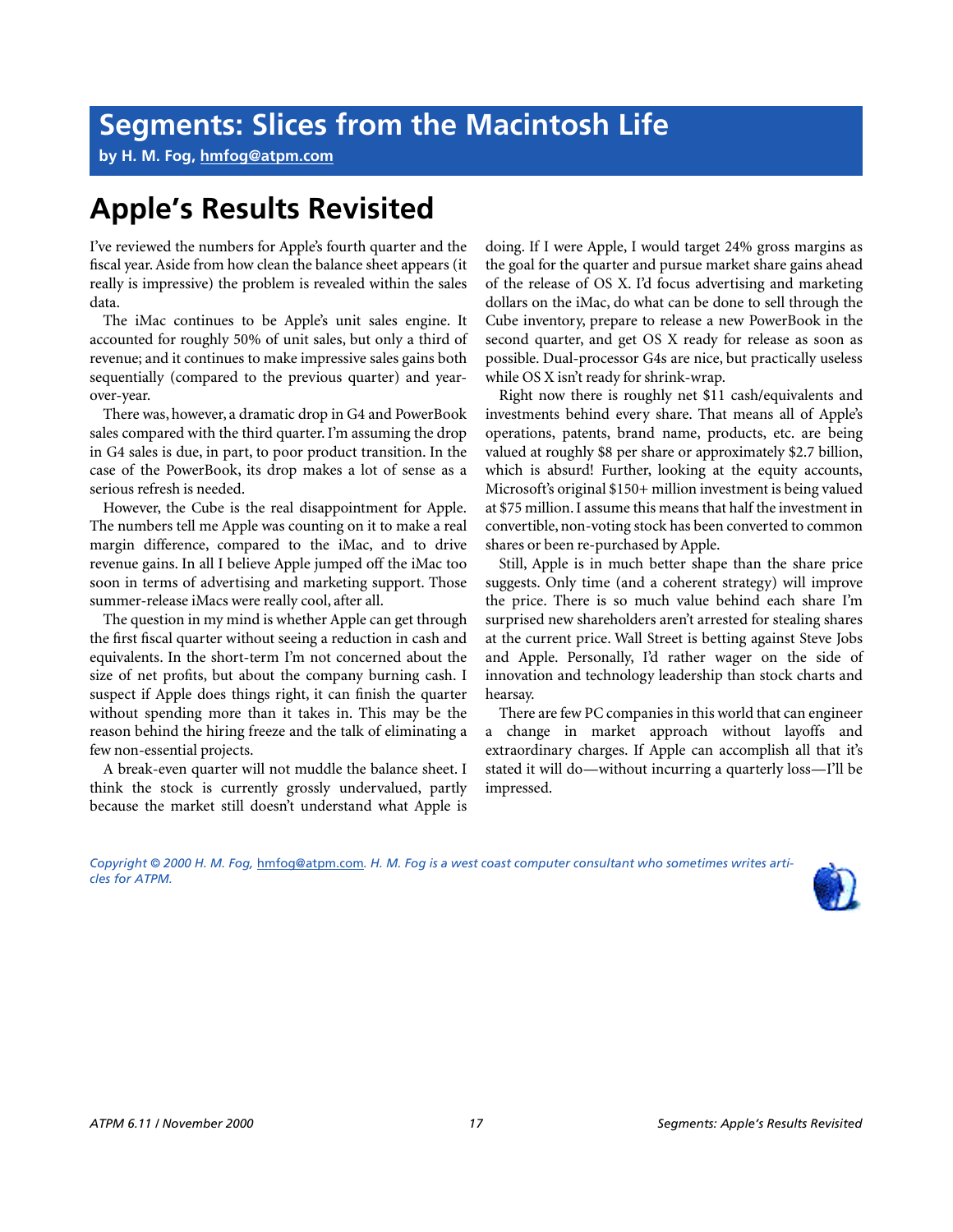### **Response to "A Worm in the Apple"**

The following are two responses to David Hewson's [A Worm](http://www.sunday-times.co.uk/news/pages/sti/2000/10/22/stidordor01006.html) [in the Apple1](http://www.sunday-times.co.uk/news/pages/sti/2000/10/22/stidordor01006.html) , published by the London *Sunday Times* on October 22, 2000.

**• • •**

Dear Mr. Hewson:

It amazes me that people of your calibre go out of their way to fault Apple. Granted they have mucked about with their customers, but no more than anyone else has in business. I know that there is no real interest from the public in reading about Compaq or Dell, so it is not as if I don't entirely understand your motivation. Apple has millions of adherents, so I can see how easy it would be to get them riled by taking a poke at their favorite computer company. Well, you succeeded—and that is why I am responding to you.

I, like you, have used Apple for almost 13 years and sincerely believed at the time there was no better personal computer on the planet with which to do what I wanted to do. I fixed computer mainframes for 10 years prior to my purchase. But please understand me, I would move to any platform, if financially feasible, if there were one really superior to Macintosh's. Maybe in the near future I will make a move, but not until the basic Windows OS gets rid of DOS. I agree with many things you have aired, and I believe Apple needs its butt kicked along with every other computer monger that takes advantage of the consumer. But why single out Apple for abuse? I did not see you write about Microsoft's thievery of technology from Apple and others. I not did hear any tirade concerning their blackmail of Apple to keep them alive, nor did I see you write about the multitude of thieves or the general thuggery of others in the industry. There was not one word of how that "evil empire" destroyed, bought, or stole from others to make the world go their direction. Oh, that is business!?

You state correctly in your story that since Apple's high in April shareholders have lost close to \$9 billion in value. But Apple is not alone. Since Dell's calendar 2000 high their shareholders have lost close to \$100 billion, and Microsoft shareholders have lost around \$300 billion. Is the game up for them? So Apple is not immune to the ups and downs of the market. Is that new news?

Likewise, is Apple the only computer company that puts out PR to cover themselves? How many times was Windows 98 announced, and how many beta versions were released to the unsuspecting to perfect this hybrid OS? Why don't you beat the drum and demand that Microsoft produce a clean

1. http://www.sunday-times.co.uk/news/pages/sti/2000/10/22/stidordor01006.html

OS for the masses? They have in NT? Windows 2000? Hardly. You would have the people who don't know any better (and there are plenty of them around) think that they chose Microsoft of their own volition. The masses use Windows because they have been coerced to do so—and you very well know this. But expend your ink toward writing about this?

I don't care who makes what, but I do care that one company dictates to the rest of the world what they can and cannot do. Microsoft, rather than being an industry innovator, has stifled innovation from others. You say that somewhere along the way Apple forgot how to innovate—but when has Microsoft ever done so? Everyone knows that Mr. Gates and others have considered Apple as their R & D department. Now, you complain that they aren't innovating. I am not as riled that you are down on Apple as I am that nothing so berating is said about the rest of the industry (beyond generalities). You mentioned Apple's "point and click," laser-printing, digital cameras, and pocket communications, not to mention GUI innovations and other technologies that PC users use every day. These same users light candles at the altar of Bill Gates and Microsoft for giving these things to them, when the evil empire didn't have a clue where the cheese was for the mouse.

You say that Apple needs a miracle to survive, but weren't you one of those who had Apple written off a few years ago? Yet it seems you were strangely quiet about Apple's subsequent recovery! For the last four years Apple has been one of the most profitable personal computer makers. That's more than can be said for IBM or Compaq.

Mr. Hewson, you said you once thought that nothing would part you from your Mac; well, I don't think it would take a miracle to get you to switch to anything—just money. Millions have been duped for decades into believing Microsoft's propaganda. The masses were given little or no other choice in the PC world because Microsoft would not let them have anything else. The world of business would not switch because of money, not because Microsoft had better software than anyone else—you know that, and so does anyone with a pea-brain. Microsoft had better marketing of inferior technology, while Apple had superior technology with inferior marketing. It is no hidden truth that the arrogance of Apple showed like a neon sign compared to their marketing skills.

Do you think the computer world would be where it is today without Apple's innovations? I don't know how long they have, and I hope that you are wrong again—but it appears it would delight you to no end if they were to go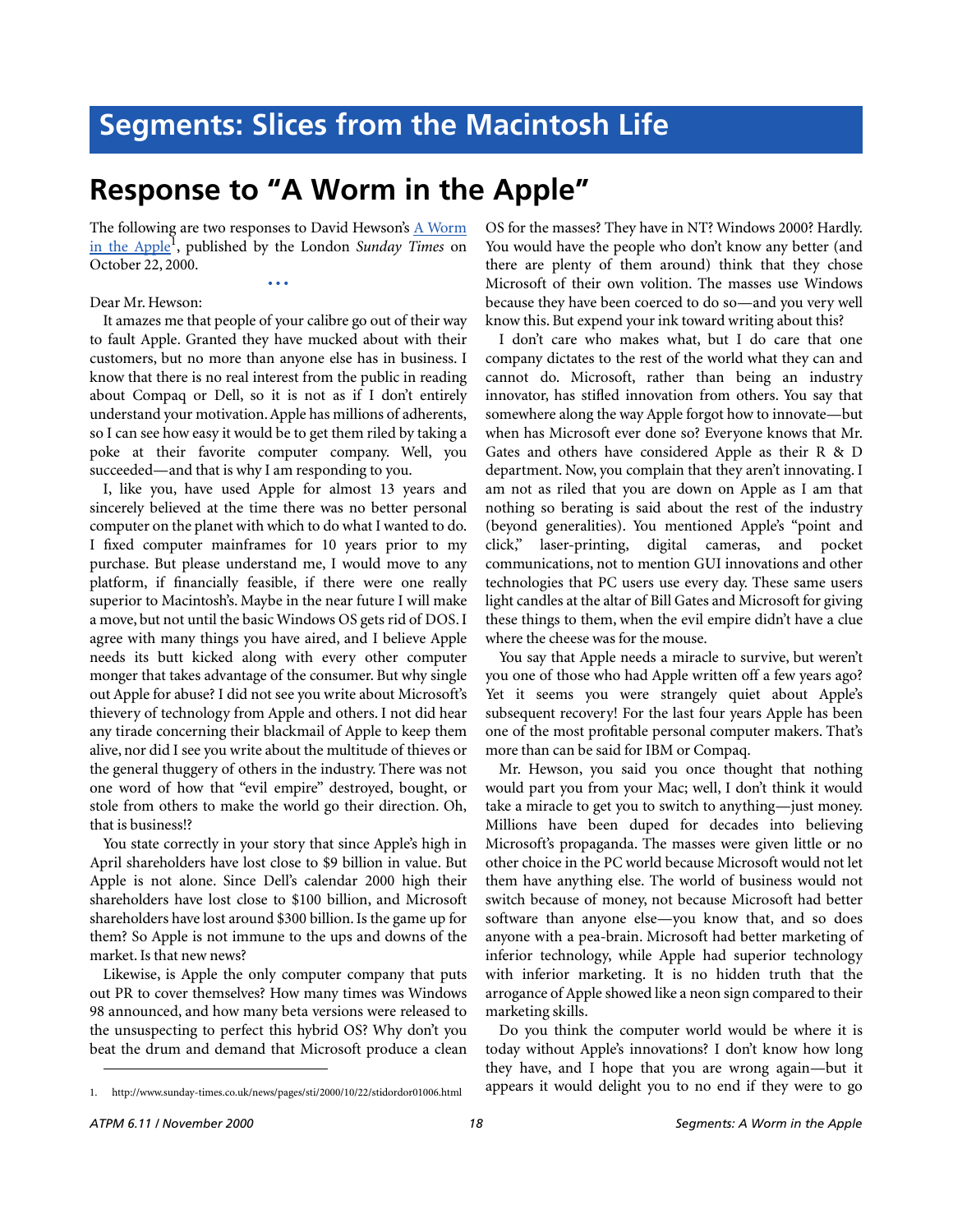down in flames tomorrow. Well, when they go we can always kick around Be or some other company that dares to be different.

I am not your enemy, but I had to sound off. Thank you for your time.

Sincerely yours, [Bob Zemeski](mailto:bobzemeski@post1.com)<sup>1</sup>

There's an old Christian saying about miracles "For those who believe, no explanation is necessary; for those who don't believe, no explanation is possible."

**• • •**

We can debate megahertz, software availability, and product price. We can discuss platform differences, operating system functionality, and market share. But in the end, every computer buyer makes a decision on the product they will purchase based on their personal needs, desires, taste, and budget.

Apple products are not everyone's choice. But they are the choice of millions of computer users around the world. Personally, I don't buy Apple products because I want to "think different" or even "be different." I buy Apple products because the combination of the Mac's unique design and functionality are well suited to the way in which I prefer to go about my day and the manner in which I choose to organize and complete my work.

I prefer to use a Mac. I also like to start my day at church and listen to music on my way to a client's office. I only wear argyle socks when they are the last clean pair in my closet. I don't like Velveeta, but I'd like to try a Vegemite sandwich.

The author of this story states correctly that since Apple's high in April of \$75 per share, shareholders have lost close to \$19 billion in value. But Apple is not alone. Since Dell's calendar 2000 high their shareholders have lost close to \$100 billion and Microsoft shareholders have lost around \$300 billion. But who's counting? The last few weeks only prove that Apple is not immune to the vagaries of the market. Steve Jobs has been proven to be mortal (again). Is that new news?

The author believes Apple needs a miracle. So what? Some people need a miracle for the next breath they take or the next step they walk. I prefer to live life not taking anything for granted. It's when I stop believing in miracles that I know I have real problems.

Some people bolster their faith by lighting candles or conversing with statues. Some politicians in the US claim to find inspiration by touring the Lincoln Memorial. Some English barristers find comfort rereading the Magna Carta. Each to his or her own.

For me, I like candles. I also like to hear the chime whenever I start up my Mac. Miracles? Maybe. But for the last four years Apple has been one of the most profitable personal computer makers. That's more than can be said for IBM or Compaq. Rather than mention the need for miracles perhaps the author should review the facts.

Robert Paul Leitao<sup>2</sup>

*The Segments section is open to anyone. If you have something interesting to say about life with your Mac, write us at*  [editor@atpm.com](mailto:editor@atpm.com)*.*



<sup>1.</sup> bobzemeski@post1.com 2. rleitao@atpm.com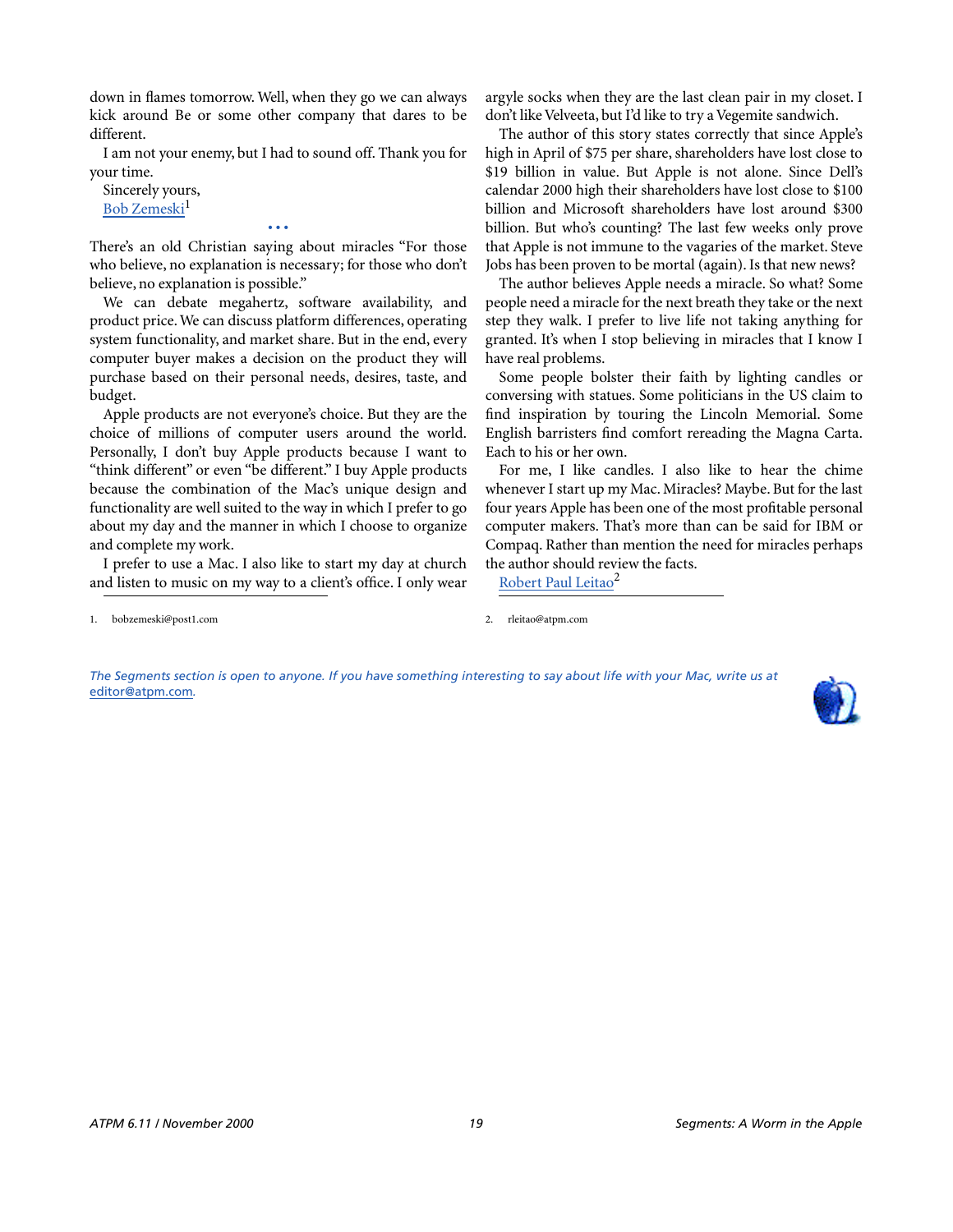### **Review: Updates**

**by the ATPM Staff, [updates@atpm.com](mailto:updates@atpm.com)**

### **Web Devil 5.0**

Originally [reviewed](http://www.atpm.com/6.07/web-devil.shtml)<sup>1</sup> in ATPM 6.07, [Web Devil](http://chaotic.digitalchainsaw.com/products/Web-devil-50.hqx)<sup>2</sup> has been updated to version 5. It now allows the creation of documents containing download settings and now displays the list of URLs downloaded. This update also sports some bug fixes.

### **ConceptDraw 1.55**

Since its last review<sup>3</sup>, [ConceptDraw](http://www.conceptdraw.com)<sup>4</sup> has been updated to version 1.55. Along with some bug fixes and improvements in performance, there have been several more visible changes. The Mac OS Interface, Windows Interface, and Network Diagramming libraries have been updated. There is also a new library for the Mac OS X Interface. The update includes a new Print dialog as well as a Text Auto Expand mode. A serial number is required to download<sup>5</sup> the update.

- 1. http://www.atpm.com/6.07/web-devil.shtml<br>2. http://chaotic.digitalchainsaw.com/products
- 2. http://chaotic.digitalchainsaw.com/products/Web-devil-50.hqx
- 3. http://www.atpm.com/6.10/conceptdraw.shtml
- 4. http://www.conceptdraw.com<br>5. http://www.conceptdraw.com.
- 5. http://www.conceptdraw.com.ua/resources/formloadh.phtml?v=mac&vp=155

*Copyright © 2000 the ATPM Staff,* [updates@atpm.com](mailto:updates@atpm.com)*. The Updates section is where we acknowledge significant new versions of products that we have previously reviewed. If new features, bug fixes, or other revisions are major or far-reaching, we will generally publish a full review of the new version.*

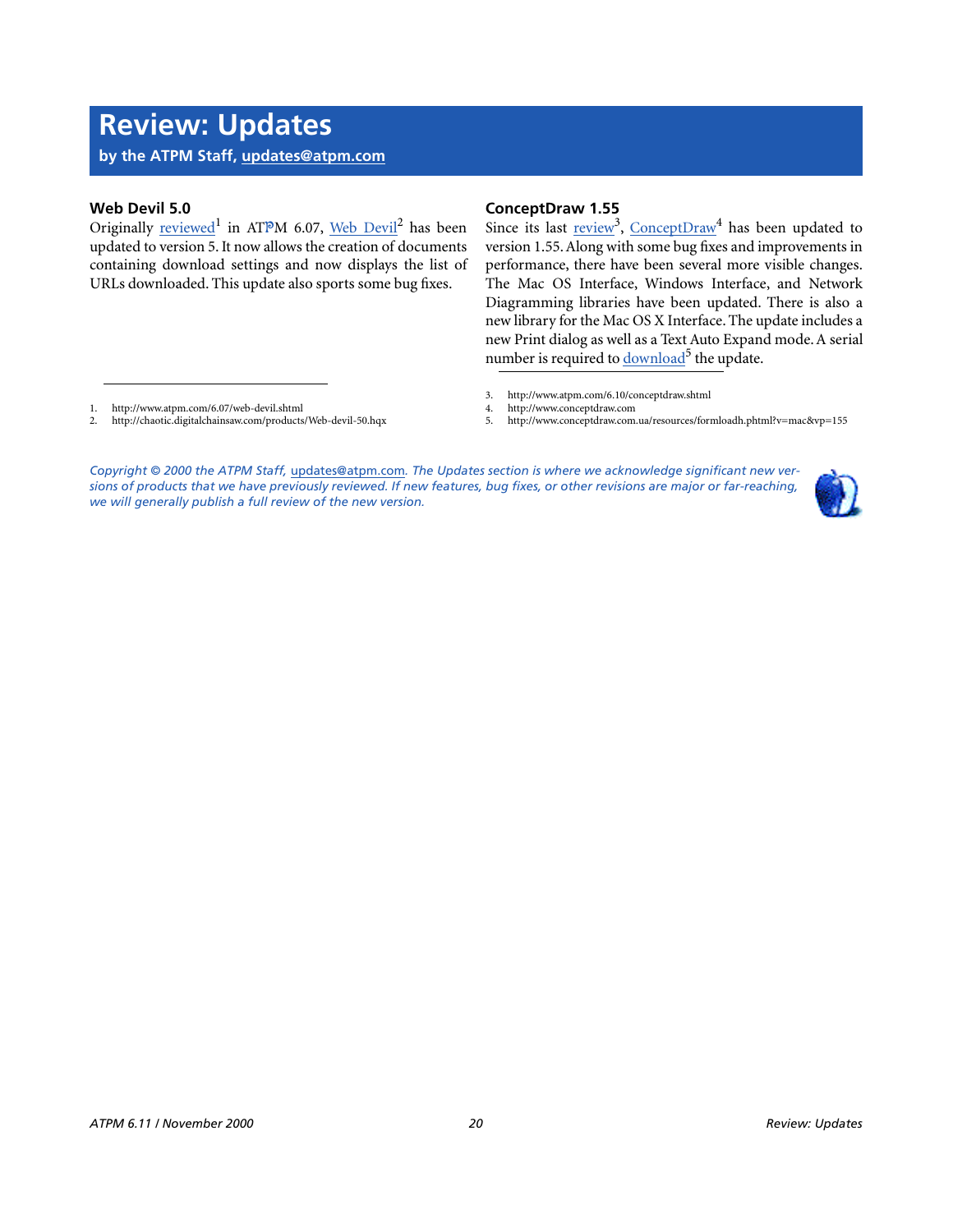### **Review: Backyard Baseball 2001**

**by Mike Shields, [mshields@atpm.com](mailto:dozab@atpm.com)**

**Developer:** Humongous Entertainment **Web:** <http://www.humongoussports.com> **Price:** \$19.99 **Requirements:** 132 MHz Power Mac with System 7.5.3 or later, ages 5–12. **Trial:** None



The Backyard Kids are back! With the World Series just around the corner—in fact, the interminably long playoffs are probably commencing as you read this—and my favorite team eliminated, it was good to be able to play a game in which I could control the outcome somewhat.

Admittedly, this game is made for elementary school age kids; however, I was having so much fun, my playtesters almost didn't get a turn, and I almost didn't get this review in on time!

I started a season, picked my players, and played a game. You can choose from the 30 Backyard Kids as well as 31 of today's superstars as kids. Naturally, I loaded my team up with superstars, and created one of my own as well.



While other sports simulations require constant manipulation of both mouse and keyboard, everything here is controlled by simple mouse clicks. I especially liked the option of batting practice, as it does take a little getting use to the mechanics of placing the bat to ball.

Of course, we have our commentators from the press box, Sunny Day and Vinny the Gooch calling the play by play.



The Commentators

After picking my team I chose a batting order. The computer tried to do it, but I felt it was better that my pitcher bat ninth instead of sixth.



Picking the Batting Order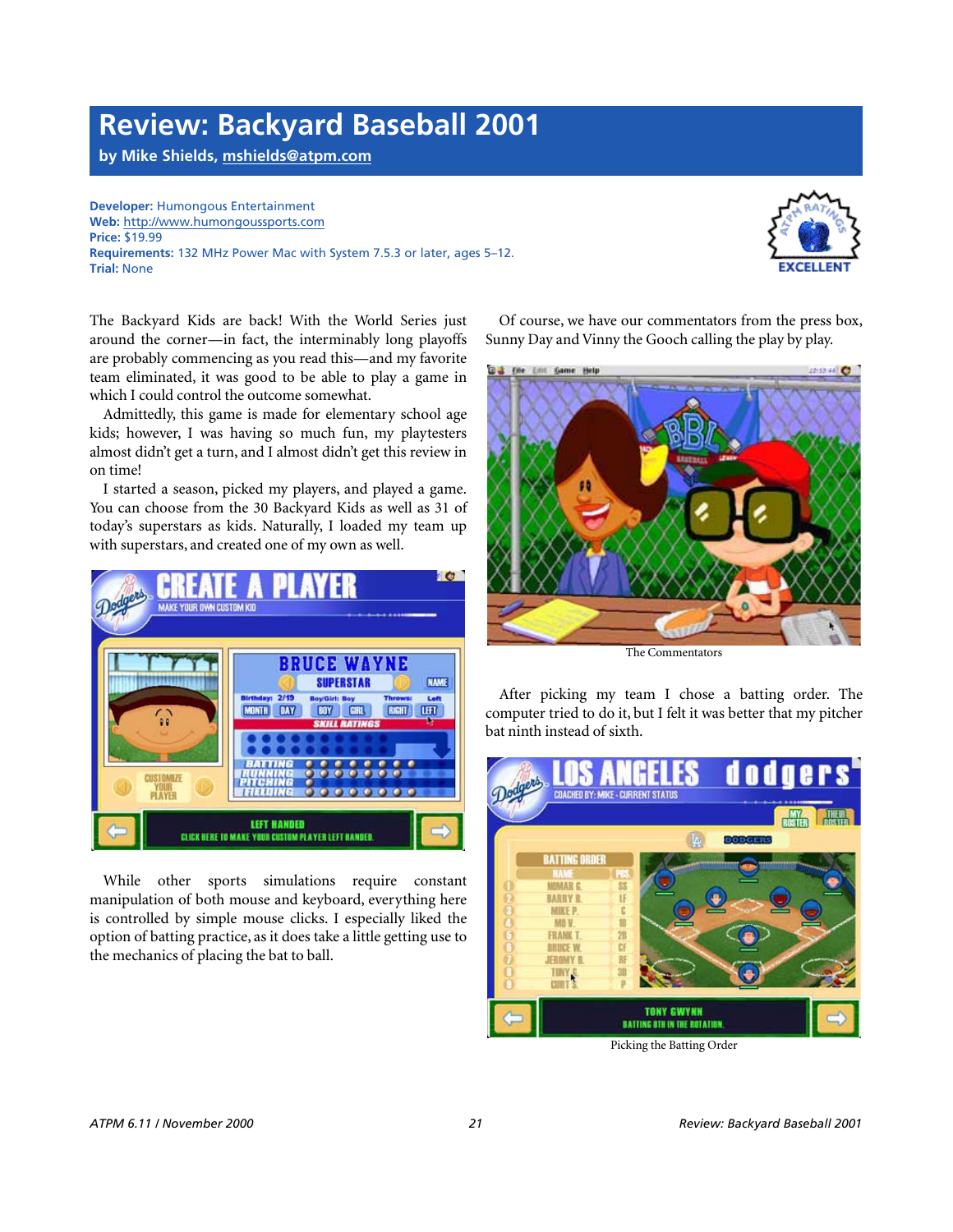So, I started the game. Every once in a while, your pitcher gets to choose from an array of trick pitches. At first, they worked, but I also managed to serve up a gopher ball. As a batter, if you hit the trick pitches, you receive what are called Power Ups. I especially liked the Aluminum Bat, as I was able to throw a couple of tape measure blasts out of Eckman Acres. There's even a way to steal bases, and you can set your defense. All with the simple click of a mouse.

OK, I'm dangerously past deadline, but I had fun. Amanda, recently turned 6, could play the game by herself, and sometimes win. Scott, who just turned 4, is also able to play on his own, after sitting on my lap for a game or two. Humongous Entertainment has hit another home run with Backyard Baseball, but for now you'll have to excuse me; I must get back to the game. It's the bottom of the fourth, and I'm down by three runs…



*Copyright © 2000 Mike Shields,* [mshields@atpm.com](mailto:dozab@atpm.com) *Reviewing in ATPM is open to anyone. If you're interested, write to us at* [reviews@atpm.com](mailto:reviews@atpm.com)*.*

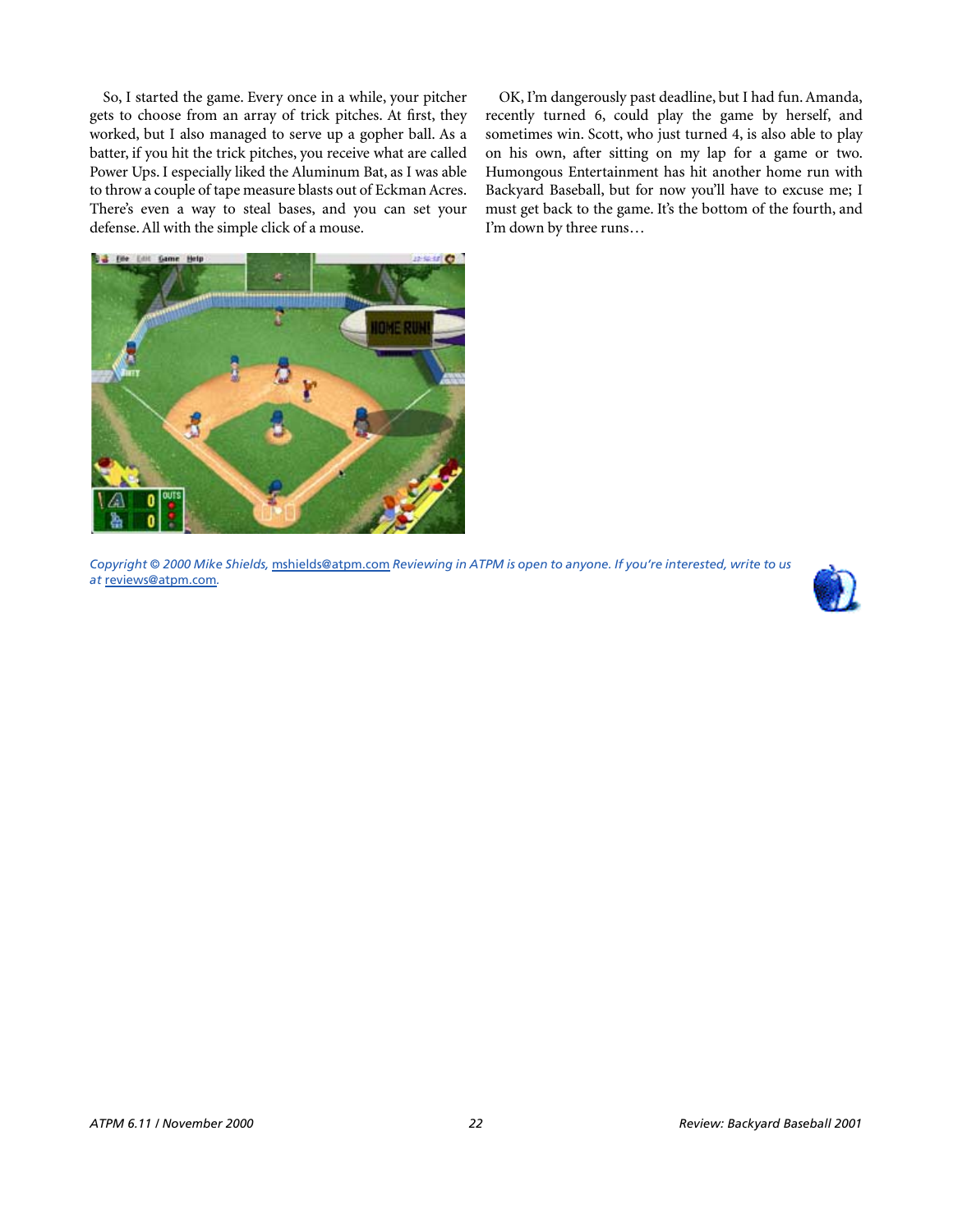### **Review: Intrigo Lapstation**

**by Daniel Chvatik, [dchvatik@atpm.com](mailto:dchvatik@atpm.com)**

**Milling American** 

**Developer:** Intrigo **Web:** <http://www.intrigo.com/> **Price:** B1: \$89, B2: \$139, B3: \$189 **Requirements:** none **Trial:** none

Portable computers have become increasingly popular over the years, and this popularity has brought with it the need to not only take your computer on the road with you, but to also bring your entire "workspace" with you. That's the idea behind the line of Lapstation "mobile computing workspaces" by a young company called Intrigo.

Intrigo's concept is indeed intriguing. Those who use portable computers probably realize on a regular basis that sitting with your laptop placed on your lap is not necessarily very convenient or productive. Intrigo has tried to counter this view through the Lapstation, a raised flat surface with wrist pads and two pouches on the sides for storing various objects that you may need. When I first learned about the Lapstation, I was very excited. Then I saw pictures and was awestruck. It just looked *so* cool. There are three models and a variety of styles from translucent "vapor" to a smooth titanium finish; they just scream "high-tech."

Then I started using it—or rather tried to use it. Maybe it's just me, but I didn't find the Lapstation to be practical. Obviously, when you already have a desk for your laptop to sit on, you have no need to use it. If you are lying or sitting in bed, it turns out that the surface is too high to work

**Trong and and the Control of Children** 



Lastly, once it is unfolded, there is no way to "lock" it in that state. It comes together loosely at the top, and the only object that holds it there is the weight of your computer pressing the halves together. This problem really should be addressed; if

comfortably—I was always almost sinking below the platform and had to hold my hands high up to reach the keyboard and trackpad.

Sitting on the sofa, I can't use the Lapstation either. When it's opened, the two sides are supposed to hold it up, but for me the spread between them is so large that the Lapstation keeps slipping off the sofa on either side. The solution is to fold it back together so it forms a simple flat surface. This, however, presents two additional problems: I cannot use the two pouches and after a while it gets quite heavy. The Lapstation is way too large for use as a simple surface, anyway. The only position where I am able to use it (and here it is actually *really* comfortable) is sitting on the floor with my back leaning on the soft side of my couch. But I don't think this limited use justifies either its price or lugging the



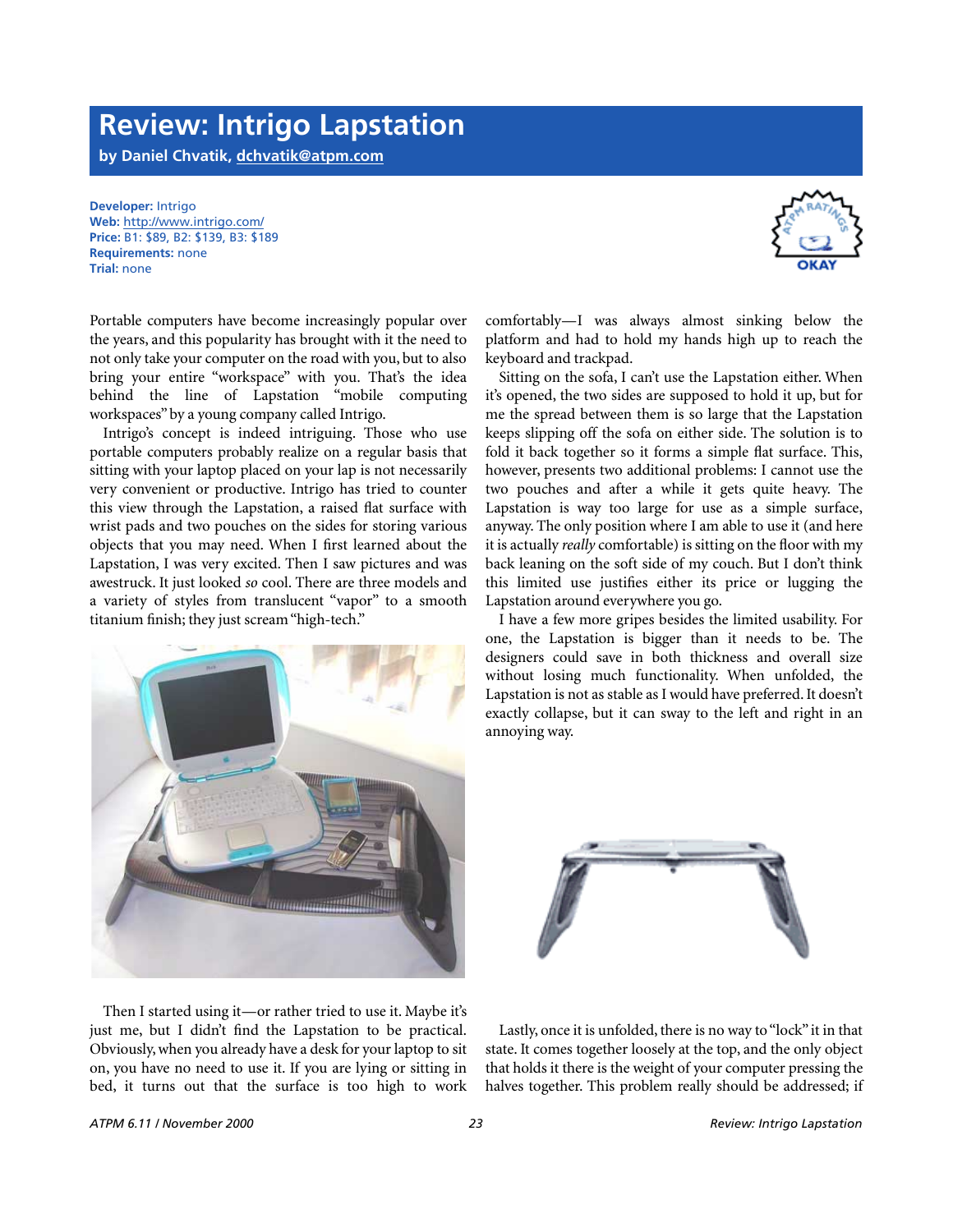you move the Lapstation even slightly, the halves part and then come back together. A body part could become caught in the space between the two halves, with pretty painful results. Otherwise, however, the Lapstation is very well built, with a snappy lock that holds it together when folded up.

There are three basic versions of the Lapstation, which differ in price, materials used, and looks.

### **The Different Kinds of Lapstations**

*B1*

- Lightweight High-impact Polystyrene Structure
- Medium Density Neoprene Wrist Pads
- Dual Suspended Mesh Pouches

*B2*

- Translucent High-impact Polycarbonate Structure
- Ultra Soft Gel Filled Pads
- Premium Quality Dual Suspended Mesh Pouches
- *B3*
- Durable Titanium-finish High-impact PC/ABS Alloy Structure
- Ultra Soft Gel Filled Wrist Pads
- Premium Quality Dual Suspended Mesh Pouches

I think the Lapstation is a great idea. I wanted to love it and tried hard to do so, but I just couldn't find more than one comfortable way to use it. It's quite a bit to carry around (though you can get a special carrying bag as an accessory), and the price tag seems to be too high to justify the limited functionality.

Maybe I just don't appreciate it properly; maybe others will find it a tremendously useful tool for the road warrior. However I didn't, so I only give it an Okay rating. I believe that if Intrigo puts a bit more work into the idea, it could have a wonderful product on its…lap.

### **Specifications**

- Adjustable Width: 27.5" to 32.5"
- Adjustable Height: 10.0" to 11.5"
- Work Surface: 25.3" x 16.0"
- Closed Volume: 16.0" x 12.6" x 3.8"
- Pouch Dimensions: 10.0" x 5.0"
- Weight: 5.6lbs (B1), 5.9lbs (B2), 6.3lbs (B3)

*Copyright © 2000 Daniel Chvatik,* [dchvatik@atpm.com](mailto:dchvatik@atpm.com)*. Reviewing in ATPM is open to anyone. If you're interested, write to us at* [reviews@atpm.com](mailto:reviews@atpm.com)*.*

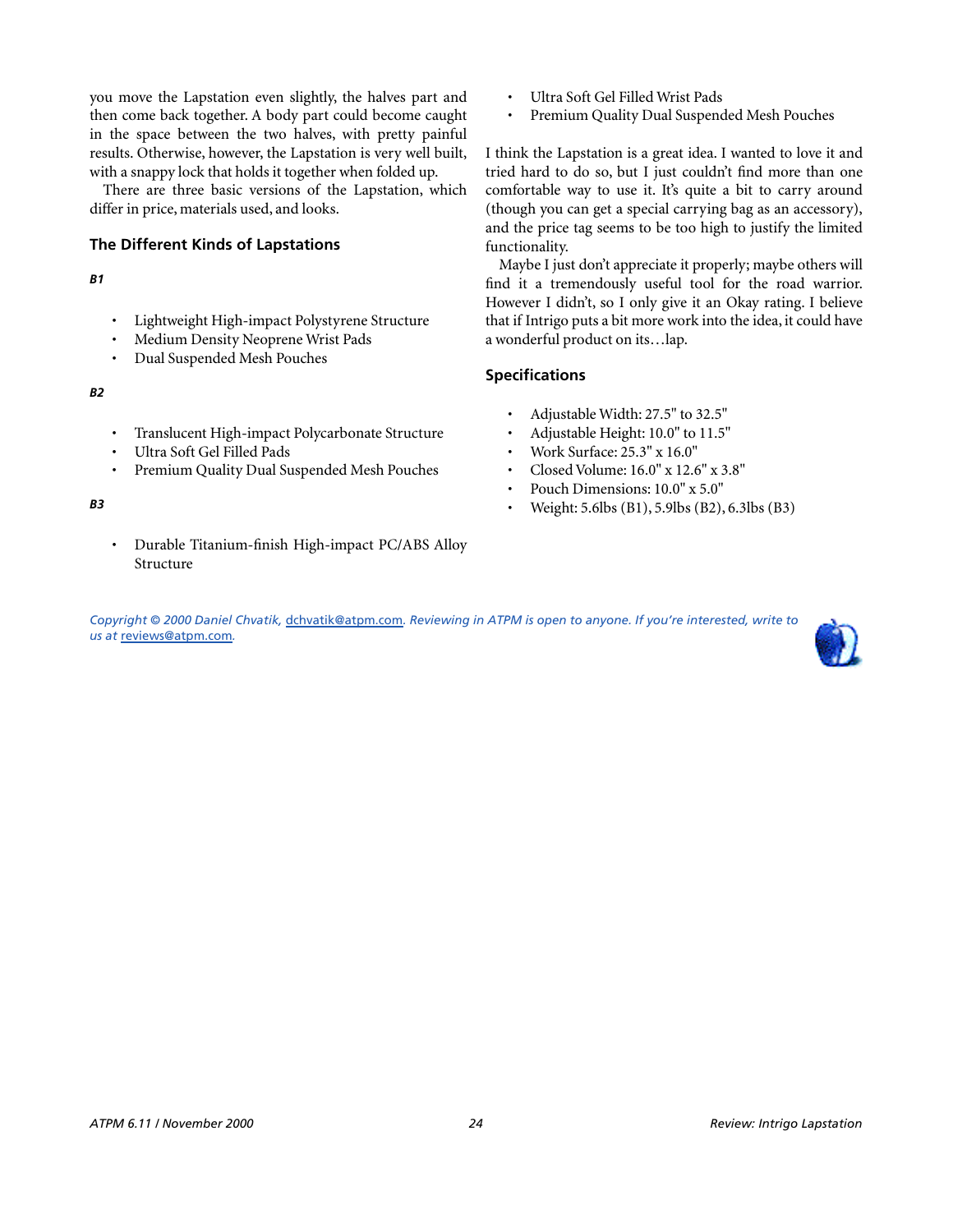### **Review: Monsoon iM-700 ice Flat Panel Speakers**

**by Daniel Chvatik, [dchvatik@atpm.com](mailto:dchvatik@atpm.com)**

**Developer:** Monsoon

**Web:** [http://www.monsoonaudio.com/index\\_models\\_mmedia.htm](http://www.monsoonaudio.com/index_models_mmedia.htm) **Price:** \$169.00 (see best deals below) **Requirements:** Analog sound output (which all Macs to date have). **Trial:** None

I have a soft spot for flat panel speakers; I fell in love with them when I reviewed the [Benwin BW2000 speakers](http://www.atpm.com/5.04/benwin.shtml)<sup>1</sup> over a year ago. It's not too hard to see why. Their generally sleek design and efficient use of space complement the new lineup of Macs nicely. Besides Benwin and a few smaller players, Monsoon Multimedia has been a central force in this market. With the iM-700, they've released a set of speakers marketed especially to the Macintosh crowd. What this means is that they have translucent highlights (i.e., ice color) but are otherwise identical to the MM-700, except that the ice costs you an extra \$20. Ice or not, the 700 series flat panel speakers make a wonderful addition to your computer.



### **Why Flat?**

The key appeal of flat panel speakers is, well, their flatness. Monsoon achieves this by using "planar magnetic technology," a fancy way of saying that a series of powerful neodymium magnets moves a conductive polymer diaphragm inside the core of the speaker, producing sound with a high fidelity. For those without a physics degree, this means that there's a very thin plastic "sheet" that moves inside the speaker, roughly similar to the membrane of a traditional speaker but without the cone.

Now, to clarify an important point, I mean high fidelity by my definition. There certainly are audiophiles out there (those guys who pay \$10,000 for their sound system) that would laugh at me using the expression "high fidelity" in connection with these speakers. But my point of comparison

1. http://www.atpm.com/5.04/benwin.shtml

is not the most expensive speakers out there, but rather the sound of built-in Mac speakers, the Benwin BW-2000, and regular computer speakers in general. The MM-700 sounds much better than all of those, especially the built-in Mac speakers. I don't count the speakers of the G4 Cube because they are external (and not separately available for purchase), but the Monsoons also win this comparison. The Benwin flat panels are a step up from the built-in speakers, both pricewise and quality-wise. But they sound crappy compared to the Monsoon 700s. Some of the nicer regular speakers rival the Monsoon in sound quality, but it's a close race. The Monsoon satellites' planar technology creates more focused dispersion patterns of sound, reducing reflections from your desktop or display that can make the sound "muddy," something that really helps sound clarity and spatial richness in a desktop environment.

The big subwoofer really lets you shake up the place. It may not be powerful enough to cause a minor earthquake, but it does pack enough of a punch for most uses (but don't expect it to fill a dance hall with sound). The overall system is well designed with a supplied remote volume "puck" that you can place on your desktop to adjust volume or mute the speakers. All other controls—power on/off, bass volume, and the standard sound in and speaker out ports—are on the back of the subwoofer.

#### **Flat Versus Regular**

There isn't a convincing reason to choose flat panel speakers over the more regular cubic/cone design or vice versa. It mostly boils down to a matter of taste. I personally think flat panels are much prettier. They use less space, fit better on the desktop, and can be hung from the wall (although the iM/MM-700s are not directly wall-mountable). There's also the coolness and high-tech factor. I don't see any reason not to recommend flat panel speakers. Their sound quality is on par with comparable regular speakers in the same price class, if not better. If you don't like the way they look with your system, don't get them.

If you decide you want a sleek flat-panel speaker system, the next question is which one. The Benwin speakers I reviewed before are a good value for the money. There are more expensive Benwin speakers for more demanding users.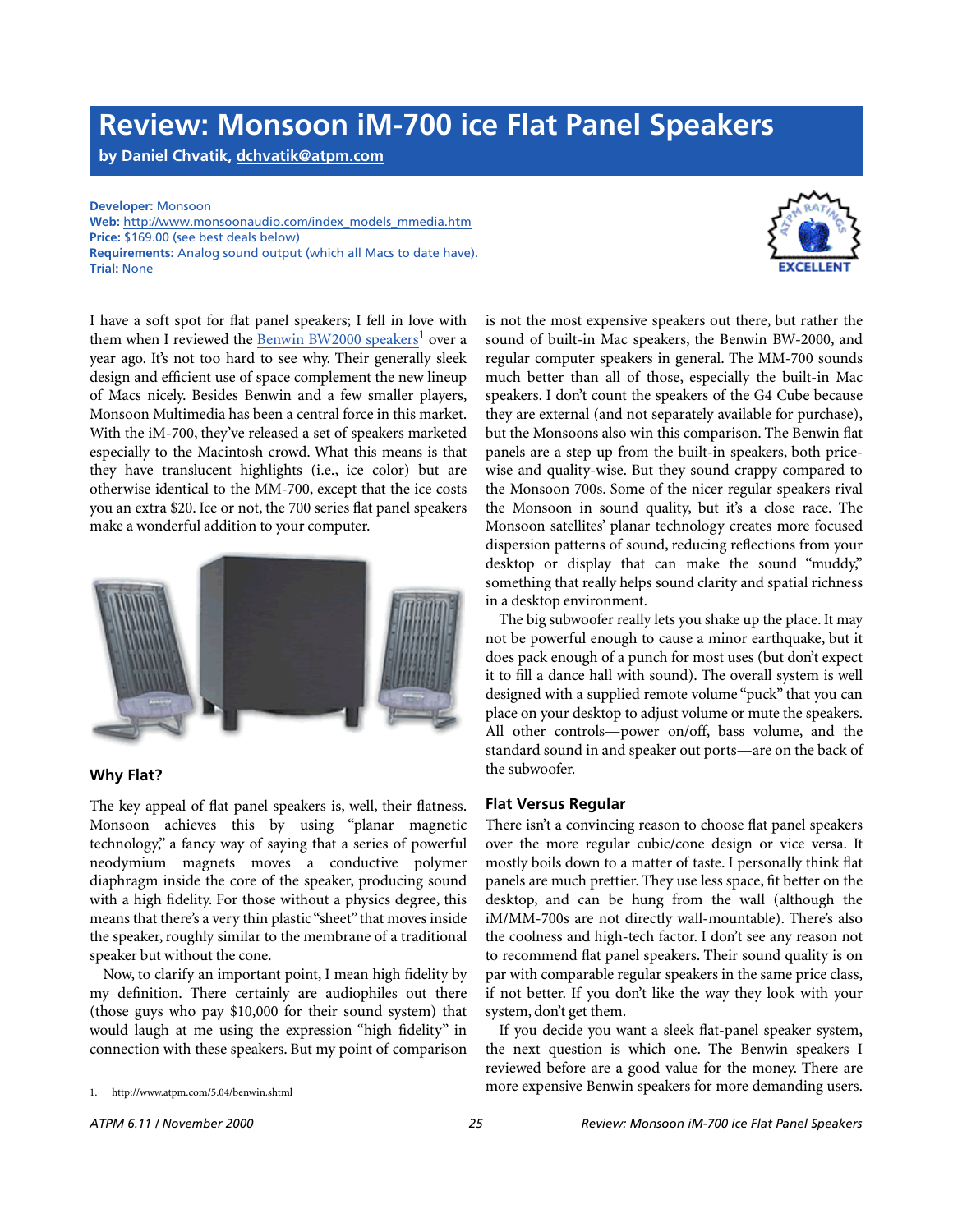But if you want a really nice system and are prepared to pay for it, the Monsoon speakers are one of the best alternatives. If the 700 series is too powerful or too weak for you, Monsoon also offers the MM-500 and MM-1000, respectively, to address your concerns. I found the iM/MM-700 to be the best value for the money and to look best overall (OK, so looks *do* matter a lot to me). Personally, I don't think the little icing on the iM version is worth the extra \$20, although it looks very nice next to a snow iMac.

**The Verdict**

Choosing speakers is a bit like choosing a car: there's no clear best choice. It depends on what kind of car you want, what

**iM-700 and MM-700 Technical Specifications**

color you like, and how much you want to pay. But of all the flat panels I have seen and tried, the Monsoon iM-700 is simply the coolest pair at an attractive price.

*Pluses:* Good sound, powerful bass, cool design, handy remote control.

*Minuses:* Maybe a bit pricey, but can be found at discounts (see below). Should be wall-mountable.

*Best Deal:* The lowest price I have seen is \$99.99 for the MM-700 at Computers4sure<sup>1</sup>.

1. http://www.computers4sure.com

| <b>Satellites</b>         | 4" X 8" dipole radiating planar magnetic transducer       |
|---------------------------|-----------------------------------------------------------|
| 44 W total system power   | 22 W subwoofer; 2 x 11 W satellites                       |
| Crossover                 | Active, 3rd order at 250Hz                                |
| Woofer drive unit         | 5.25-inch cone, $X$ max = $+4$ mm (per DUMAX measurement) |
| Woofer cabinet            | 6.9 liters, tuned to 65 Hz; 10"H x 9"W x 9"D              |
| System frequency response | 50 Hz to 20 kHz in workstation environment                |
| System time response      | Less than .25 ms dispersion to -20 dB                     |
| Maximum SPL at .5 meters  | 99dB RMS using EIA 426B noise                             |

*Copyright © 2000 Daniel Chvatik,* [dchvatik@atpm.com](mailto:dchvatik@atpm.com)*. Reviewing in ATPM is open to anyone. If you're interested, write to us at* [reviews@atpm.com](mailto:reviews@atpm.com)*.*

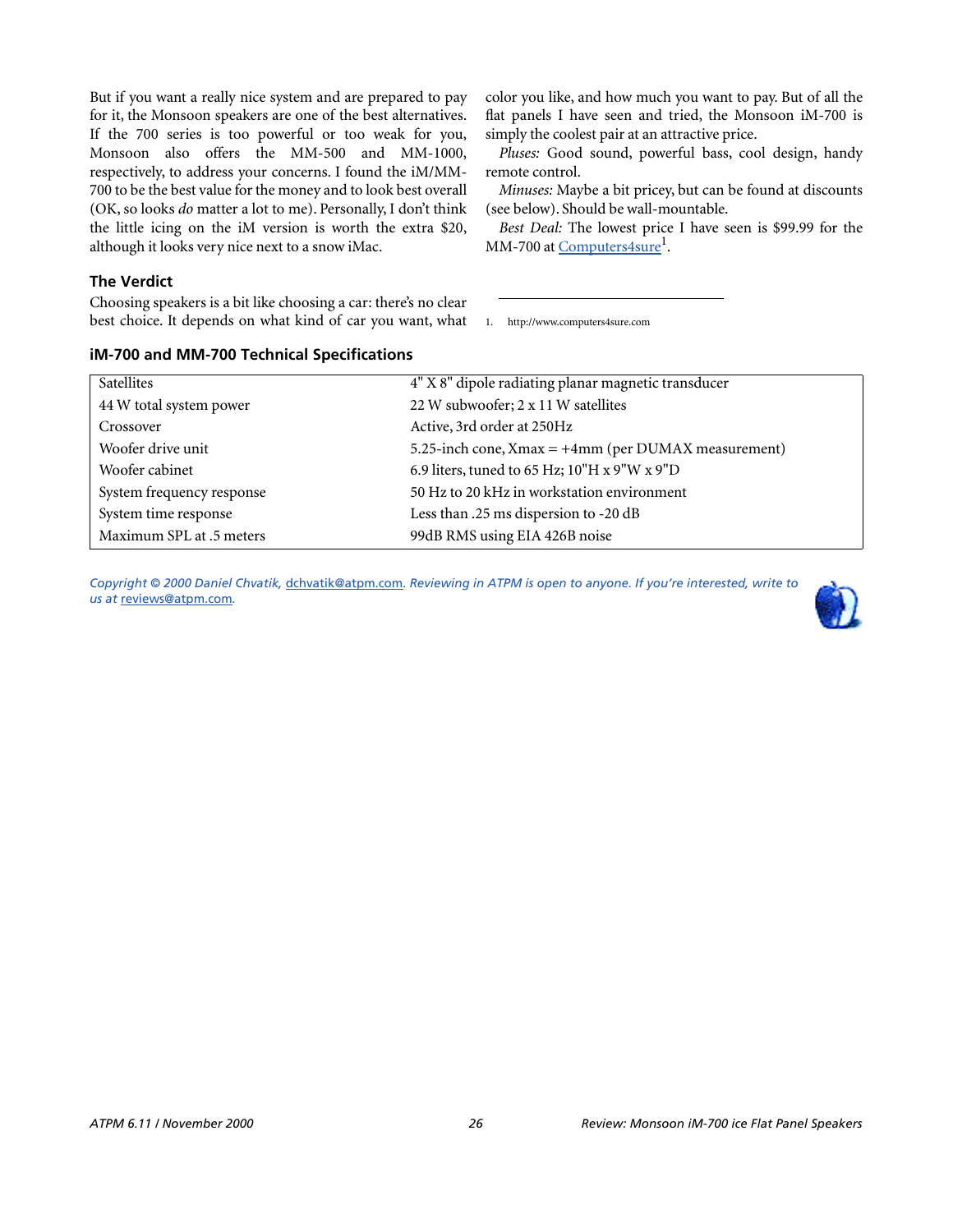### **Review: Outlook Email Archive 1.9**

**by Gregory Tetrault, [gtetrault@atpm.com](mailto:gtetrault@atpm.com)**

**Developer:** Stefano Cappello **Web:** <http://digilander.iol.it/capste/oea/info.html> **Price:** \$15 (shareware) **Requirements:** Microsoft Outlook Express 4.5.x or 5.x, 3.5 MB free application RAM with OE open. **Trial:** Feature-limited (only archives nine messages at a time)



### **Microsoft's Outlook Express and E-Mails**

Outlook Express (OE) allows you to organize your e-mail into folders on the OE "desktop." Default folders include Inbox, Outbox, Sent Items, Drafts, and Deleted Items. You can create more folders as necessary, and you can use rules to direct e-mail into specified folders. This organizational scheme seems to meet the needs of most users, except for one fact: your e-mail files exist in one large database. Even the folders are "virtual."

This creates a number of problems. The first is that backup programs search for changed or new files. Every new e-mail changes OE's "Messages" file and its associated "Database" file. Performing an incremental backup after receiving a single e-mail message requires you to copy two large files (>30 MB on my drive). The second problem is that OE keeps writing to the same "Messages" and "Database" files. These become very large even if you delete old messages. (You must compact the OE database files to recover the space used by deleted messages; you do this by holding down the option key after launching OE but before the application fully loads.) The third problem is that OE does not support archiving or exporting of e-mail messages. The only work-around is to create dummy accounts, move selected e-mail messages into them, and delete the messages from the original account. This cumbersome procedure works, but requires much planning and time.

### **Outlook Email Archive to the Rescue**

OE users who want to archive, export, or reorganize their email messages and attachments will find that Outlook Email Archive (OEA) easily handles these tasks. OEA works with OE 4.5 and 5.0.

### **Archiving to Finder Files**

Outlook Express needs to be open before you launch Outlook Email Archive. The manual recommends creating an archive folder structure in the Finder that mimics your OE folder

structure before archiving. You begin the archive process by clicking on the OE icon (Figure 1).



OEA examines the folder structure in OE and changes its upper popup menu to read "Select a folder…" You use this menu to choose which OE folder to archive. The Type of Archive popup menu lists types of archives (Figure 2).

| Emails + attachments        |  |
|-----------------------------|--|
| Only emails                 |  |
| Only attachments            |  |
| <b>Export new text file</b> |  |
| <b>Append to text file</b>  |  |
| Export tab-text file        |  |

Figure 2

The first three choices generate Finder files. You can archive e-mails, attachments, or both together. E-mails are saved as individual text files within folders whose names indicate the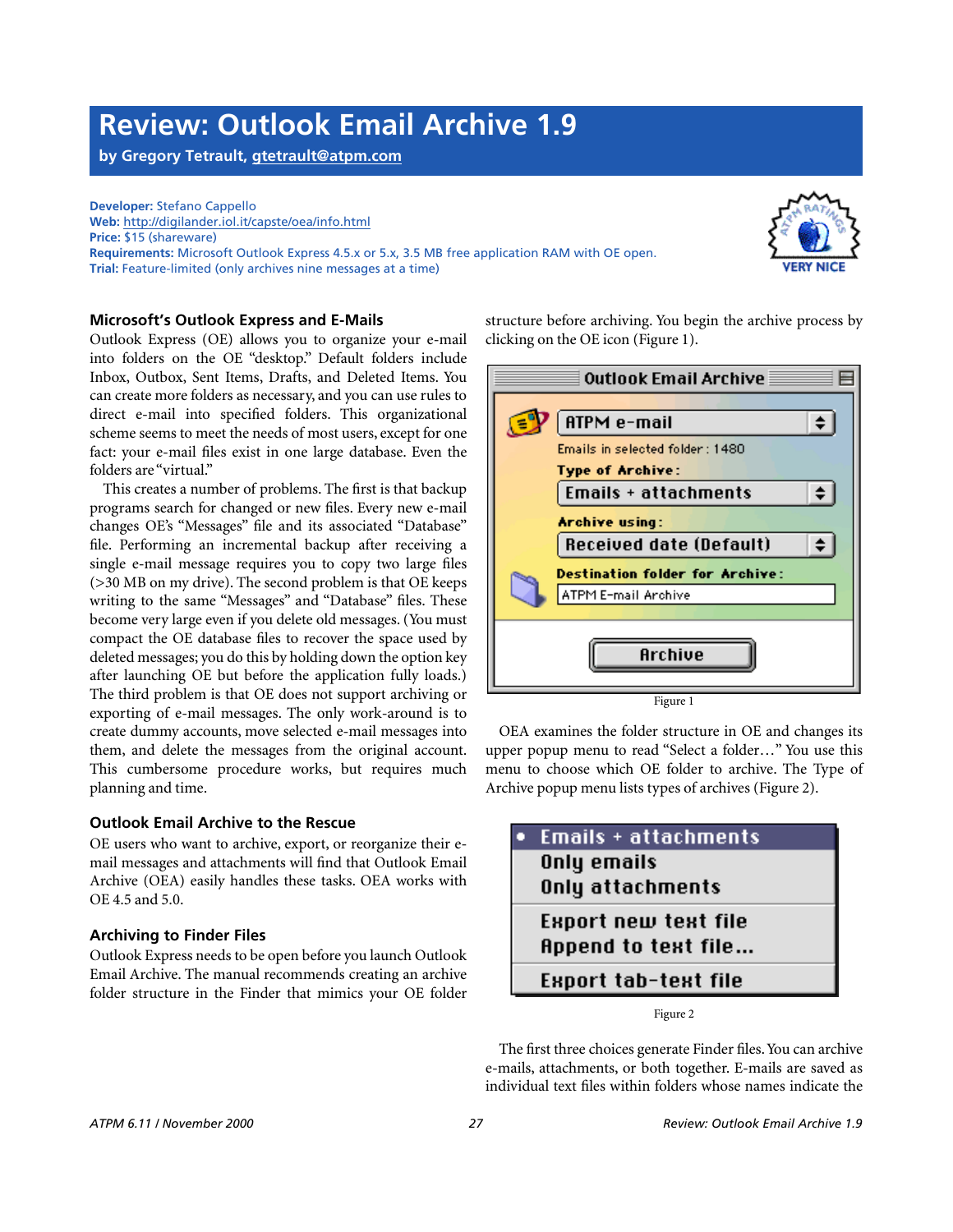archive date preceded by the Julian day number (Figure 3). If you save attachments and e-mails, attachments will be placed in the same folders as their e-mail messages.



The third pull-down menu lets you choose the basis for archival structure: received date (the default choice) or sent date. Beware of the latter choice. The sent date actually includes the date *and* time. If you create a Finder archive by sent date, you will end up with a plethora of nested folders labeled with sent date and then sent time (to the second). Each folder generally contains one message and its attachments (Figure 4). Most users should stick with the received date method that generates fewer folders.

| <b>ATPM E-mail Archive</b>    |          |  |
|-------------------------------|----------|--|
| 25 items, 157.1 MB available  |          |  |
| Name                          | Date Mod |  |
| (100) 09 Apr 2000             | Sun, Sep |  |
| (1865) Time 10.59.04          | Sun, Sep |  |
| Re; Comment on/paradigm.shtml | Sun, Sep |  |
| (115) 24 Apr 2000             | Sun, Sep |  |
| (1920) Time 10.33.44          | Sun, Sep |  |
| 용 Re; Reviewing for ATPM      | Sun, Sep |  |
| (122) 01 May 2000             | Sun, Sep |  |
| (1949) Time 11.06.01          | Sun, Sep |  |
| another quick(en) question    | Sun, Sep |  |
| Figure 4                      |          |  |

Next you choose a location for the archive. You can either drag a Finder folder onto the name box or click the folder icon and navigate to your archive folder. At this point I recommend that you set your preferences. You can choose the date format for Finder folders and files, the creator type for the text messages (SimpleText, BBEdit, Tex-Edit Plus, Microsoft Word, or AppleWorks), and whether to avoid archiving unread, flagged, or edited e-mail messages. After you close the Preferences window, you click the Archive button and wait for archiving to complete. (Note: If you have

not registered your OEA program, only the nine oldest emails will be archived.) On my system, archiving required approximately one second per e-mail (without attachments). OEA displays an Archive Report window upon completion (Figure 5). If you wish, OEA will move the archived OE emails to the trash. I recommend backing up your archive before deleting the OE trash file.



Your Finder message archives can be retrieved by date. If you index the disk or volume containing your archived e-mail messages, you can use Sherlock to search messages by content. You will need to update the index after creating new archives.

### **Archiving to Text Files**

OEA will export multiple messages to a single text file. The archive process is the same as above except that you select either "Export new text file" or "Append to text file…" from the Type of Archive pull-down menu. Messages appear sequentially in reverse chronological order (based on either received date or sent date) and are separated by a row of equal signs. Use "Append to text file…" to add newer archives to older ones. The only problem is that your newer messages get placed at the end of the text file. I recommend moving them to the beginning to maintain the reverse chronological order.

### **Archiving to a Database**

OEA can export messages in tabbed-text format for import into database programs. You do this by selecting "Export tabtext file" from the Type of Archive pull-down menu. OEA names the file "OEA x DB Export" followed by the archive time (e.g., OEA x DB Export 11.35.22 AM). The tabbed-text file can be imported into any database program. OEA includes some templates for FileMaker Pro users.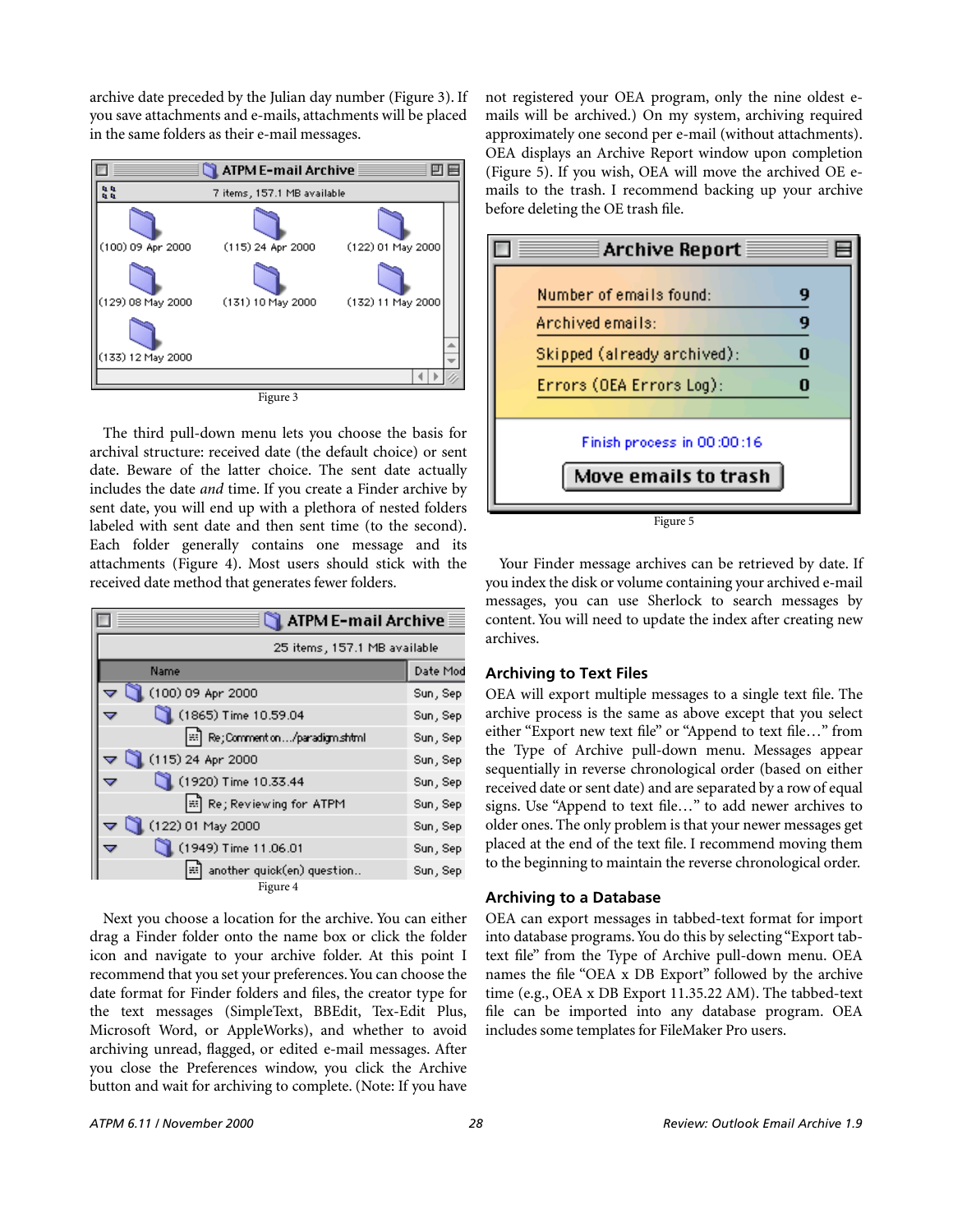### **Reviewing OEA Tasks**

OEA keeps a bare-bones log of archive tasks and any errors. The log lists the date and time of archival, the originating OE folder, and the type of archive file. OEA stores log information within the application, and it cannot be exported. (You can copy the log using ResEdit: open OEA in ResEdit, open the "Data" resource, open ID 5006 ("log"), select and copy the ASCII text on the right, then paste the text into a text editor or word processor document.)

### **Archiving Speed**

I used OEA to archive a folder with over 1500 short messages with no attachments. On my beige 300MHz G3, archiving (to any format) required 26 minutes (or about one second per message). Archiving cannot be interrupted, so plan ahead!

### **Summary**

OEA nicely compensates for some shortcomings in Outlook Express. The \$15 shareware fee seems reasonable for this useful program.

*Pluses:* Easy to use, flexible, low cost.

*Minuses:* Appended messages are out of order. Lack of a text-based log file means that OEA modifies itself whenever it updates the log (increasing the chances of damage).

*Copyright © 2000 Gregory Tetrault,* [gtetrault@atpm.com](mailto:gtetrault@atpm.com)*. Reviewing in ATPM is open to anyone. If you're interested, write to us at* [reviews@atpm.com](mailto:reviews@atpm.com)*.*

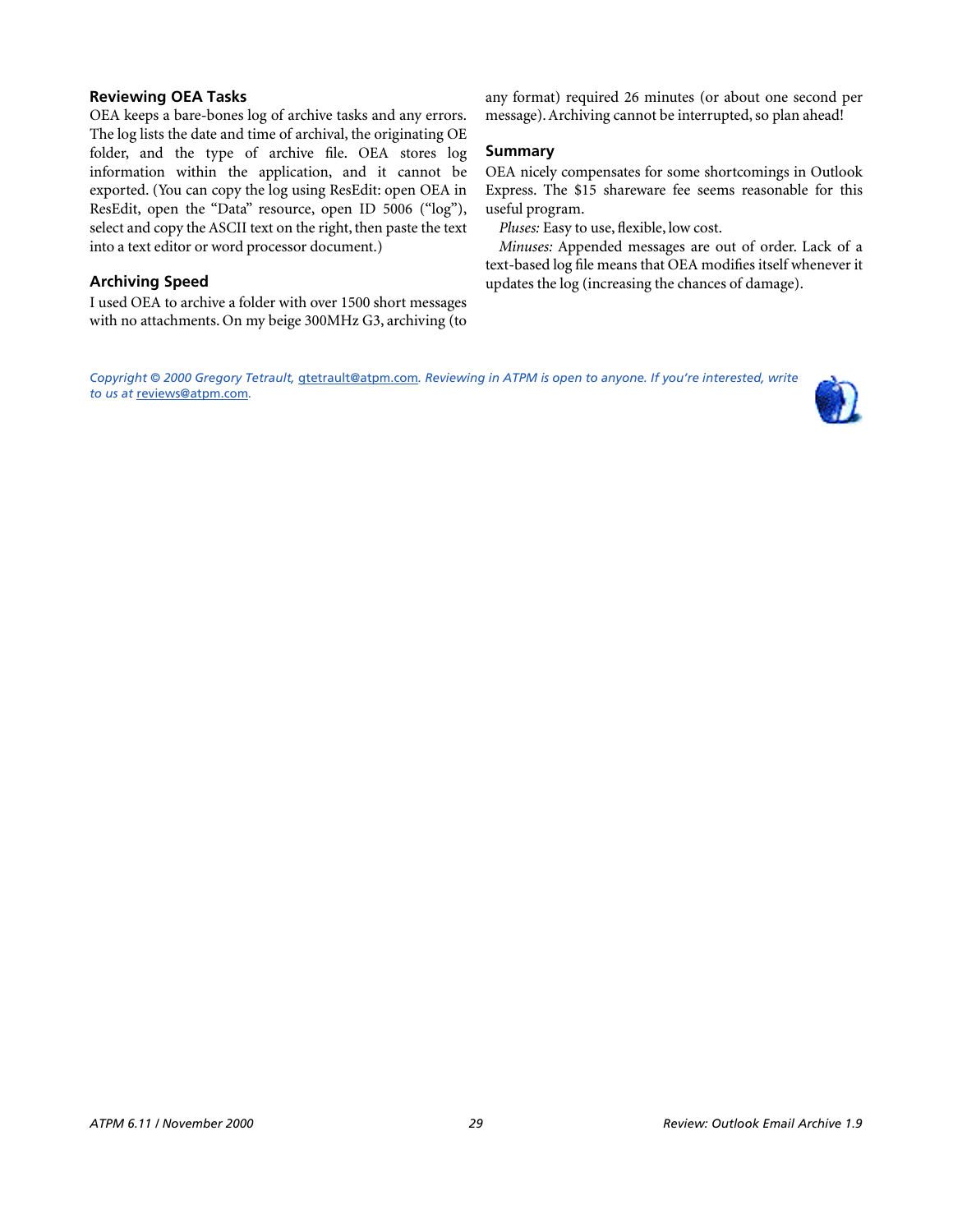### **Review: Sensiva 1.1**

**by Raena Armitage, [rarmitage@atpm.com](mailto:dozab@atpm.com)**

**Developer:** Sensiva **Web:** <http://www.sensiva.com/> **Price:** free **Requirements:** Mac OS 8.1 or higher.

### **The Joy of Stylus**

Good Lord, how I would love a Palm. I would really, really love a Palm. I can see myself becoming one of those people who is so addicted to their Palm that their normal handwriting has become all loopy from too much Graffiti. I don't really need all my information at my fingertips or any of the other reasons why normal people would use a Palm; I just like the whole idea of being able to squiggle away with a pen and have my computer understand what's going on. Christmas is coming, and when Santa comes to visit the local department store I'm going to sit on his knee and ask him nicely to pop a Palm down the chimney. Failing that (since I'm probably not on his list of good girls), I'll just keep using Sensiva.



Sensiva's Application Interface

### **Doodle Away from the Comfort of your Own Mousepad**

Sensiva is a great little application, freely downloadable from its Web site, that lets you execute commands by drawing symbols with the pointing device of your choosing, be it trackpad, mouse, or graphics tablet. If you already use a program like QuicKeys to execute multiple commands with a single keystroke, then you'll find that this works in a very similar way. Sensiva isn't restricted to keystrokes; it can type a string of text for you, run an AppleScript, launch any application, or go directly to a Web site.

Sensiva comes in two parts: an application and an extension. You use the application to see the commands that are available to you and to create and edit symbols and commands to suit your needs. The extension runs Sensiva itself, so you can quit the application once you're finished editing commands and still carry on using your commands.

Sensiva will let you use universal commands such as Undo and Copy, and you can also have application-specific commands like 'Empty Trash' in the Finder and 'Zoom in' in Photoshop.



Scribble scribble scribble—ooh, I launched Sherlock!

You draw a command by holding down one of the modifier keys (either Option, Shift, Control, or Command—you can only choose one) and drag the mouse in the shape of the command's associated symbol. A trail follows your pointer, and if you've successfully drawn the command a blue S appears in the corner of your screen. Easy as that.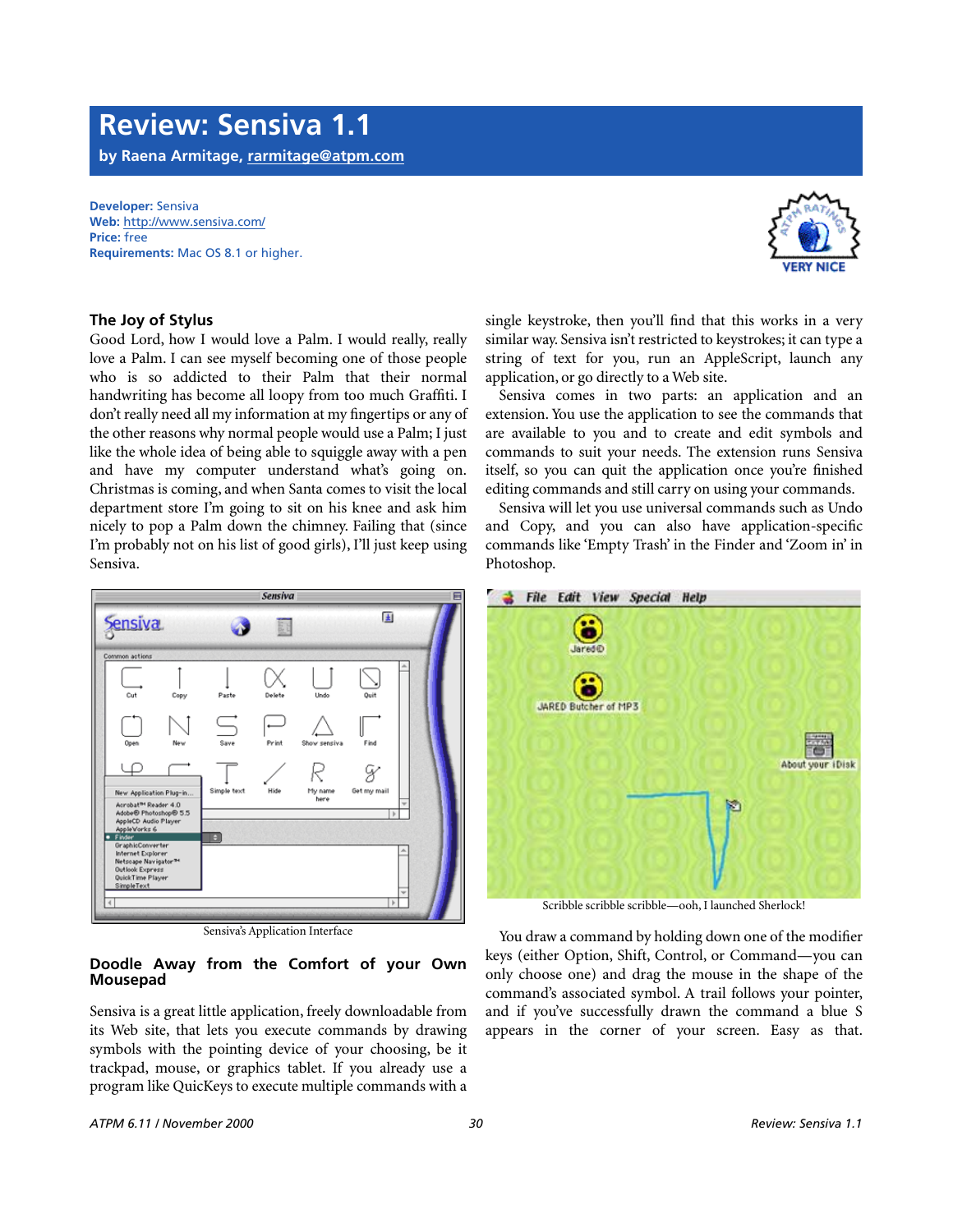Unfortunately, this creates problems because you cannot properly shift-, command-, or control-click anymore.



This squiggle logs me on to the Internet, launches Outlook Express, and grabs all my e-mail. Since I've made it a universal command, it'll work in whatever application I happen to be using at the time.



Here I've made a stylized curly A symbol. I first assigned it to Internet Explorer as a URL shortcut to <http://www.atpm.com>. Next, I assigned it to my e-mail program as a shortcut to make a new message and address it to the staff mailing list. Finally, I assigned it to AppleWorks and BBEdit as a text shortcut, to save myself a few keystrokes when I type "About This Particular Macintosh."

At first I was drawing my little 'A's and 'G's, and it'd work maybe one time in five. But, like using Graffiti on the Palm,

you have to practice the commands to make sure you're getting them right. Once you get the hang of things, you'll find that it becomes second nature to draw a squiggle with your mouse to empty the Trash, type your name and address, or launch Sherlock.

I've been using Sensiva with a mouse, but it also provides support for Wacom graphics tablets—so if you already prefer using your stylus instead of a mouse, you'll probably find this interface to be a breeze.

### **Is it any Good?**

For an application that originated on the PC, the Sensiva application itself is a very well-behaved. It even pays attention to the Appearance Manager, using your preferred accent color as it draws a trail behind your mouse. Its support for AppleScript is definitely a big bonus; it even lets you write and test the script right there in the Sensiva application, if you're just whipping up a quickie.

| <b>Edit Action</b>                                                                                                              |                                         |  |  |  |
|---------------------------------------------------------------------------------------------------------------------------------|-----------------------------------------|--|--|--|
| <b>Action Name</b><br>delete File                                                                                               | Symbol                                  |  |  |  |
| AppleScript \ Sound \ Internet<br>Hot key<br>/ Launch<br>Text<br>Sensiva will execute the AppleScript that you enter here.<br>僵 |                                         |  |  |  |
| tell application "Finder"<br>delete selection<br>end tell                                                                       | Test<br>Compile<br><b>Update</b><br>Add |  |  |  |
| <b>Commands List</b>                                                                                                            |                                         |  |  |  |
| Quick Info<br>Type                                                                                                              | Ô                                       |  |  |  |
| AppleScript                                                                                                                     |                                         |  |  |  |
| Θ<br>$Idition g Command$                                                                                                        | $\lfloor$ Cancel                        |  |  |  |

Editing a Command

The supporting documentation, on the other hand, is pretty poor. The tutorial consists of a two-sentence explanation of what it does, and the HTML files provided as "help" make the odd dubious reference to right mouse buttons, leading you to wonder exactly how much time the Sensiva folks spent on them. There doesn't seem to be anything in the help or on the Web site to help you with troubleshooting. Since this is early days for the Mac version of Sensiva (this is its first 'full' release) I expect this to improve.

It's also unfortunate that Sensiva does not yet properly support Macs with multiple displays. Again, this is something I would assume will be addressed in a later version.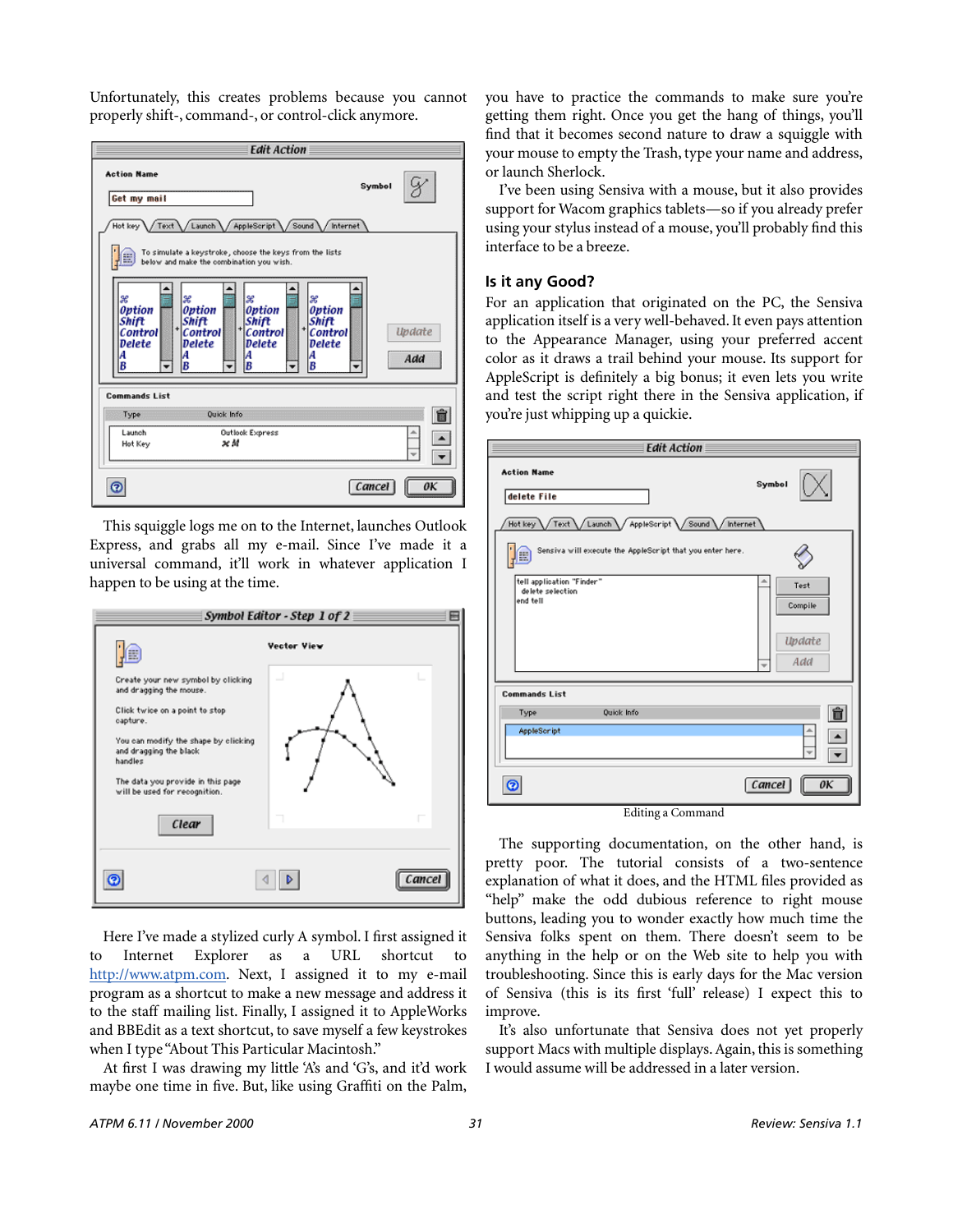### **Is it Useful?**

A lot of shortcut and macro programs exist to make life on your Mac just a little bit easier, but Sensiva is the only one I've seen that doesn't require you to learn big strings of keystrokes or leave menus and floating windows everywhere. It's been theorized that people are better at remembering symbols and pictures than strings of text and numbers, and if this is the

case then Sensiva is ahead of the pack in terms of an easy and intuitive interface.

If you're looking for a good, transparent, and unique answer to your macro needs, then this is probably for you. And, since I doubt there'll be a Palm under the tree this year, this bundle of squiggly fun is definitely for me.

*Copyright © 2000 Raena Armitage,* [rarmitage@atpm.com](mailto:dozab@atpm.com) *Reviewing in ATPM is open to anyone. If you're interested, write to us at* [reviews@atpm.com](mailto:reviews@atpm.com)*.*

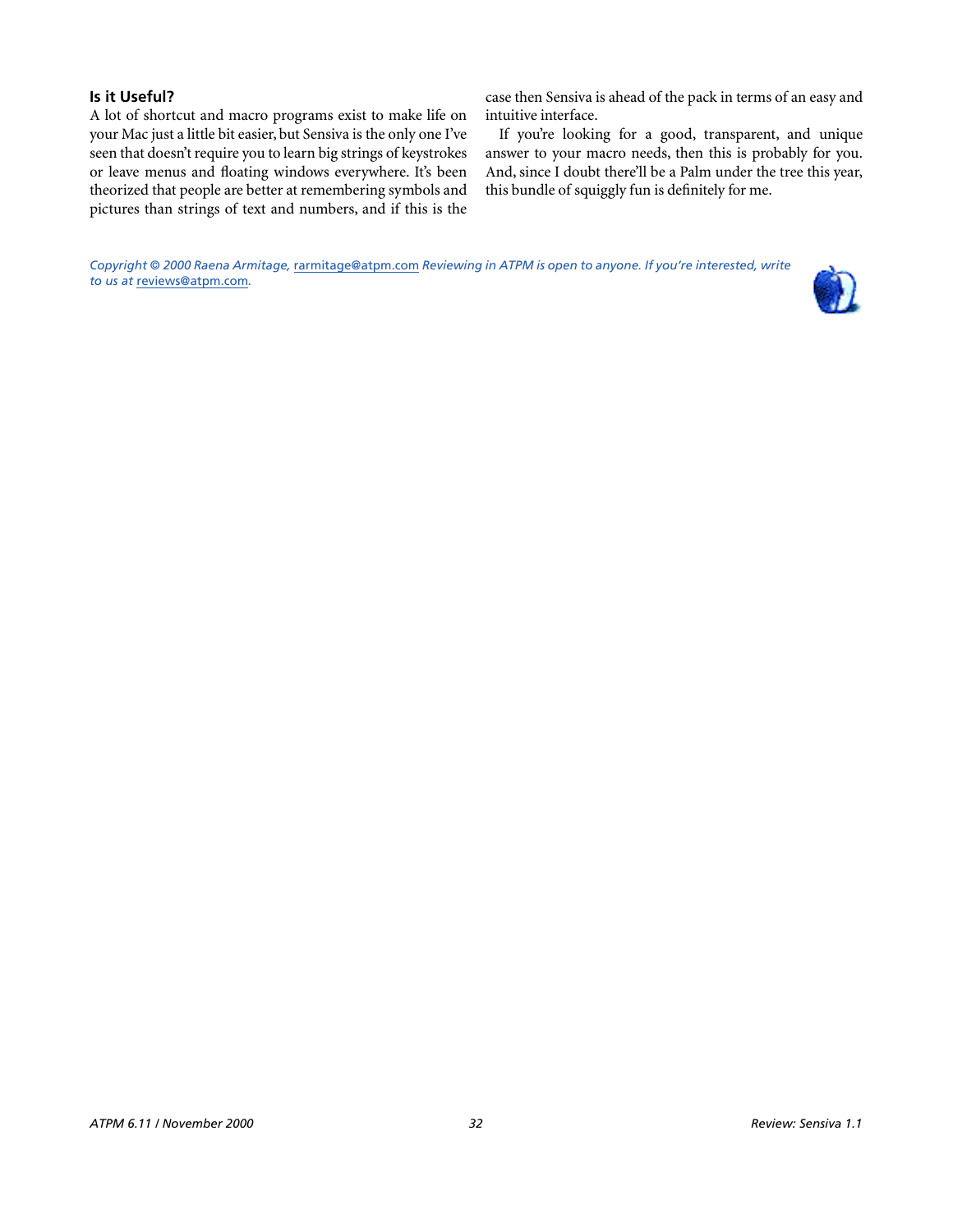### **Review: Kodak Smart Picture Frame**

**by Daniel Chvatik, [dchvatik@atpm.com](mailto:dchvatik@atpm.com)**

### **Developer:** Weave Innovations

**Web:** <http://www.storybox.com>

**Price: \$349 (includes six months of premium service, [subsequent service](http://www.storybox.com/products/subscription.html)<sup>1</sup> ranges from \$4.95 to \$9.95/month) Requirements:** Mac with Internet connection, Netscape 4 or later or Internet Explorer 5 or later. **Trial:** The software is free from the Web site.



In issue 6.09, I gave you a preview of the Kodak Smart Picture Frame. Now that I have had time to use a production version for a while, I can give you the second part as a review. I will assume that you already read the preview<sup>2</sup>, so if not, please do so. In the preview, I told you what the frame promises. So, does it deliver? Yes, it does.

### **The Hardware**

I described the hardware last time, and not much has changed. The buttons, which attracted my only complaint about the hardware itself back then, have been slightly adjusted so they can be used more comfortably. The LCD's viewable area is comparable to that of a medium sized regular frame (4 x 5 1/4 inches). The resolution is 640 x 480 pixels. I'd prefer the LCD to be larger or to have a higher resolution, but alas, this would make the frame much more expensive.

The frame only faithfully reproduces colors when you look at it straight-on, but the image itself is viewable from pretty much all angles. There is enough built-in memory to store 36 pictures, and the memory can be expanded using CompactFlash type I & II memory cards (but not microdrives).



As with normal picture frames, the frame's vertical angle can be adjusted. Overall the frame does not use too much desktop space, although you may want to place it in a location

where its two cables (power and telephone) can be hidden from sight. As I said last time, the frame has a more traditional look, compared to the expensive high-tech frames that Sony makes; this was vividly confirmed when a friend of mine came to visit and didn't even notice that it was a digital frame. Now that's what I call unobtrusive technology!

The buttons used to operate the frame are located on the top, back, and right sides. Because of the angle of the frame, they are nicely hidden but nevertheless easily accessible. The modem connection works pretty well, and loading images and channel content into the frame does not take as long as I had feared. Being able to automatically update the frame every night makes this really easy.

My only real complaint about the hardware is that the power cable sits very loosely on the bottom of the frame and tends to fall out when I move the frame. Weave is aware of this problem and working towards a solution.

### **The Software**

Hardware is important, but what really makes a machine tick is the associated software. Here, too, Weave Innovations has done a great job. Actually, there are two sets of software. The first is associated with the frame itself and the controls; the second is the StoryBox network, used to upload pictures via the Net and sharing pictures with friends and family.

The frame software is very intuitive to use. There are seven buttons. On the back is the simple on/off button; on the right side is the Pictures/Channels button (more on channels later); and on top lie the Menu, Left and Right scroll, OK and Share! buttons.

Most functions are accessed by pressing the Menu button, scrolling to your selection and pressing OK. The menu has a flat hierarchy, meaning there are no unnecessary sub-menus. Several commands act directly when selected (like the Update Now! command), while others require you to make a selection to act upon (like Delete, which asks you to select the images you want to remove from the frame's memory). The menu allows you to set several options, such as automatic on/off times (so the frame isn't on at night when you don't use it) and the slide show (which can be configured to cycle

<sup>2.</sup> http://www.atpm.com/6.09/storybox.shtml

<sup>1.</sup> http://www.storybox.com/products/subscription.html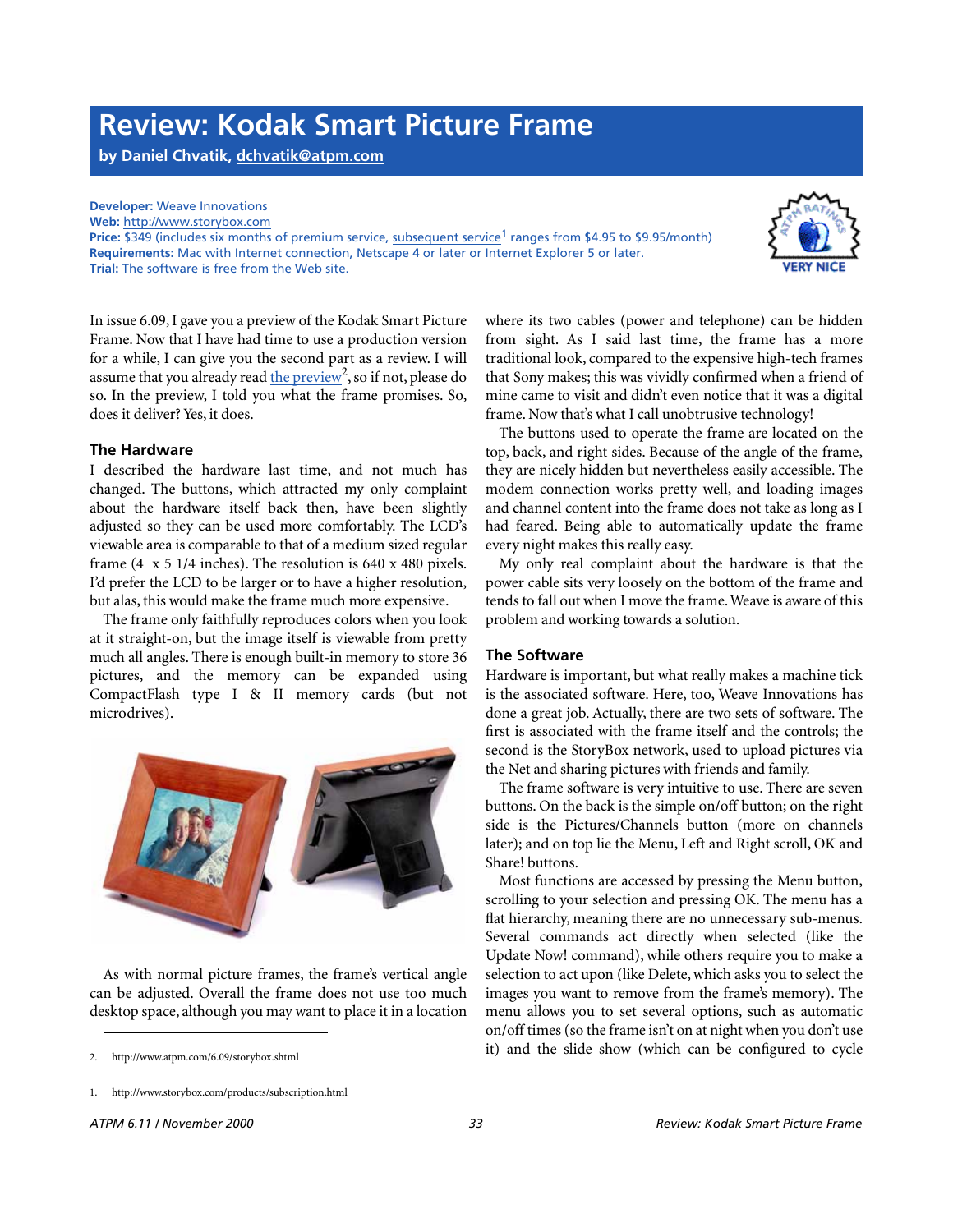through the images and channel content at various time intervals). You can also order Kodak prints of your images directly from the frame.



The Share! button allows you to share images with your friends directly from the frame interface. And, last but not least, the Pictures/Content button lets you switch between these two "modes." In pictures mode, you see your picture (or pictures). The content mode is similar to a digital newspaper delivered to your door (or rather frame) with every update. It displays items such as news, sports, weather, etc. Overall, the frame software gives you most of the options you'd expect, with a relatively easy interface.

The StoryBox Network acts as your connection to the outside world. It lets you download pictures to your frame. (Make sure any pictures you do download are at least 640x480 pixels in size and in JPEG format, with .jpg at the end of the file name.) The network also allows you to share images with other people, send greetings to other users, adjust frame options, manage your online pictures in albums, and modify your channel selections. The current selection of channels includes:

- E! Online Entertainment Headlines, including a selection of movie, TV, industry, celebrity, event, and music news.
- MSNBC Top Stories of the Day and MSNBC Custom Headlines, where you can choose from international

news, business, technology, science, living and travel, national news, health, and opinions.

- Weather Channel, which includes weather forecasts for your zip code and temperature maps for the US.
- CBS SportsLine Sports Headlines from a variety of sports and configurable by team and/or region.
- TrafficStation, which is personalized, real-time traffic and traveler information.
- Pictures from Getty Images and soon World Class Art.

The [Web site](http://www.storybox.com)<sup>1</sup> is well-designed and can be accessed either from the frame or from your Mac. It's a nice way to share images on the Internet. You get up to 40 MB of space for your pictures—roughly 400 images—and you can purchase more space, a code of practice similar to Apple's [iTools](http://itools.mac.com/WebObjects/Tools.woa)<sup>2</sup>, although Apple only gives you 20 MB to start with. You can also order prints directly from the network, allowing you to use higher resolution images than if you were to use the frame directly.

### **The Final Word**

Would I get one for myself? I am tempted, but probably not just yet. I am thinking about getting one for my parents, and although I will have to return my review copy of the frame, I will probably continue using the StoryBox network even without it. For now, though, the frame simply doesn't satisfy my "high-tech cravings" enough, and the wood just doesn't fit with my furniture. Maybe if they offered different styles…

The frame makes a great gift for a family member who lives far away and is not quite tech-savvy enough to check the Internet for your images. You can upload the images to their frame remotely, and they can enjoy new family pictures without ever having to do a thing. I rarely have time to watch the news or get a weather report, so the frame's channels actually proved quite helpful to me. All it takes to get the information is a glance at your frame at the right time.

All in all, I really believe this product is a step in the right direction.

*Pluses:* Inexpensive relative to competition, easy to use, remotely manageable, good quality.

*Minuses:* Low resolution, colors change with viewing angle, only one style of frame available.

<sup>2.</sup> http://itools.mac.com/WebObjects/Tools.woa





<sup>1.</sup> http://www.storybox.com<br>2. http://itools.mac.com/Wel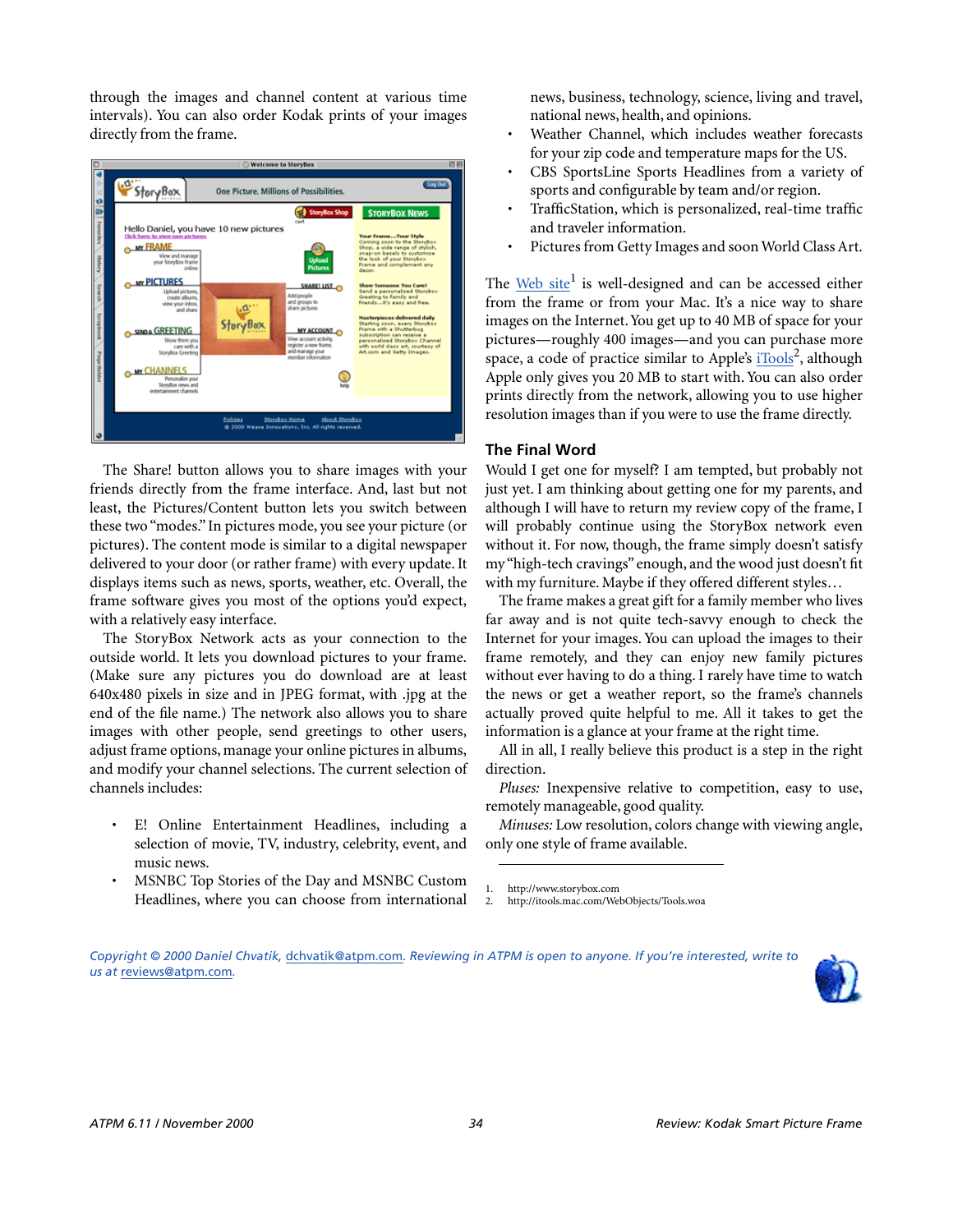### **Review: Space Bug**

**by Brooke Smith, [bsmith@atpm.com](mailto:bsmith@atpm.com)**

**Developer:** Hannu Parjanen and Juho Ruohola **Web:** <http://www.saunalahti.fi/juhruo/spacebug/> **Price:** free **Requirements:** Power Mac with 9 MB of free RAM.



For all those who pretended to be X-Wing fighter pilots after seeing Star Wars, Space Bug is for you—smash and crash those bad guys to protect the Earth from doom.

In this case, the bad guys are asteroids, alien missiles, and comets that strike the Earth, causing it to lose strength. The object of Space Bug is to get to level 10 without letting the Earth and your spaceship lose their strength. As you protect the Earth, you also need to acquire as many points as you can—now that's what I call multi-tasking. (I have made it to level 10, but unfortunately my score was just over 200—more on this later.)

### **How to Play**

Use the arrow keys to move the spaceship up, down, and sideways to collide with a missile, asteroid, or comet. As you hit each of these flying objects, you increase your score and you keep the Earth from getting hit. At the same time your score increases (in the upper left-hand corner), your ship's strength decreases. For example, you get 5 points for every missile you hit, but as you hit the missile you lose 1 percent of your ship's strength.



An asteroid or comet colliding with the ship decreases the ship's strength by 5 percent. If an asteroid hits the Earth, you lose 10 percent from the Earth's strength; if a comet hits the Earth it takes about a third of the Earth's strength. But an asteroid garners you 15 points and a comet gets you 30 points.

Happily, it's possible for both your ship and the Earth to regain strength. When you press the number 1 key, a blue missile flies from the bottom of the screen to the top of the screen. On the way, it drops a gray square (a ship repair kit) somewhere in space. Move your spaceship over to pick up the repair kit and the ship's strength returns to 100 percent.

If you want to return the Earth's strength to full capacity, press the number 2 key to repeat the blue missile's action. However, each time you press the number 1 or 2 key, you lose 100 points from your score.

As you pass each level, there's an increase in the frequency and speed of the flying objects, demanding extremely good hand-eye coordination. As I mentioned before, I did get to level 10; however, my score was pitiful because I used the 100 point ship and Earth repair kits a lot. This is where the lasershooting mode comes in. At the beginning of the game, just after you click New Game (or even during the game), type Return or Enter to go into laser-shooting mode. You still use the arrow keys for direction, but you press the Space Bar to shoot lasers at the missiles, comets, and asteroids. This is obviously a better mode to play in since the ship won't lose strength (there won't be any collisions). However, some asteroids or missiles will get past you and collide with the Earth. Perhaps a combination of the two—switching modes during game play—might work. But I'm not convinced that the repair kit option worked during the laser mode (at least it didn't when I was playing).

Overall, I like Space Bug. It's fun to play and the game is well designed. The explosion sounds are cool, and there's even a warning beep when the Earth has less than 20 percent of its strength left. There are even some instructions to make your own ship with ResEdit—I never tried this, but it's a good little perk for the creative types.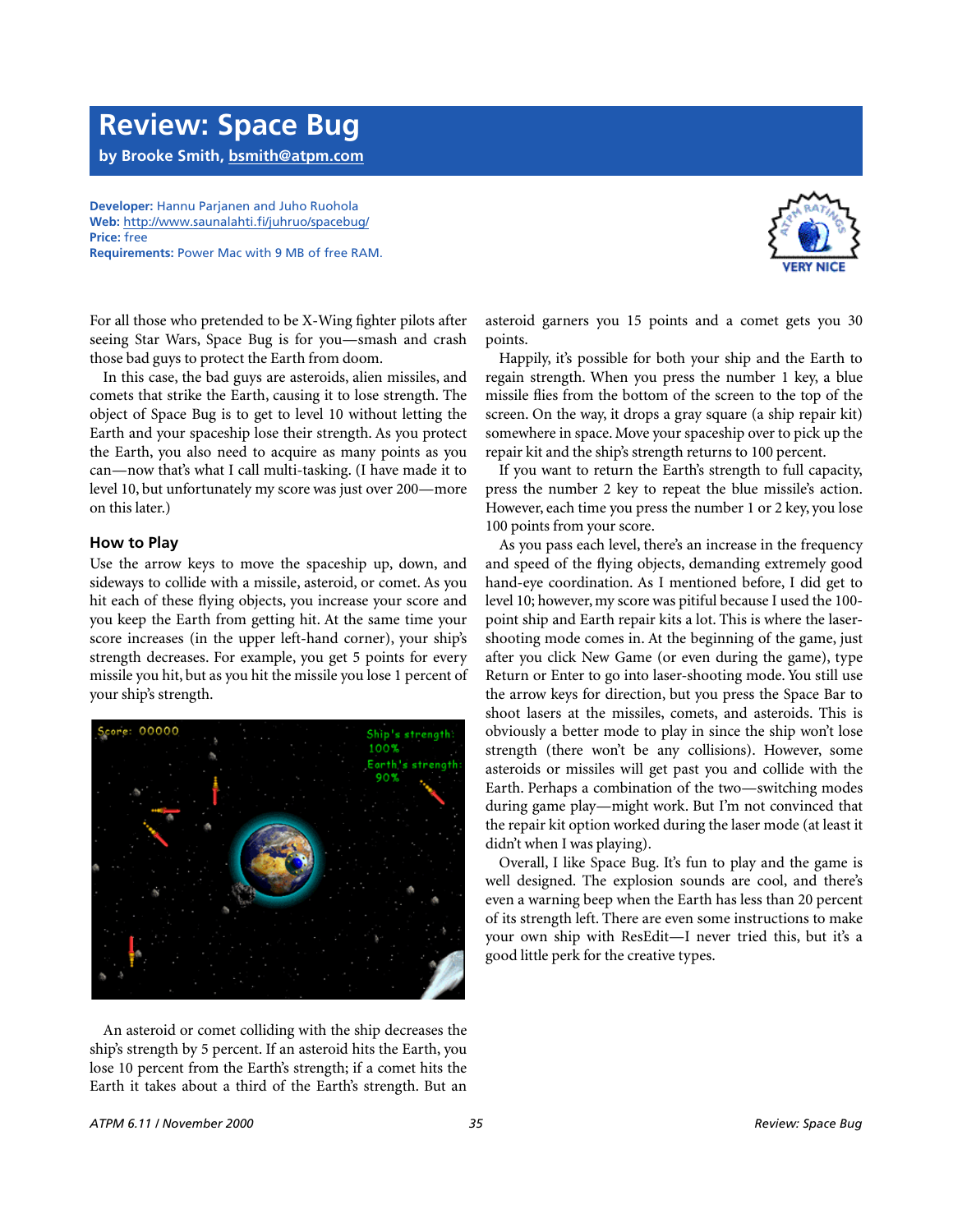The graphics are good, and the game itself plays like the old smash and crash arcade games—and there's nothing wrong with a little smash and crash once in a while.

*Copyright © 2000 Brooke Smith,* [bsmith@atpm.com](mailto:bsmith@atpm.com)*. Reviewing in ATPM is open to anyone. If you're interested, write to us at* [reviews@atpm.com](mailto:reviews@atpm.com)*.*

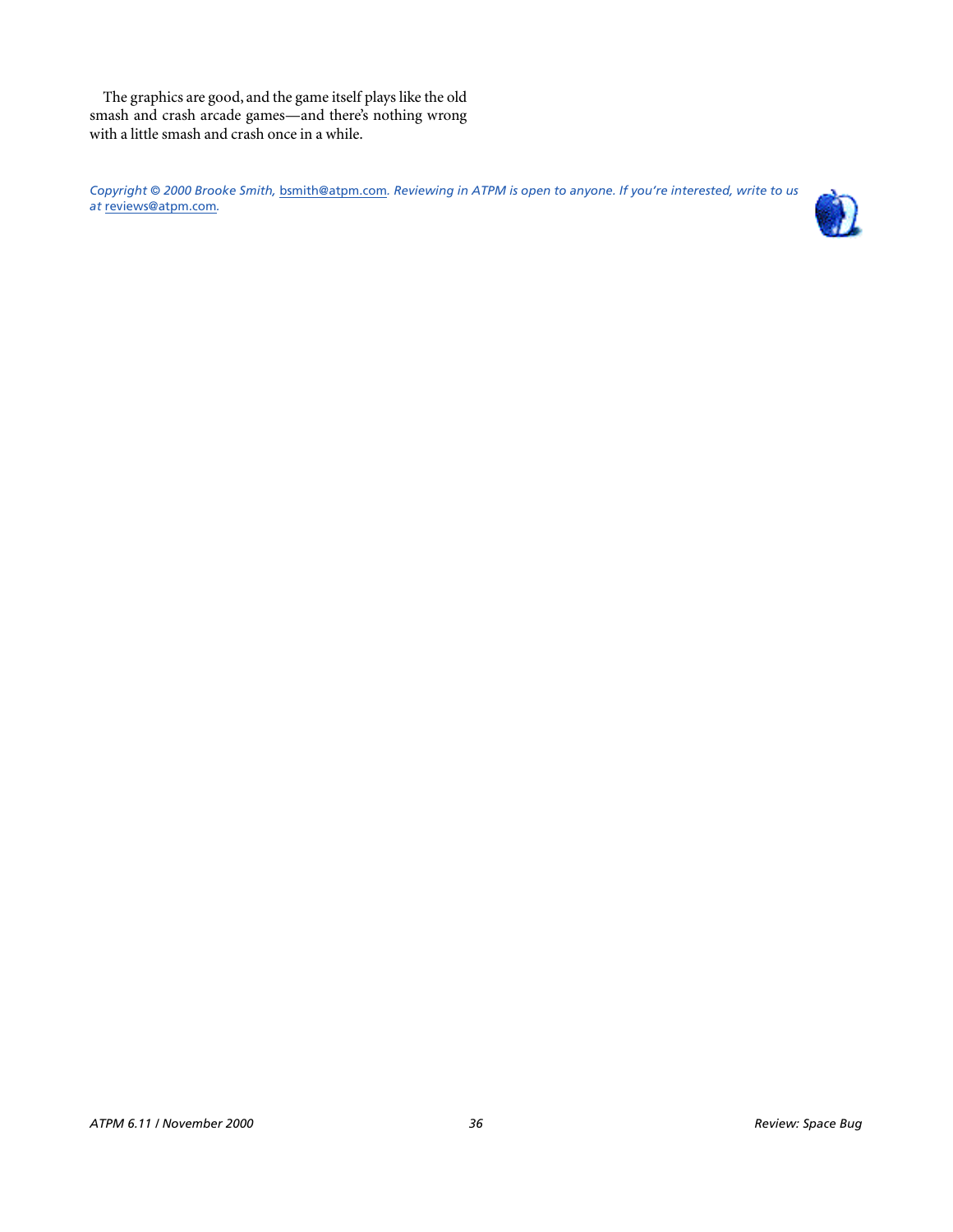### **Review: Web Confidential for Mac and Palm**

**by Eric Blair, [eblair@atpm.com](mailto:eblair@atpm.com)**

### **Web Confidential for Mac 2.1**

**Developer:** Alco Blom **Web:** <http://www.web-confidential.com/> **Price:** \$20 **Requirements:** System 7 or higher. **Recommended:** System 7.1 for shared menus, Mac OS 9 for Keychain. **Trial:** Feature-limited (no PowerPC version, can't create records after 30 days).

### **Web Confidential for Palm 1.1**

**Developer:** René Laterveer **Web:** <http://www.web-confidential.com/> **Price:** \$20 **Requirements:** Palm OS 2 or higher, Palm Desktop 2.1 or higher. **Recommended:** Palm Desktop 2.5. **Trial:** Feature-limited (no HotSyncing, can't create records after 30 days).

Back in issue 5.01, I **[reviewed](http://www.atpm.com/5.01/page11.shtml)**<sup>1</sup> Web Confidential 1.1. For those who don't remember, Web Confidential is an application that keeps track of Internet addresses, passwords, and other personal information. At that time, I felt that Web Confidential was a strong program that did its job. There were several shortcomings, however. First, even though you could encrypt your data with either the Blowfish algorithm or MacPGP 2.6, there were several loopholes in the program that would allow others to view your passwords. Second, several of Web Confidential's better features required you to use a specific application, as opposed to your Internet application of choice.

Web Confidential now stands at version 2.1. It includes some changes in the program itself. Also, Web Confidential now has the ability to sync with any Palm-compatible handheld, making certain features, like the ability to keep track of ATM numbers, much more useful.

### **On the Desktop**

Although the name would imply that Web Confidential only tracks Web sites, it is capable of far more. Each Web Confidential file contains 15 categories for storing data; they are WWW Sites, WWW Forms, FTP Servers, Newsgroups, E-Mail Contacts, Login Accounts (Telnet), POP Accounts, Bank Accounts, Credit Cards, ATM/PIN Cards, Personal Data, Software Keys, Serial Numbers, Membership Numbers, and Miscellaneous. Each category contains five fields for data

entry—usually a name field, one to three fields specific to the data type, and a notes field.

As you might expect, both the WWW Sites and the WWW Forms category are for Web sites. However, there is a difference in the types of sites each category expects. The WWW Forms category is for sites where there is a Web-based form asking for login information. This is the approach that you see on many e-commerce Web sites or Web-based mail services. The WWW Sites category is for sites which have no password protection, or which display an authorization window asking for your name and password. In my experience, the form approach is by far more common, but I still encounter sites that use the authorization window method. It is nice to see Web Confidential handle both types of sites.

In Web Confidential 1.1, dealing with forms was both one of the program's greatest strengths and biggest weaknesses. Using Shared Menus, Web Confidential allowed users to access information about Web sites in the active Web Confidential file. If you were using Internet Explorer, you could send your name and password information from the information card to the server and be logged into the Web site. If you used Netscape Communicator or some other Web browser, you could not access this feature—all you could do was copy the password to the clipboard.

In Web Confidential 2.1, this has been fixed. You can now use this feature in Internet Explorer, Communicator, and iCab. Also, you can choose to have Web Confidential input this information to the Web site without submitting it or



<sup>1.</sup> http://www.atpm.com/5.01/page11.shtml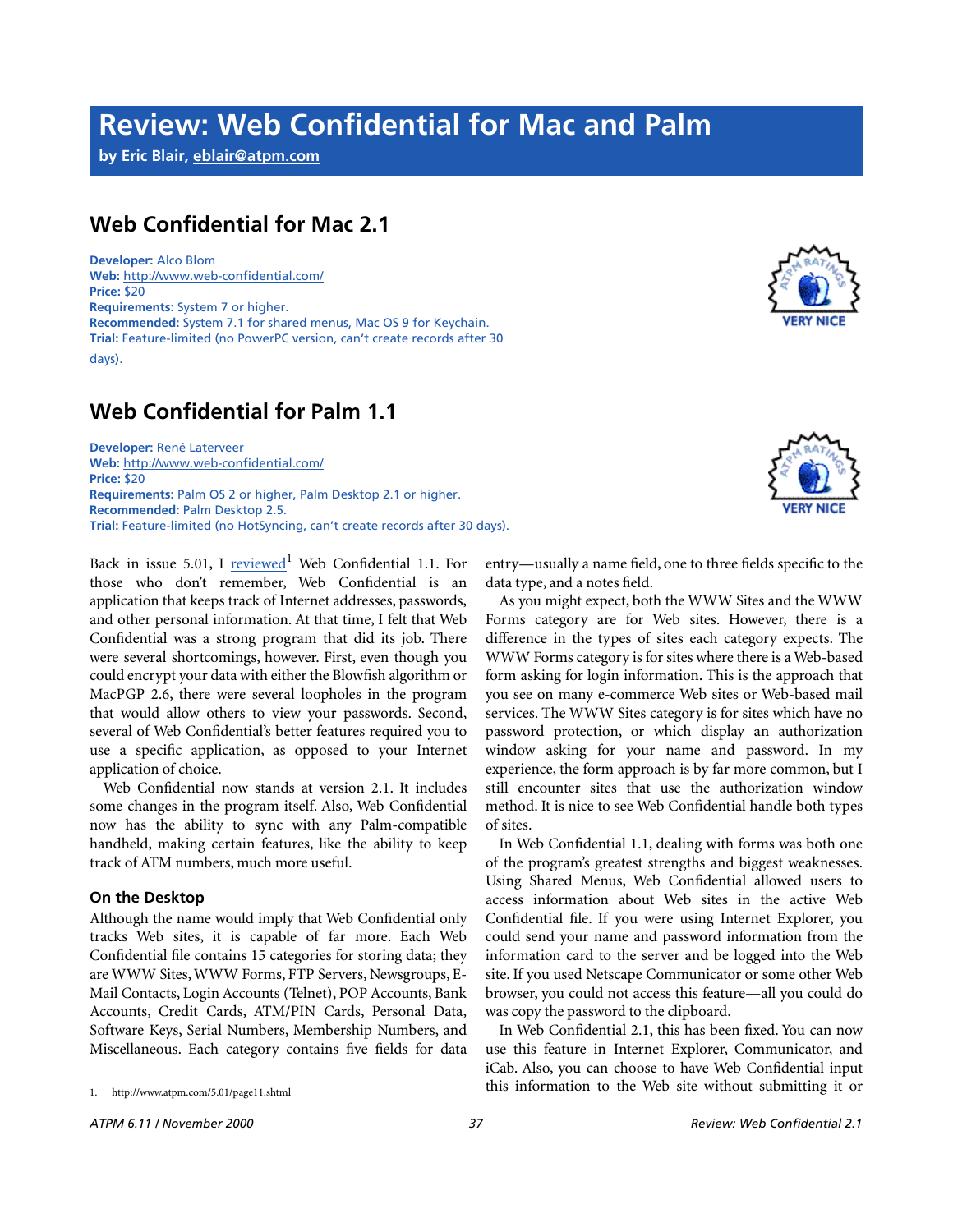input only your user name. Unfortunately, these features do not seem to work with iCab if you have it set to open a new window whenever it receives a URL from another application.



The WWW Sites category is even better about providing access to the pages in the category—when you access a site, either by clicking the "Go" button in the Web Confidential application, or by selecting it from the lock and key menu when your Web browser is active, your name and password are sent to the server and you are logged in automatically.

Most of the categories behave as you would expect them to—the FTP Server category keeps track of FTP accounts, the E-Mail Contacts keeps track of e-mail addresses, the Credit Cards category keeps track of credit card information, etc.

Although Web Confidential 2.1 now allows any of the major Web browsers to use one-button form submission, there are still areas where it limits the programs it supports. First, to use Web Confidential to automatically log in to a telnet account, you'll need BetterTelnet 2.0. Second, Outlook Express is required if you want to use Web Confidential to set up a POP account. These features won't appeal to as many people as one-button form submission, however, so I don't consider this a serious problem.

In my review of version 1.1, I complained that the simplicity of Web Confidential's interface was both a strength and a weakness. There were three issues that I touched on in that review—the Go button, the Check drop-down menu, and extraneous fields in the E-Mail Contacts category. These issues, listed below, remain in the new version.

First, the Go button that sends you to the Internet address for a card is always active, even in categories that do not contain Internet addresses. Clicking it while in any non-Internet category forces an attempt to open a Web site using whatever text is entered in the second text field. It should dim when it's not necessary, like the delete button does when there are no cards in a category. The same can be said for the Check drop-down menu. If it is clicked when the current category does not support Internet addresses, it says "Not Available." I would prefer if it were disabled. Another minor interface issue is the E-Mail category. Although only two fields are used, the two remaining fields are titled "n/a" but they still accept text. It would better if these fields were dimmed and/or non-selectable.

Another cool feature is the Quick Open item in the File menu. Any file in either the Startup Items or Cabinet folder that Web Confidential creates will appear in this menu. Additionally, any item in the Startup Items folder will open, appropriately enough, when Web Confidential launches.

Also in Web Confidential 2.1 is a contextual menu plug-in for adding information to Web Confidential. All you need to do is highlight the text of interest and choose where you want to store it. There is one issue with the contextual menu plugin—you cannot specify whether Web Confidential should create a new entry or change the active entry. Therefore, to create a new entry for an e-mail address, you would need to switch to Web Confidential, change to the E-Mail Contact category, create a new entry, switch back to the original application, select the text, and then bring up the Contextual Menu. All these steps severely limit the usefulness of the contextual menu plug-in for creating new entries in Web Confidential.

### **Share and Share Alike**

One of Web Confidential's major features is that it uses Shared Menus, a feature of the Mac OS since System 7.1. Shared Menus allows Web Confidential to make its own menus available to other programs. For Shared Menus to appear in a program, the author must include the code to make this possible. Fortunately, many Mac Internet programs include this functionality, including Netscape Communicator, Internet Explorer, Mailsmith, Outlook Express, and Interarchy. Since Shared Menus are available system-wide, Web Confidential's menus will also show up in some non-Internet programs. The only one I have found thus far is BBEdit, but it is possible that there are more out there.



Web Confidential places three menus in programs that support this feature. There is the Web Confidential menu, which allows you to add the current Web page to Web Confidential, switch to Web Confidential, switch to URL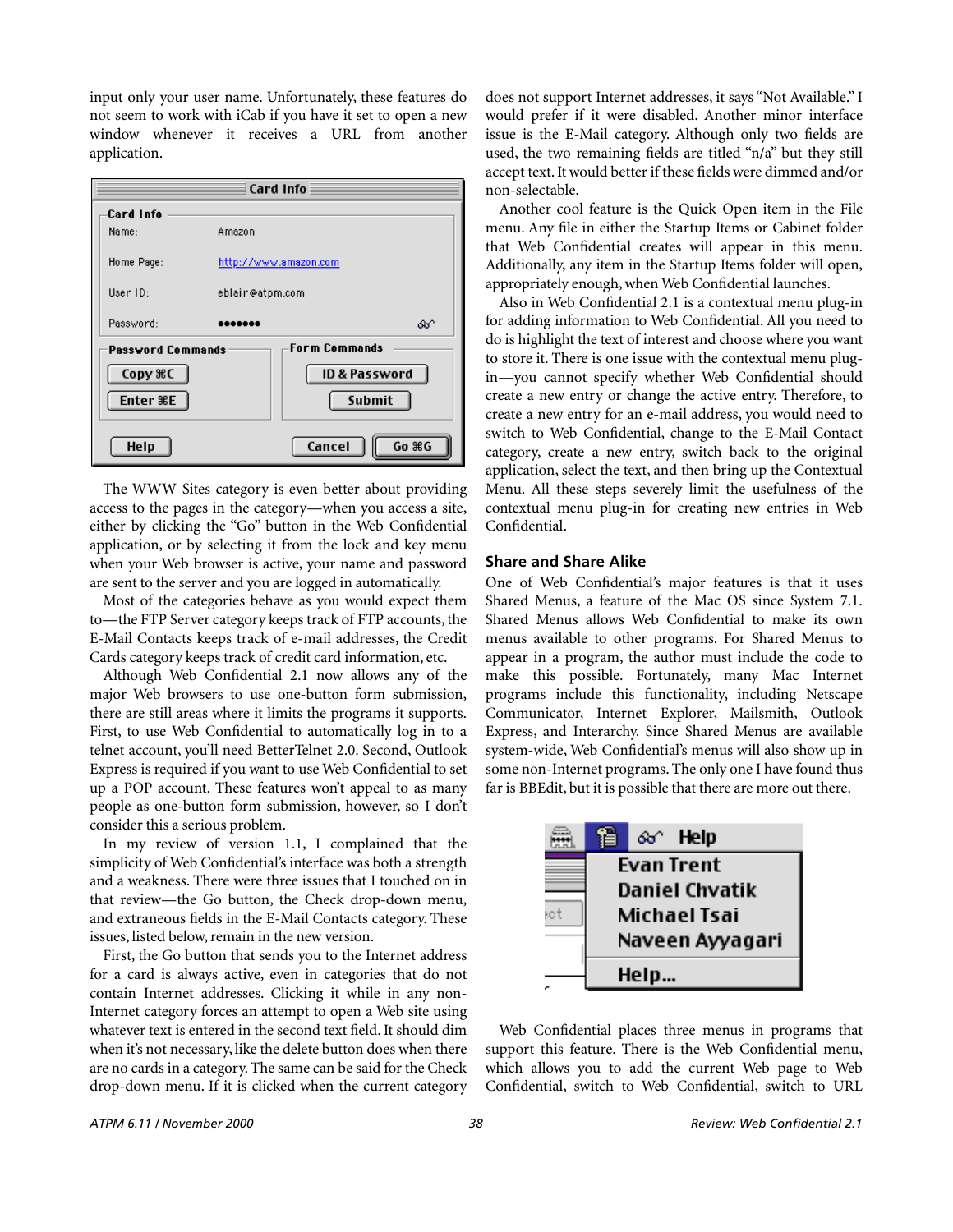Manager Pro, switch to another Internet application, or go the Web Confidential home page. The lock and key menu acts as a bookmark menu, allowing you to access Internet addresses for whatever program you are using. The final menu, the glasses menu, lets you access information cards for Web pages stored in the WWW Forms category. This can get slightly confusing, though—when you are using a Web browser, pages in the WWW Sites category show up in the lock and key menu, but pages in the WWW Forms category do not. On the one hand, this makes sense, since Web forms require the user to interact with Web Confidential to pass the username and password information, whereas sites using no password protection or an authentication window do not. On the other hand, it may confuse users who expect all their Web sites to be in the same place. To accomplish that now, you must list Web sites in the WWW Forms category twice.

With programs like Interarchy and Communicator, Web Confidential falls a bit short with Shared Menus. Although programs like these can access multiple Internet protocols, only items from the main protocol appear in the lock and key menu. This means no grabbing Web pages in Interarchy and no sending e-mail about that cool Web page from Communicator.

### **Lock and Key**

Another feature in Web Confidential 2.1 is the ability to interface with the Keychain feature of OS 9. Web Confidential can read the contents of a Keychain and add it to the Web Confidential file.

Once the Keychain entries are made available to Web Confidential, you can choose to save any changes you make, by clicking the Keychain icon that appears next to any entries in the Keychain. The only problem is that it is easy to forget to click that icon, since you normally don't need to do anything to save your changes.

Also, you can choose to add any Web Confidential entries to your Keychain. This is accomplished by clicking the plus icon that appears in place of the Keychain icon. Unfortunately, you cannot delete from the Keychain using Web Confidential. This isn't a major thing, but it would be nice.

Finally, Web Confidential and the Keychain can work together—Web Confidential can store a Keychain password, and the Keychain can store Web Confidential passwords for decrypting files.

Keychain integration is not perfect, though. For instance, both Web Confidential and the Keychain allow you to name Keychain entries. However, when you save the name using Web Confidential, it changes the type of the Keychain entry, not the name. It doesn't appear to cause any problems with the Keychain, but at the very least, it is an annoyance.

Another case of this can be seen with Timbuktu passwords. I have three systems I access regularly with Timbuktu, so I have three Timbuktu passwords in my Keychain. When I imported the Keychain into Web Confidential, only one of the Timbuktu entries made the trip.

Integrating Web Confidential and the Keychain is a good idea—there are times where the Keychain is more convenient than switching to Web Confidential. Furthermore, there really isn't any way to edit something once it's in the Keychain, short of changing its name. The integration doesn't seem complete, though. Although the problems seem minor, they are still annoying.

### **On The Road**

To be perfectly honest, I never really thought much about Web Confidential's non-Internet related features. Why would I need to keep my PIN on my computer? I'm not going to drag it down to the ATM when I need cash. In this regard, a Palm version of Web Confidential makes perfect sense—information that comes in handy away from the computer can finally travel away from the computer. Also, if you have a tendency to move from computer to computer, it certainly makes more sense to put all your passwords on a portable device than to keep a copy on each machine. Finally, if you create a new account while you're not at your computer, you can jot it down in your Palm and sync it with Web Confidential on your computer when you get back to it.

Web Confidential for Palm could easily be described as Web Confidential Lite, and that's to be expected. The vast majority of Palm owners do not use it to connect to the Internet. The only Palms that ship standard with Internet access, the Palm VII and the VIIx, use Web clippings and email. Therefore, it makes sense that there's no "Go" button or other way to access the Internet directly from Web Confidential for Palm.

Instead, you get what can be described as the prototypical Palm application. Like the built-in Memo and Phonebook application, Web Confidential for Palm has two views. The first is a list view. Similar to the previously mentioned applications, this view shows the names of the items entered into the database. These items can sorted into categories. By default, Web Confidential for Palm comes pre-set with the same 15 categories as Web Confidential. When you sync,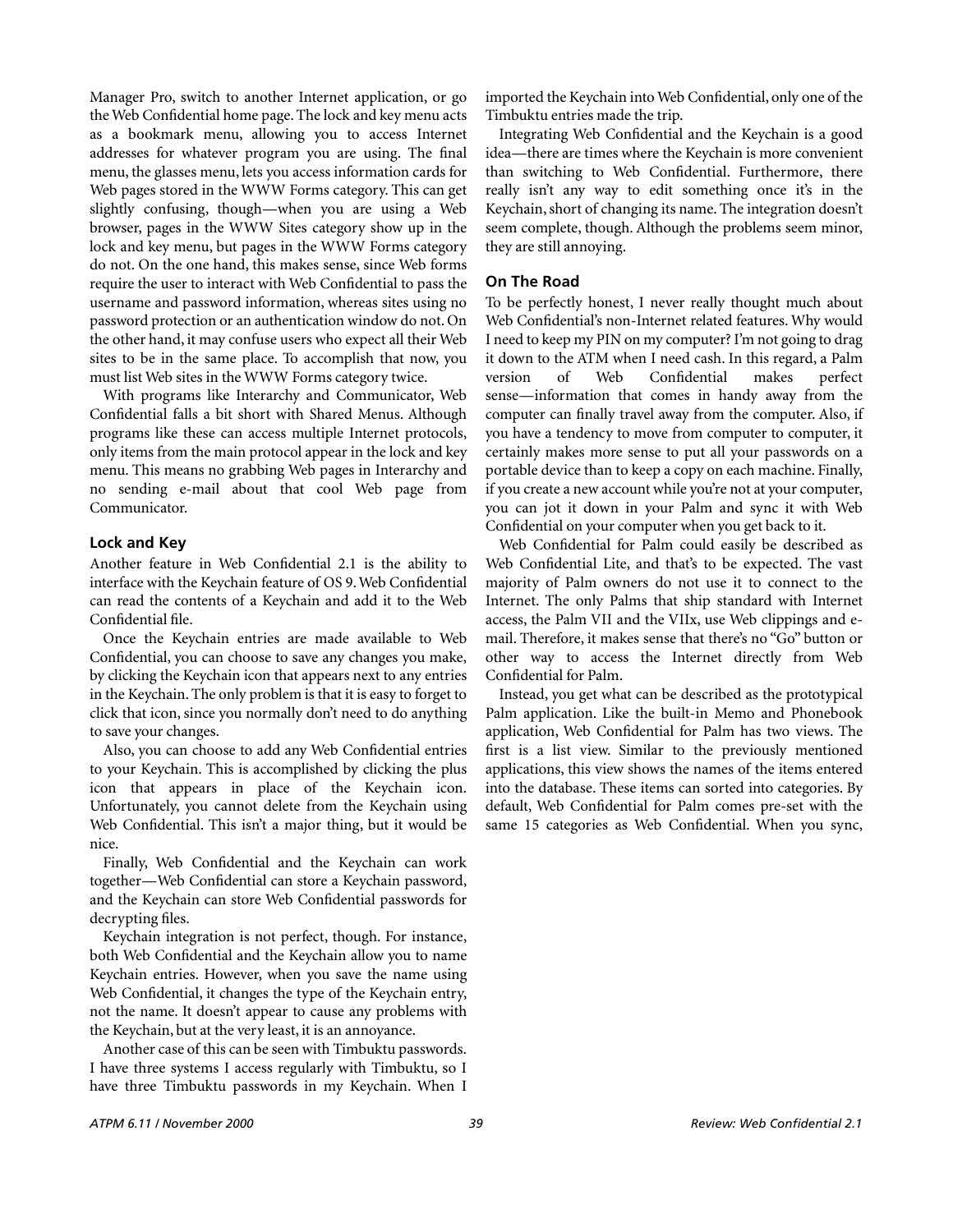items coming from the desktop are placed in the proper category.



The second view is the detail and editing view. This is similar to the editing view in the Phonebook application. In this view, you can see the same five fields as in the desktop application. If you prefer, the password field can be displayed as bullets (•). When you select this field for editing, it switches from bullets to clear text so you can read or change the password.



Detail and Editing View

All in all, Web Confidential for Palm is everything a Palm application should be—compact, efficient, and able to get the job done.

### **Protection**

Both the Macintosh and Palm versions of Web Confidential allow you to encrypt your information to keep it safe from prying eyes. Both versions include the ability to encrypt using the 448-bit Blowfish algorithm. According to the documentation, there is no known attack against the Blowfish algorithm. Also, the Macintosh version includes the option of using MacPGP, if you prefer.

One complaint I had about protecting passwords in version 1.1 was the eyeglasses icon next to every password. Whenever the cursor was placed over the eyeglasses, the password would be displayed. In version 2.1, you now have the option of disabling the eyeglasses in the preferences. This will keep casual browsers from peeking at your password; unless they know their way around Web Confidential, they aren't going to be able to find your password.

Also, both versions allow for automatic encryption after a period of inactivity. Although this keeps your data secure, there are a few downsides. In the Macintosh version, when the password file is locked, the entries in the Shared Menus become inactive. The full list is still displayed in the menu, but clicking on one does nothing. As for the Palm version, the downside is more of an annoyance than anything else—whenever you want to sync with the desktop, the database must be decrypted. If the database on the Palm is encrypted, nothing gets updated. The only notice that anything is wrong is an entry in the HotSync log.

### **Conclusion**

Like its predecessor, Web Confidential 2.1 provides a central location for storing Web passwords, e-mail contacts, PIN numbers, and the like. It still features strong security features to protect this information. Furthermore, by making onebutton submission accessible to all major Web browsers, Web Confidential has eliminated one of its major flaws from the previous version. However, some of the interface problems remain from the previous version, and they keep Web Confidential from getting an Excellent rating.

Likewise, Web Confidential for Palm is also a very strong product and everything you would expect from a Palm application. It is the perfect mobile solution for keeping track of passwords and other pertinent information while you are away from the computer. The only complaint I have about it is the requirement that you decrypt the database before HotSyncing. One of the original selling points of Palm products was the ability to sync with a single button. Now, I have to choose between leaving my database decrypted or remembering to decrypt it when I drop my Visor in the cradle.

*Copyright © 2000 Eric Blair,* [eblair@atpm.com](mailto:eblair@atpm.com)*. Reviewing in ATPM is open to anyone. If you're interested, write to us at*  [reviews@atpm.com](mailto:reviews@atpm.com)*.*

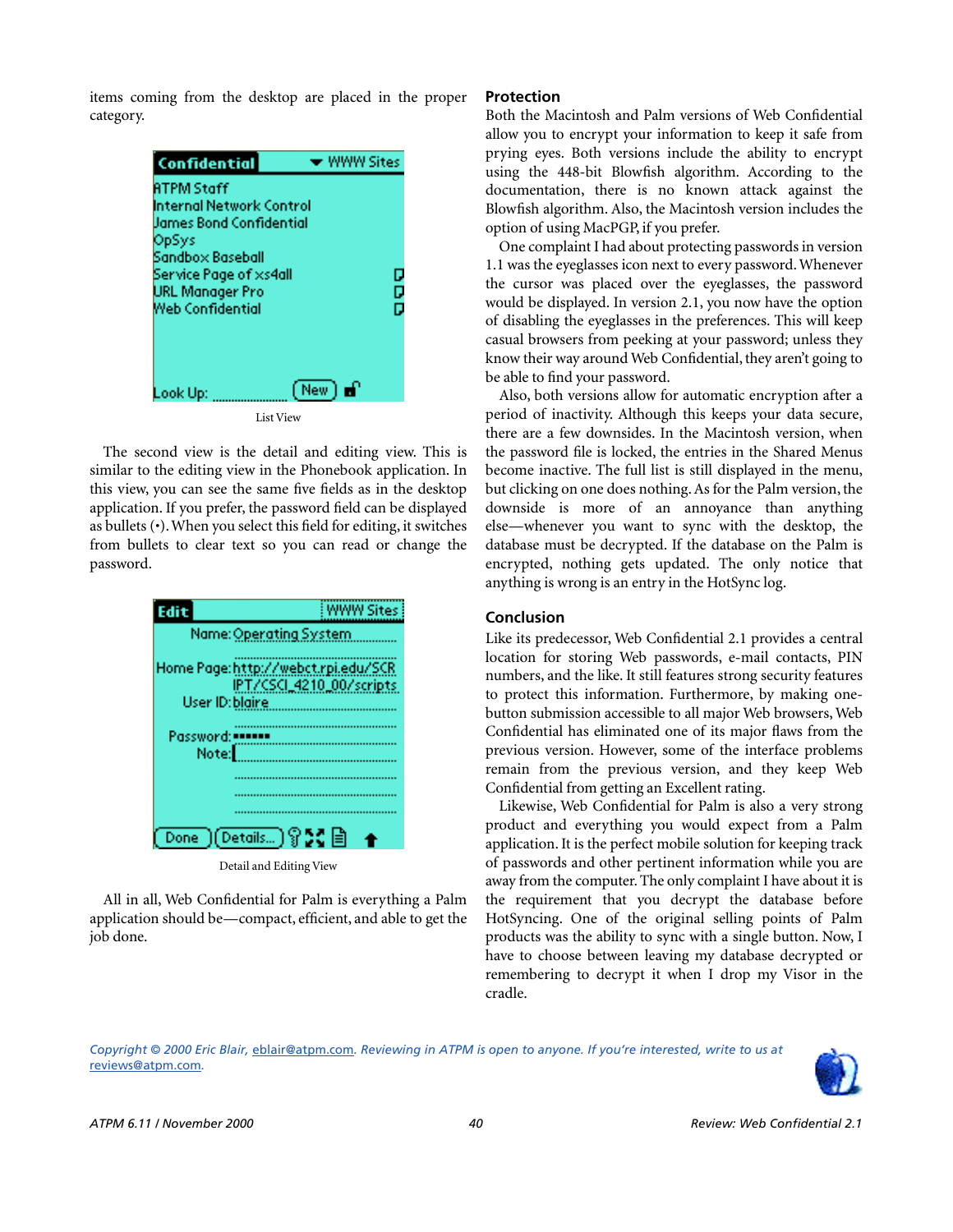# **FAQ: Frequently Asked Questions**

### **What Is ATPM?**

*About This Particular Macintosh* (ATPM) is, among other things, a monthly Internet magazine or "e-zine." ATPM was created to celebrate the personal computing experience. For us this means the most personal of all personal computers—the Apple Macintosh. About This Particular Macintosh is intended to be about your Macintosh, our Macintoshes, and the creative, personal ideas and experiences of everyone who uses a Mac. We hope that we will continue to be faithful to our mission.

### **Are You Looking for New Staff Members?**

We currently need several Contributing Editors, an Interviews Manager, a Copy Editor, and a Publicity Manager. Please [contact us](mailto:editor@atpm.com)<sup>1</sup> if you're interested.

### **How Can I Subscribe to ATPM?**

Visit the [subscriptions page](http://www.atpm.com/subscribe)<sup>2</sup> or send an e-mail to [subscriptions@atpm.com](mailto:subscriptions@atpm.com) with the word help in the subject line. Instructions for subscribing and unsubscribing will be returned, shortly.

#### **Which Format Is Best for Me?**



The Online Webzine edition is for people who want to view ATPM in their Web browser, while connected to the Internet. It provides sharp text, lots of navigation options, and live links to ATPM

back issues and other Web pages. You can use Sherlock to  $\frac{\text{search}^3}{\text{all}}$  $\frac{\text{search}^3}{\text{all}}$  $\frac{\text{search}^3}{\text{all}}$  all of the online issues at once.



The Offline Webzine is a HTML version of ATPM that is formatted for viewing offline and made available in a StuffIt archive to reduce file size. The graphics, content, and navigation elements are the

same as with the Online Webzine, but you can view it without being connected to the Internet. It requires a Web browser.



The Print PDF edition is saved in Adobe Acrobat format. It has a two-column layout with smaller text and higher-resolution graphics that are optimized for printing. It may be viewed online in a

browser, or downloaded and viewed in Adobe's free Acrobat Reader on Macintosh or Windows. PDFs may be magnified to any size and searched with ease.



The Screen PDF edition is also saved in Adobe Acrobat format. It's a one-column layout with larger text that's optimized for reading on-screen. It may be viewed online in a browser, or downloaded and viewed in Adobe's free Acrobat Reader on Macintosh or Windows. PDFs may be magnified to any size and searched with ease.

### **What Are Some Tips for Viewing PDFs?**

- You can [download](http://www.adobe.com/prodindex/acrobat/readstep.html)<sup>4</sup> Adobe Acrobat Reader for free. If you have a Power Macintosh, Acrobat Reader 4 has better quality and performance. ATPM is also compatible with Acrobat Reader 3, for those with 680x0 Macs.
- You can zoom the PDF to full window width and scroll through articles simply by single-clicking anywhere in the article text (except underlined links).
- You can quickly navigate between articles using the bookmarks pane at the left of the main viewing window.
- For best results on small screens, be sure to hide the bookmarks pane; that way you'll be able to see the entire page width at 100%.
- Try turning Font Smoothing on and off in Acrobat Reader's preferences to see which setting you prefer.
- All blue-underlined links are clickable. Links to external Web sites are reproduced in footnotes at the bottoms of pages, in case you are reading from a printed copy.
- You can hold down option while hovering over a link to see where it will lead.
- For best results, turn off Acrobat's "Fit to Page" option before printing.

#### **Why Are Some Links Double-Underlined?**

In the PDF editions of ATPM, links that are doubleunderlined lead to other pages in the same PDF. Links that are single-underlined will open in your Web browser.

### **What If I Get Errors Decoding ATPM?**

ATPM and MacFixIt readers have reported problems decoding MacBinary files using early versions of StuffIt Expander 5.x. If you encounter problems decoding ATPM, we recommend upgrading to **StuffIt Expander 5.1.4** or later<sup>5</sup>.

### **How Can I Submit Cover Art?**

We enjoy the opportunity to display new, original cover art every month. We're also very proud of the people who have

editor@atpm.com

<sup>2.</sup> http://www.atpm.com/subscribe<br>3. http://www.atpm.com/search

http://www.atpm.com/search

<sup>4.</sup> http://www.adobe.com/prodindex/acrobat/readstep.html

<sup>5.</sup> http://www.aladdinsys.com/expander/index.html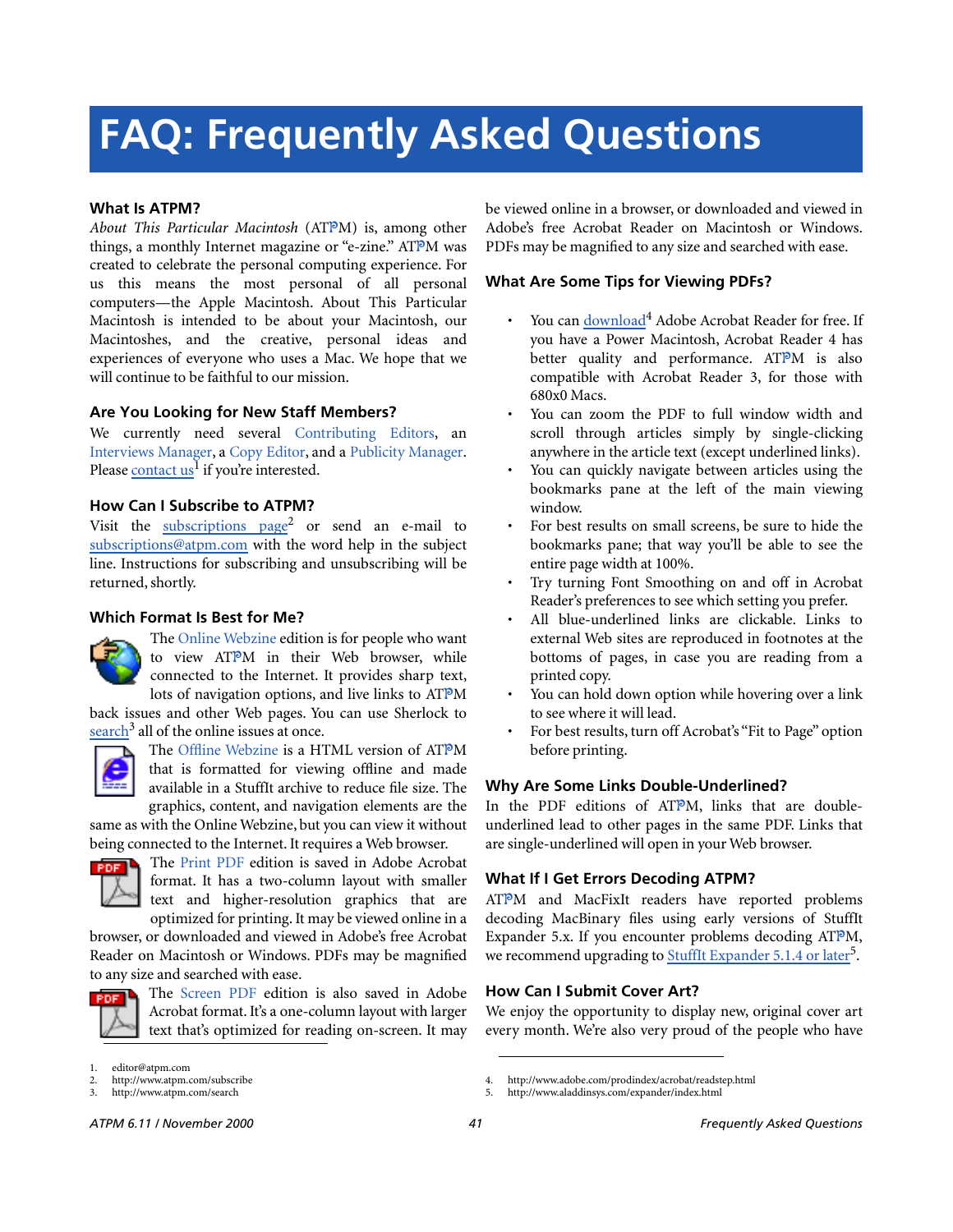come forward to offer us cover art for each issue. If you're a Macintosh artist and interested in preparing a cover for  $ATPM$ , please e-mail us. The way the process works is pretty simple. As soon as we have a topic or theme for the upcoming issue we let you know about it. Then, it's up to you. We do not pay for cover art but we are an international publication with a broad readership and we give appropriate credit alongside your work. There's space for an e-mail address and a Web page URL, too. Write to [editor@atpm.com](mailto:editor@atpm.com) for more information.

### **How Can I Send a Letter to the Editor?**

Got a comment about an article that you read in ATPM? Is there something you'd like us to write about in a future issue? We'd love to hear from you. Send your e-mail to [editor@atpm.com](mailto:editor@atpm.com). We often publish the e-mail that comes our way.

### **Do You Answer Technical Support Questions?**

Of course. Email our Help Department at [help@atpm.com.](mailto:help@atpm.com)

### **How Can I Contribute to ATPM?**

There are several sections of ATPM to which readers frequently contribute:

### Segments: Slices from the Macintosh Life

This is one of our most successful spaces and one of our favorite places. We think of it as kind of the ATPM "guest room." This is where we will publish that sentimental Macintosh story that you promised yourself you would one day write. It's that special place in ATPM that's specifically designated for your stories. We'd really like to hear from you. Several Segments contributors have gone on to become ATPM columnists. Send your stuff to [editor@atpm.com](mailto:editor@atpm.com).

### Hardware and Software Reviews

ATPM publishes hardware and software reviews. However, we do things in a rather unique way. Technojargon can be useful to engineers but is not always a help to most Mac users. We like reviews that inform our readers about how a particular piece of hardware or software will help their Macintosh lives. We want them to know what works, how it may help them in their work, and how enthusiastic they are about recommending it to others. If you have a new piece of hardware or software that you'd like to review, contact our reviews editor at [reviews@atpm.com](mailto:reviews@atpm.com) for more information.

### Shareware Reviews

Most of us have been there; we find that special piece of shareware that significantly improves the quality our

Macintosh life and we wonder why the entire world hasn't heard about it. Now here's the chance to tell them! Simply let us know by writing up a short review for our shareware section. Send your reviews to [reviews@atpm.com](mailto:reviews@atpm.com).

### **Which Products Have You Reviewed?**

Check our **reviews** index<sup>1</sup> for the complete list.

### **What is Your Rating Scale?**

ATPM uses the following ratings (in order from best to worst): Excellent, Very Nice, Good, Okay, Rotten.

### **Will You Review My Product?**

If you or your company has a product that you'd like to see reviewed, send a copy our way. We're always looking for interesting pieces of software to try out. Contact [reviews@atpm.com](mailto:reviews@atpm.com) for shipping information.

### **Can I Sponsor ATPM?**

About This Particular Macintosh is free, and we intend to keep it this way. Our editors and staff are volunteers with "real" jobs who believe in the Macintosh way of computing. We don't make a profit, nor do we plan to. As such, we rely on advertisers to help us pay for our Web site and other expenses. Please consider supporting ATPM by advertising our issues and on our web site. Contact <advertise@atpm.com>for more information.

### **Where Can I Find Back Issues of ATPM?**

[Back issues](http://www.atpm.com/Back/)<sup>2</sup> of ATPM, dating since April 1995, are available in DOCMaker stand-alone format. In addition, all issues since ATPM 2.05 (May 1996) are available in HTML format. You can [search](http://www.atpm.com/search)<sup>3</sup> all of our back issues.

### **What If My Question Isn't Answered Above?**

We hope by now that you've found what you're looking for (We can't imagine there's something else about ATPM that you'd like to know.). But just in case you've read this far (We appreciate your tenacity.) and still haven't found that little piece of information about ATPM that you came here to find, please feel free to e-mail us at (You guessed it.) [editor@atpm.com.](mailto:editor@atpm.com)



<sup>1.</sup> http://www.atpm.com/reviews

<sup>2.</sup> http://www.atpm.com/Back/<br>3. http://www.atpm.com/search

http://www.atpm.com/search